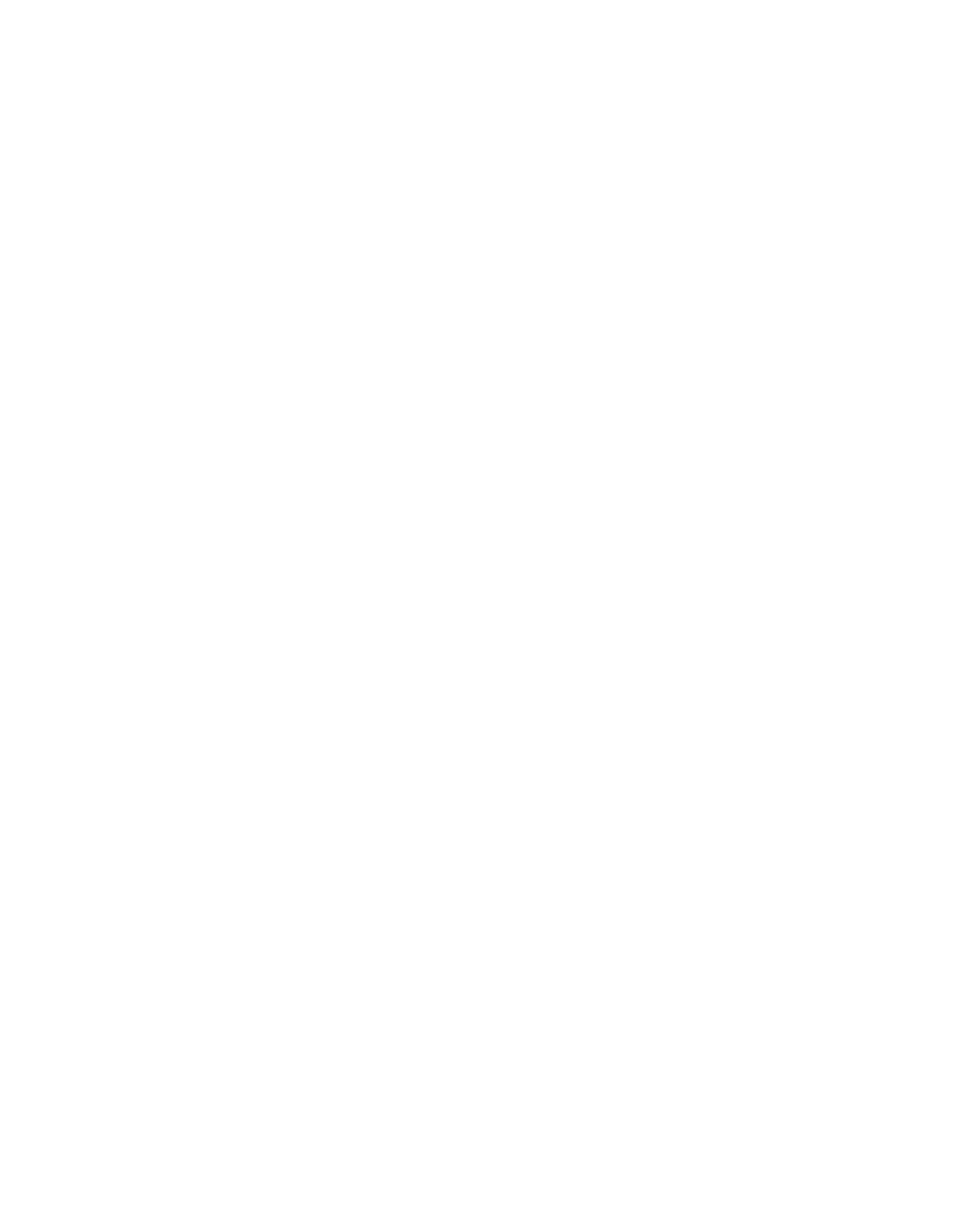#### List of Bills - CENTRALIZED DISBURSEMENT ACCOUNT

| Vendor                                                      |                        | Payment                | Check Total           |
|-------------------------------------------------------------|------------------------|------------------------|-----------------------|
|                                                             |                        |                        |                       |
| 10812 - THOMSON REUTER-WEST                                 | PO 216437              | 1,135.89               | 1,135.89              |
| 18437 - THOMSON REUTERS-WEST                                | PO 215341              | 648.90                 | 648.90                |
| 122 - TILCON NEW YORK INC.                                  | PO 215259              | 2,238.94               |                       |
|                                                             | PO 215630              | 3,130.25               |                       |
|                                                             | PO 215861              | 2,591.94               | 7,961.13              |
| 18067 - TJ'S SPORTWIDE TROPHY                               | PO 215615              | 226.20                 | 226.20                |
| 30695 - TOMAHAWK STRATEGIC SOLUTION, LLC                    | PO 211917              | 15,000.00              |                       |
|                                                             | PO 213803              | 4,520.50               | 19,520.50             |
| 30942 - TOWNSHIP OF PARSIPPANY TROY HILLS                   | PO 216406<br>PO 216480 | 812.00<br>2,186.44     | 812.00                |
| $3049$ - TRANE                                              | PO 216797              |                        | 2,186.44              |
| 18144 - TREE KING INC                                       | PO 216394              | 123,432.37             | 123,432.37            |
| 12333 - TRIMBOLI & PRUSINOWSKI, LLC                         |                        | 4,470.30               |                       |
|                                                             | PO 216409              | 666.50                 | 5,136.80              |
| 24362 - TRUMBA CORPORATION                                  | PO 216399              | 3,479.40               | 3,479.40              |
| 12345 - TSI INCORPORATED<br>25209 - TURN OUT UNIFORMS, INC. | PO 215132              | 3,215.00               | 3,215.00              |
|                                                             | PO 215209              | 188.96                 | 188.96                |
| 25209 - TURN OUT UNIFORMS, INC.                             | PO 215610              | 309.99                 | 309.99                |
| 25209 - TURN OUT UNIFORMS, INC.                             | PO 215612<br>PO 216018 | 2,167.83<br>629.94     | 2,167.83              |
| 25209 - TURN OUT UNIFORMS, INC.                             | PO 214973              | 118.96                 | 629.94                |
| 4144 - U-LINE SHIPPING SUPPLY                               |                        | 11,529.09              | 118.96<br>11,529.09   |
| 29540 - U.S. BANK OPERATIONS CENTER                         | PO 216453<br>PO 215808 |                        |                       |
| 31502 - UNIVERSAL PROTECTION SERVICES, LLC                  | PO 216123              | 17,869.05<br>18,917.75 |                       |
|                                                             | PO 216148              | 2,413.43               |                       |
| 9996 - UNIVERSITY PHYSICIAN ASSOCIATES                      | PO 215312              | 4,513.00               | 39,200.23<br>4,513.00 |
| 18263 - UNIWORLD BUSINESS PUBLICATIONS INC. PO 214420       |                        | 878.00                 | 878.00                |
| $20042 - V.E. RALPH & SON INC.$                             | PO 216134              | 16.12                  | 16.12                 |
| 18285 - VAN CLEEF ENGINEERING ASSOC                         | PO 208624              | 8,027.60               |                       |
|                                                             | PO 209298              | 486.50                 | 8,514.10              |
| 18290 - VAN METER & ASSOCIATES INC.                         | PO 213598              | 360.00                 | 360.00                |
| $10158 - VERIZON$                                           | PO 216112              | 9,344.87               | 9,344.87              |
| $1286 - VERIZON$                                            | PO 216117              | 1,315.31               | 1,315.31              |
| 1348 - VERIZON WIRELESS                                     | PO 215726              | 136.38                 |                       |
|                                                             | PO 215728              | 449.75                 | 586.13                |
| 7037 - VILLAGE SUPER MARKET, INC.                           | PO 215446              | 32.98                  |                       |
|                                                             | PO 216007              | 673.01                 | 705.99                |
| 6146 - W.B. MASON COMPANY INC                               | PO 214087              | 618.36                 |                       |
|                                                             | PO 215019              | 2,032.69               |                       |
|                                                             | PO 215140              | 126.92                 |                       |
|                                                             | PO 215304              | 126.41                 |                       |
|                                                             | PO 215646              | 2,230.06               |                       |
|                                                             | PO 215704              | 483.17                 |                       |
|                                                             | PO 215916              | 268.42                 |                       |
|                                                             | PO 215917              | 144.63                 | 6,030.66              |
| 6146 - W.B. MASON COMPANY INC                               | PO 215918              | 27.63                  |                       |
|                                                             | PO 215919              | 98.16                  |                       |
|                                                             | PO 215998              | 252.77                 |                       |
|                                                             | PO 216177              | 1.90                   |                       |
|                                                             | PO 216189              | 230.16                 |                       |
|                                                             | PO 216192              | 287.70                 |                       |
|                                                             | PO 216487              | 105.65                 | 1,003.97              |
| 20080 - WASHINGTON TOWNSHIP M.U.A.                          | PO 216444              | 412.35                 | 412.35                |
| 24231 - WATERS, MCPHERSON, MCNEILL, P.C.                    | PO 216410              | 1,395.00               | 1,395.00              |
| 24231 - WATERS, MCPHERSON, MCNEILL, P.C.                    | PO 216411              | 2,747.48               | 2,747.48              |
| 24231 - WATERS, MCPHERSON, MCNEILL, P.C.                    | PO 216412              | 10,420.60              | 10,420.60             |
| 20093 - WELDON QUARRY CO., LLC                              | PO 215629              | 1,340.98               | 1,340.98              |
| 28858 - WEST CALDWELL CALIBRATION LABS                      | PO 214813              | 705.00                 | 705.00                |
| 4677 - WHITEMARSH CORPORATION                               | PO 215396              | 164.93                 | 164.93                |
| 18469 - WIDMER TIME RECORDER CO. INC.                       | PO 215855<br>PO 216428 | 275.25<br>2,852.69     | 275.25                |
| 13246 - WILLIAM F. BARNISH                                  | PO 216429              | 9,153.55               |                       |
| 3793 - WOODRUFF ENERGY                                      | PO 216416              | 2,583.23               | 12,006.24             |
|                                                             | PO 216443              | 31,972.98              | 34,556.21             |
| 889 - WORK N WEAR STORE                                     | PO 215116              | 135.00                 | 135.00                |
| 29685 - WURTH USA INC.                                      | PO 215397              | 103.50                 |                       |
|                                                             | PO 215398              | 316.00                 | 419.50                |
|                                                             |                        |                        | -------------         |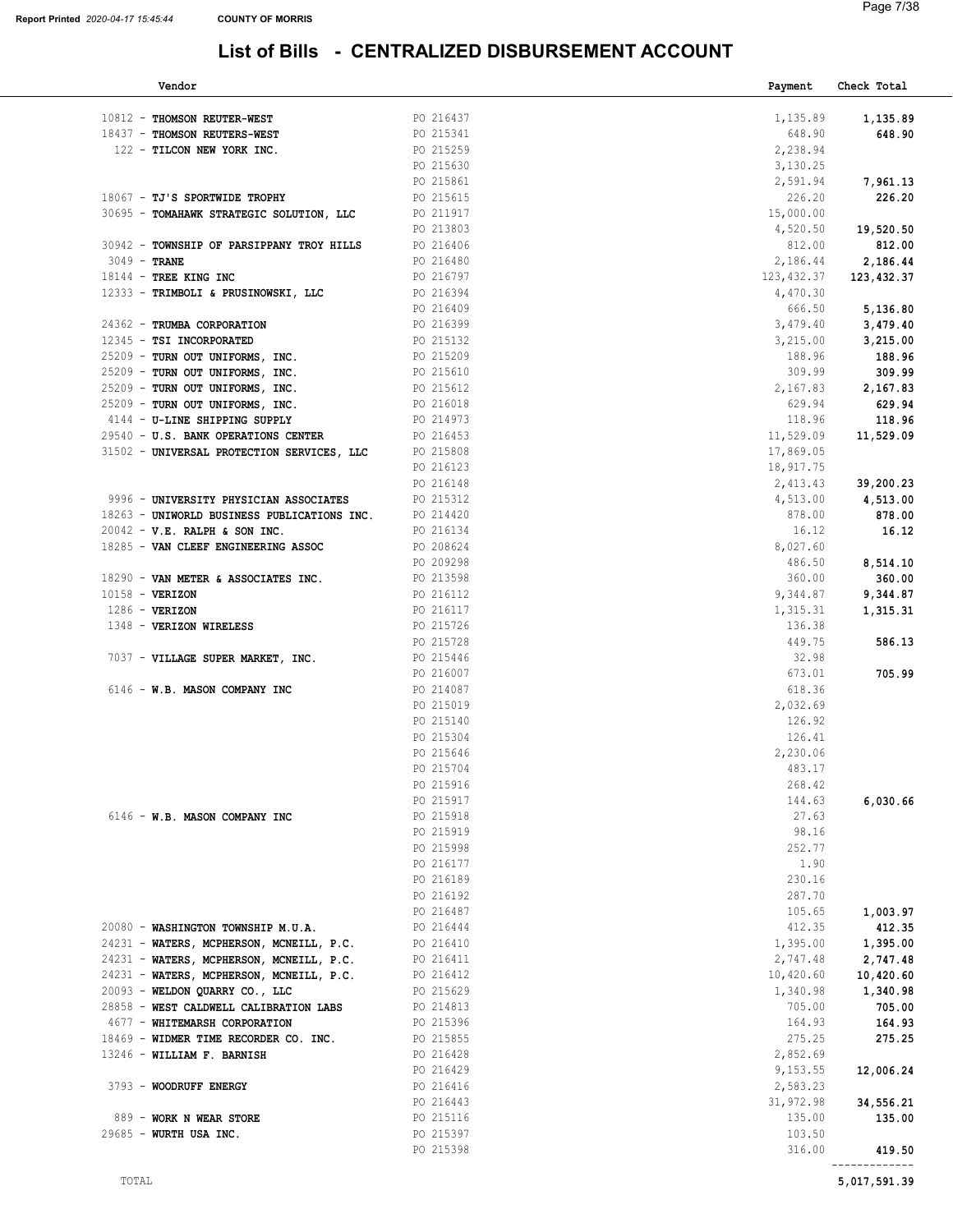#### List of Bills - CENTRALIZED DISBURSEMENT ACCOUNT

| Vendor                                        |                 | Payment | Check Total |
|-----------------------------------------------|-----------------|---------|-------------|
|                                               |                 |         |             |
| Total to be paid from Fund 01 Current Fund    | 4, 147, 883, 42 |         |             |
| Total to be paid from Fund 02 Grant Fund      | 200,364.90      |         |             |
| Total to be paid from Fund 04 County Capital  | 579,287.23      |         |             |
| Total to be paid from Fund 13 Dedicated Trust | 90,055.84       |         |             |
|                                               |                 |         |             |

5,017,591.39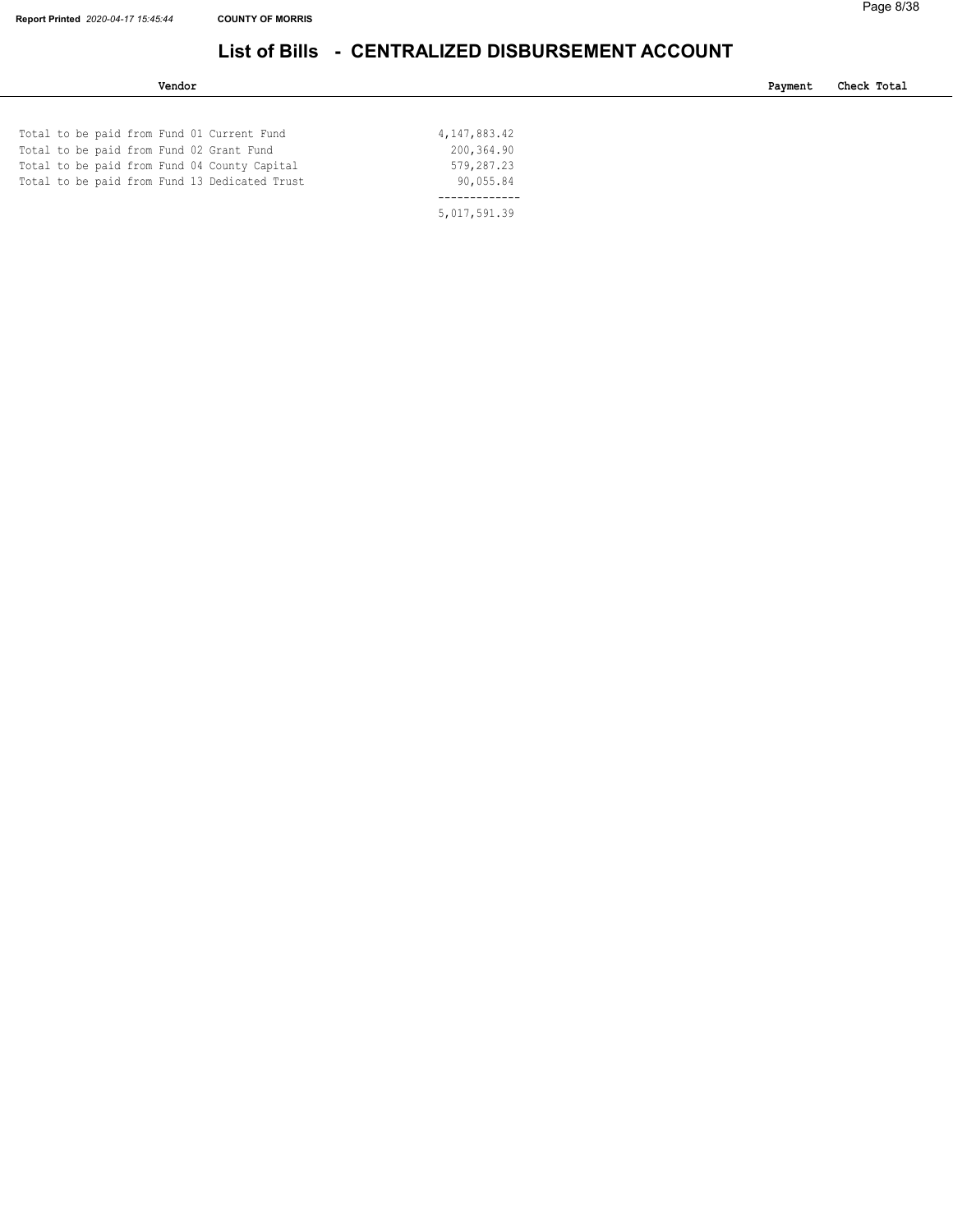| Account                     | $P0$ #<br>Vendor                                  | Description              | Payment   | Account Total              |
|-----------------------------|---------------------------------------------------|--------------------------|-----------|----------------------------|
|                             |                                                   | <b>Current Fund</b>      |           |                            |
| <b>County Administrator</b> |                                                   |                          |           |                            |
|                             | 214398 NJ TRANSACTION CONFERENCE                  |                          | 390.00    |                            |
| 01-201-20-100100-039        | Education Schools & Training                      | TOTAL FOR ACCOUNT        |           | 390.00                     |
|                             | 216189 W.B. MASON COMPANY INC                     |                          | 230.16    |                            |
| 01-201-20-100100-058        | Office Supplies & Stationery                      | TOTAL FOR ACCOUNT        |           | 230.16                     |
|                             | 216819 COUNTY OF MORRIS                           |                          | 5.65      |                            |
| 01-201-20-100100-068        | Postage & Metered Mail                            | TOTAL FOR ACCOUNT        |           | 5.65                       |
|                             | 211449 SITEIMPROVE, INC.                          |                          | 3,682.80  |                            |
|                             | 216399 TRUMBA CORPORATION                         |                          | 3,479.40  |                            |
|                             | 216398 TABB INC                                   |                          | 160.00    |                            |
|                             | 216403 CLEARY GIACOBBE ALFIERI &                  |                          | 13,438.50 |                            |
| 01-201-20-100100-084        | Other Outside Services                            | TOTAL FOR ACCOUNT        |           | 20,760.70                  |
|                             | 206050 BEYER FORD                                 |                          | 32,606.01 |                            |
|                             | 206050 BEYER FORD                                 |                          | 32,606.01 |                            |
|                             | 206050 BEYER FORD                                 |                          | 32,606.01 |                            |
| 01-203-20-100100-167        | (2019) Transportation Vehicles                    | TOTAL FOR ACCOUNT        |           | 97,818.03                  |
|                             | TOTAL for County Administrator                    |                          |           | ------------<br>119,204.54 |
| <b>Personnel</b>            |                                                   |                          |           |                            |
|                             | 216819 COUNTY OF MORRIS                           |                          | 7.80      |                            |
| 01-201-20-105100-068        | Postage & Metered Mail                            | TOTAL FOR ACCOUNT        |           | 7.80                       |
|                             | 216448 RICOH USA, INC.                            |                          | 41.09     |                            |
|                             | 215860 RICOH USA, INC.                            |                          | 197.82    |                            |
|                             | 215859 RICOH USA, INC.                            |                          | 1,120.59  |                            |
| 01-201-20-105100-164        | Office Machines - Rental                          | TOTAL FOR ACCOUNT        |           | 1,359.50                   |
|                             | TOTAL for Personnel                               |                          |           | ============<br>1,367.30   |
|                             | <b>Board of Chosen Freeholders</b>                |                          |           |                            |
|                             | 216487 W.B. MASON COMPANY INC                     |                          | 105.65    |                            |
| 01-201-20-110100-058        | Office Supplies & Stationery                      | TOTAL FOR ACCOUNT        |           | 105.65                     |
|                             | 216819 COUNTY OF MORRIS                           |                          | 36.00     |                            |
| 01-201-20-110100-068        | 216819 COUNTY OF MORRIS<br>Postage & Metered Mail | TOTAL FOR ACCOUNT        | 34.10     | 70.10                      |
|                             |                                                   |                          |           |                            |
|                             | 214791 NJ TRANSACTION CONFERENCE                  |                          | 390.00    |                            |
|                             | 216446 THE GODFATHER OF MORRISTOWN                |                          | 108.00    |                            |
|                             | 216446 THE GODFATHER OF MORRISTOWN                |                          | 15.00     |                            |
| 01-201-20-110100-079        | Special Projects                                  | <b>TOTAL FOR ACCOUNT</b> |           | 513.00                     |
|                             |                                                   |                          |           | ------------               |

| 216673 GANNETT NJ NEWSPAPERS | 105.52 |
|------------------------------|--------|
| 216490 GANNETT NJ NEWSPAPERS | 75.42  |
| 216488 GANNETT NJ NEWSPAPERS | 67.68  |
| 216494 GANNETT NJ NEWSPAPERS | 71.12  |
| 216531 GANNETT NJ NEWSPAPERS | 73.70  |
| 216495 GANNETT NJ NEWSPAPERS | 73.70  |
| 216530 GANNETT NJ NEWSPAPERS | 72.84  |
| 216669 GANNETT NJ NEWSPAPERS | 98.64  |
| 216672 GANNETT NJ NEWSPAPERS | 103.80 |
| 216666 GANNETT NJ NEWSPAPERS | 96.92  |
| 216492 GANNETT NJ NEWSPAPERS | 72.84  |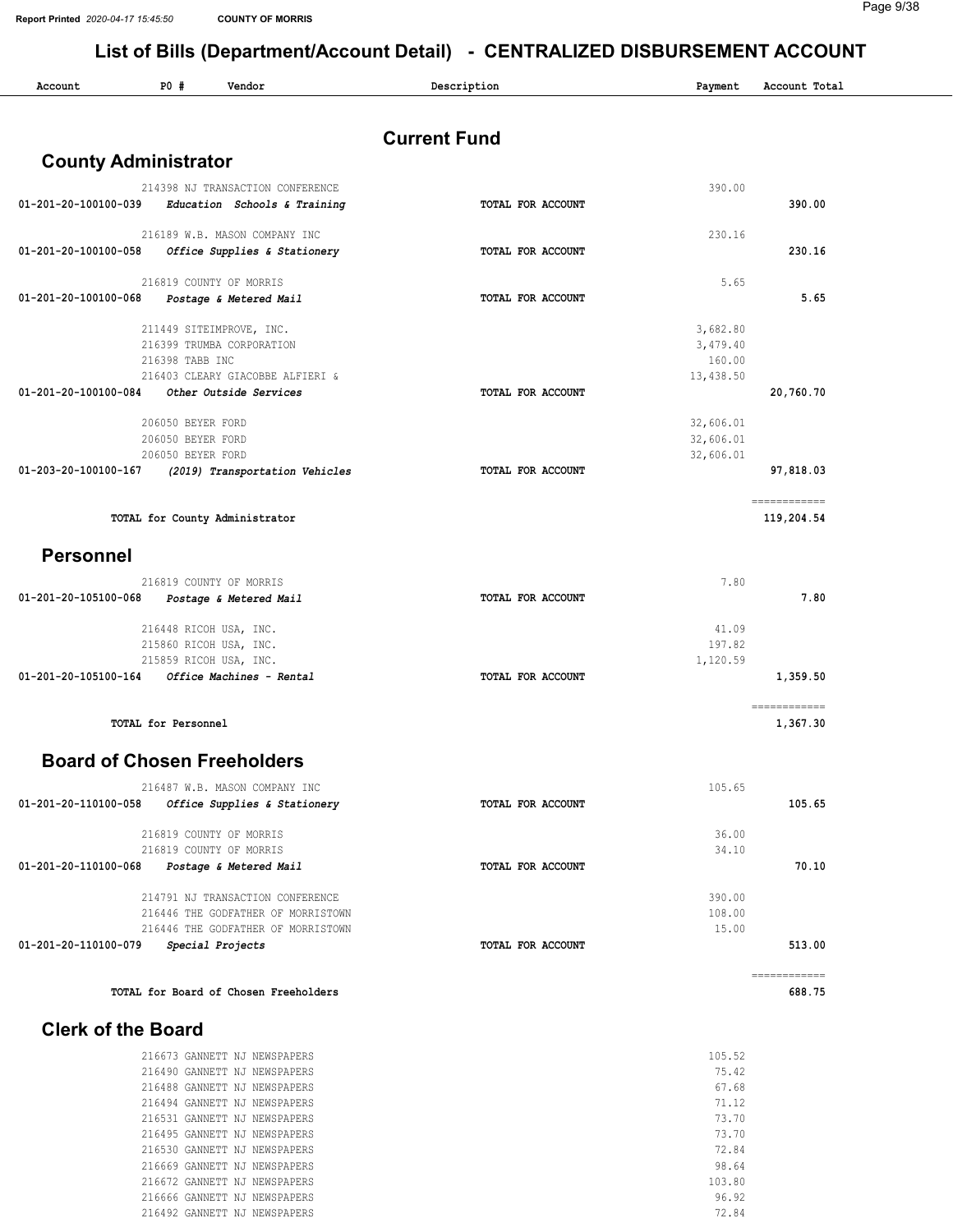| Account                             | P0 #                                 | Vendor                                                       | Description       | Payment          | Account Total            |
|-------------------------------------|--------------------------------------|--------------------------------------------------------------|-------------------|------------------|--------------------------|
| <b>Clerk of the Board</b>           |                                      |                                                              |                   |                  |                          |
|                                     |                                      | 216667 GANNETT NJ NEWSPAPERS                                 |                   | 96.92            |                          |
|                                     |                                      | 216491 GANNETT NJ NEWSPAPERS                                 |                   | 75.42            |                          |
|                                     |                                      | 216670 GANNETT NJ NEWSPAPERS                                 |                   | 108.96           |                          |
|                                     |                                      | 216489 GANNETT NJ NEWSPAPERS                                 |                   | 67.68            |                          |
|                                     |                                      | 216665 GANNETT NJ NEWSPAPERS                                 |                   | 76.28            |                          |
|                                     |                                      | 216668 GANNETT NJ NEWSPAPERS<br>216671 GANNETT NJ NEWSPAPERS |                   | 104.66<br>106.38 |                          |
|                                     |                                      | 216493 GANNETT NJ NEWSPAPERS                                 |                   | 71.98            |                          |
| 01-201-20-110105-022                | Advertising                          |                                                              | TOTAL FOR ACCOUNT |                  | 1,620.46                 |
|                                     | TOTAL for Clerk of the Board         |                                                              |                   |                  | 1,620.46                 |
| <b>County Clerk</b>                 |                                      |                                                              |                   |                  |                          |
|                                     |                                      |                                                              |                   |                  |                          |
|                                     |                                      | 215341 THOMSON REUTERS-WEST                                  |                   | 648.90           |                          |
| 01-201-20-120100-028                |                                      | Books & Periodicals                                          | TOTAL FOR ACCOUNT |                  | 648.90                   |
|                                     | 216297 AT&T MOBILITY                 |                                                              |                   | 41.24            |                          |
| 01-201-20-120100-031                |                                      | Cellular Phones/Pagers                                       | TOTAL FOR ACCOUNT |                  | 41.24                    |
|                                     |                                      |                                                              |                   |                  |                          |
|                                     | 216819 COUNTY OF MORRIS              |                                                              |                   | 833.30           |                          |
| 01-201-20-120100-068                |                                      | Postage & Metered Mail                                       | TOTAL FOR ACCOUNT |                  | 833.30                   |
|                                     |                                      |                                                              |                   |                  |                          |
|                                     |                                      | 215646 W.B. MASON COMPANY INC                                |                   | 1,530.78         |                          |
| 01-201-20-120100-069                | Printing                             |                                                              | TOTAL FOR ACCOUNT |                  | 1,530.78                 |
|                                     | TOTAL for County Clerk               |                                                              |                   |                  | ------------<br>3,054.22 |
| <b>County Board of Elections</b>    |                                      |                                                              |                   |                  |                          |
|                                     |                                      | 215140 W.B. MASON COMPANY INC                                |                   | 126.92           |                          |
| 01-201-20-121100-058                |                                      | Office Supplies & Stationery                                 | TOTAL FOR ACCOUNT |                  | 126.92                   |
|                                     |                                      |                                                              |                   |                  |                          |
|                                     | 216819 COUNTY OF MORRIS              |                                                              |                   | 10.25            |                          |
| 01-201-20-121100-068                |                                      | Postage & Metered Mail                                       | TOTAL FOR ACCOUNT |                  | 10.25                    |
|                                     |                                      |                                                              |                   |                  |                          |
|                                     |                                      | TOTAL for County Board of Elections                          |                   |                  | -------------<br>137.17  |
| <b>Superintendent of Elections</b>  |                                      |                                                              |                   |                  |                          |
|                                     |                                      |                                                              |                   |                  |                          |
|                                     |                                      | 211749 PITNEY BOWES CREDIT CORP                              |                   | 525.00           |                          |
| 01-201-20-121105-057                |                                      | National Voter Registration                                  | TOTAL FOR ACCOUNT |                  | 525.00                   |
|                                     |                                      | TOTAL for Superintendent of Elections                        |                   |                  | ============<br>525.00   |
| <b>County Elections (Cty Clerk)</b> |                                      |                                                              |                   |                  |                          |
|                                     | 215962 TELESEARCH INC                |                                                              |                   | 624.05           |                          |
| 01-201-20-121110-016                |                                      | Outside Salaries & Wages                                     | TOTAL FOR ACCOUNT |                  | 624.05                   |
|                                     |                                      | 215019 W.B. MASON COMPANY INC                                |                   | 2,032.69         |                          |
|                                     |                                      | 215646 W.B. MASON COMPANY INC                                |                   | 699.28           |                          |
|                                     |                                      | Office Supplies & Stationery                                 | TOTAL FOR ACCOUNT |                  | 2,731.97                 |
| 01-201-20-121110-058                |                                      |                                                              |                   |                  |                          |
|                                     |                                      |                                                              |                   | 25.20            |                          |
|                                     | 216819 COUNTY OF MORRIS              |                                                              | TOTAL FOR ACCOUNT |                  | 25.20                    |
| 01-201-20-121110-068                |                                      | Postage & Metered Mail                                       |                   |                  |                          |
|                                     |                                      |                                                              |                   |                  |                          |
|                                     | 214504 ACE LITHOGRAPHERS             |                                                              |                   | 11,550.00        |                          |
|                                     | 214922 ACE LITHOGRAPHERS<br>Printing |                                                              | TOTAL FOR ACCOUNT | 3,240.00         | 14,790.00                |
|                                     |                                      |                                                              |                   |                  |                          |
| 01-201-20-121110-069                |                                      | 215022 PRINCETON INSTITUTE OF LANGUAGES, INC DBA             |                   |                  | 65.00                    |
|                                     |                                      | 215022 PRINCETON INSTITUTE OF LANGUAGES, INC DBA             |                   |                  | 162.00<br>227.00         |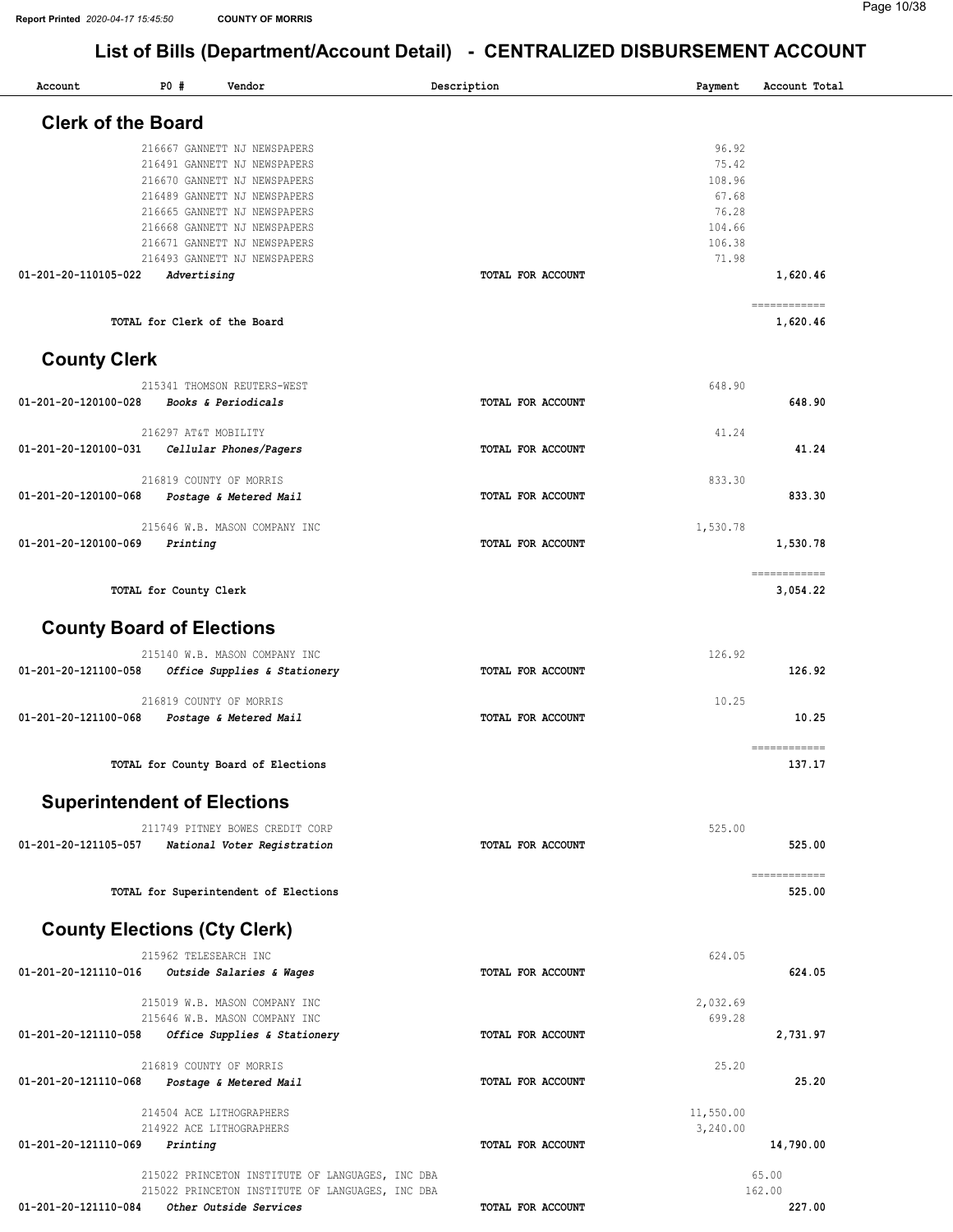| Account                                     | <b>PO #</b> | Vendor                                                                             | Description       | Payment          | Account Total          |
|---------------------------------------------|-------------|------------------------------------------------------------------------------------|-------------------|------------------|------------------------|
| <b>County Elections (Cty Clerk)</b>         |             |                                                                                    |                   |                  |                        |
|                                             |             |                                                                                    |                   |                  | ------------           |
|                                             |             | TOTAL for County Elections (Cty Clerk)                                             |                   |                  | 18,398.22              |
| <b>County Treasurer</b>                     |             |                                                                                    |                   |                  |                        |
|                                             |             | 216809 ACCOUNTEMPS<br>215866 ACCOUNTEMPS                                           |                   | 910.00<br>910.00 |                        |
| 01-201-20-130100-016                        |             | Outside Salaries & Wages                                                           | TOTAL FOR ACCOUNT |                  | 1,820.00               |
|                                             |             | 216819 COUNTY OF MORRIS                                                            |                   | 182.85           |                        |
| 01-201-20-130100-068 Postage & Metered Mail |             |                                                                                    | TOTAL FOR ACCOUNT |                  | 182.85                 |
|                                             |             | 216810 MCMANIMON, SCOTLAND & BAUMANN LLC                                           |                   | 600.00           |                        |
|                                             |             | 216811 MCMANIMON, SCOTLAND & BAUMANN LLC                                           |                   | 478.10           |                        |
| 01-201-20-130100-084                        |             | Other Outside Services                                                             | TOTAL FOR ACCOUNT |                  | 1,078.10               |
|                                             |             |                                                                                    |                   |                  |                        |
| 01-201-20-130100-164                        |             | 216805 RICOH USA, INC.<br>Office Machines - Rental                                 | TOTAL FOR ACCOUNT | 835.26           | 835.26                 |
|                                             |             |                                                                                    |                   |                  |                        |
|                                             |             | 216808 FORMS & FULFILLMENT SERVICES INC<br>216808 FORMS & FULFILLMENT SERVICES INC |                   | 49.32<br>118.50  |                        |
| 01-203-20-130100-037                        |             | (2019) Data Processing Supplies                                                    | TOTAL FOR ACCOUNT |                  | 167.82                 |
|                                             |             |                                                                                    |                   |                  | ============           |
|                                             |             | TOTAL for County Treasurer                                                         |                   |                  | 4,084.03               |
| <b>Purchasing Division</b>                  |             |                                                                                    |                   |                  |                        |
|                                             |             | 216819 COUNTY OF MORRIS                                                            |                   | 123.30           |                        |
| 01-201-20-130105-068                        |             | Postage & Metered Mail                                                             | TOTAL FOR ACCOUNT |                  | 123.30                 |
|                                             |             | TOTAL for Purchasing Division                                                      |                   |                  | ============<br>123.30 |
| <b>Information Technology Div</b>           |             |                                                                                    |                   |                  |                        |
|                                             |             | 215349 LEARNING TREE INTL                                                          |                   | 1,450.00         |                        |
|                                             |             | 215349 LEARNING TREE INTL                                                          |                   | 1,450.00         |                        |
|                                             |             | 215349 LEARNING TREE INTL                                                          |                   | 1,450.00         |                        |
| 01-201-20-140100-039                        |             | 211366 DELL MARKETING L.P.<br>Education Schools & Training                         | TOTAL FOR ACCOUNT | 1,516.80         | 5,866.80               |
|                                             |             |                                                                                    |                   |                  |                        |
|                                             |             | 214175 DELL MARKETING L.P.<br>216111 DELL MARKETING L.P.                           |                   | 65,039.75        |                        |
| 01-201-20-140100-078                        |             | Software Maintenance                                                               | TOTAL FOR ACCOUNT | 741,895.90       | 806, 935.65            |
|                                             |             |                                                                                    |                   |                  |                        |
|                                             |             | 215689 CDW GOVERNMENT                                                              |                   | 218.88           |                        |
|                                             |             | 215689 CDW GOVERNMENT<br>215101 CDW GOVERNMENT                                     |                   | 443.70<br>193.32 |                        |
|                                             |             | 215101 CDW GOVERNMENT                                                              |                   | 40.56            |                        |
|                                             |             | 215101 CDW GOVERNMENT                                                              |                   | 304.08           |                        |
|                                             |             | 215101 CDW GOVERNMENT                                                              |                   | 162.24           |                        |
|                                             |             | 215101 CDW GOVERNMENT                                                              |                   | 304.08           |                        |
|                                             |             | 215101 CDW GOVERNMENT                                                              |                   | 223.68           |                        |
| 01-201-20-140100-098                        |             | 215101 CDW GOVERNMENT<br>Other Operating&Repair Supply                             | TOTAL FOR ACCOUNT | 101.70           | 1,992.24               |
|                                             |             | 193900 SHI INTERNATIONAL CORP                                                      |                   | 1,200.00         |                        |
|                                             |             | 193900 SHI INTERNATIONAL CORP                                                      |                   | 8,000.00         |                        |
|                                             |             |                                                                                    |                   |                  |                        |
| 01-203-20-140100-036                        |             | (2019) Contracted Services                                                         | TOTAL FOR ACCOUNT |                  | 9,200.00               |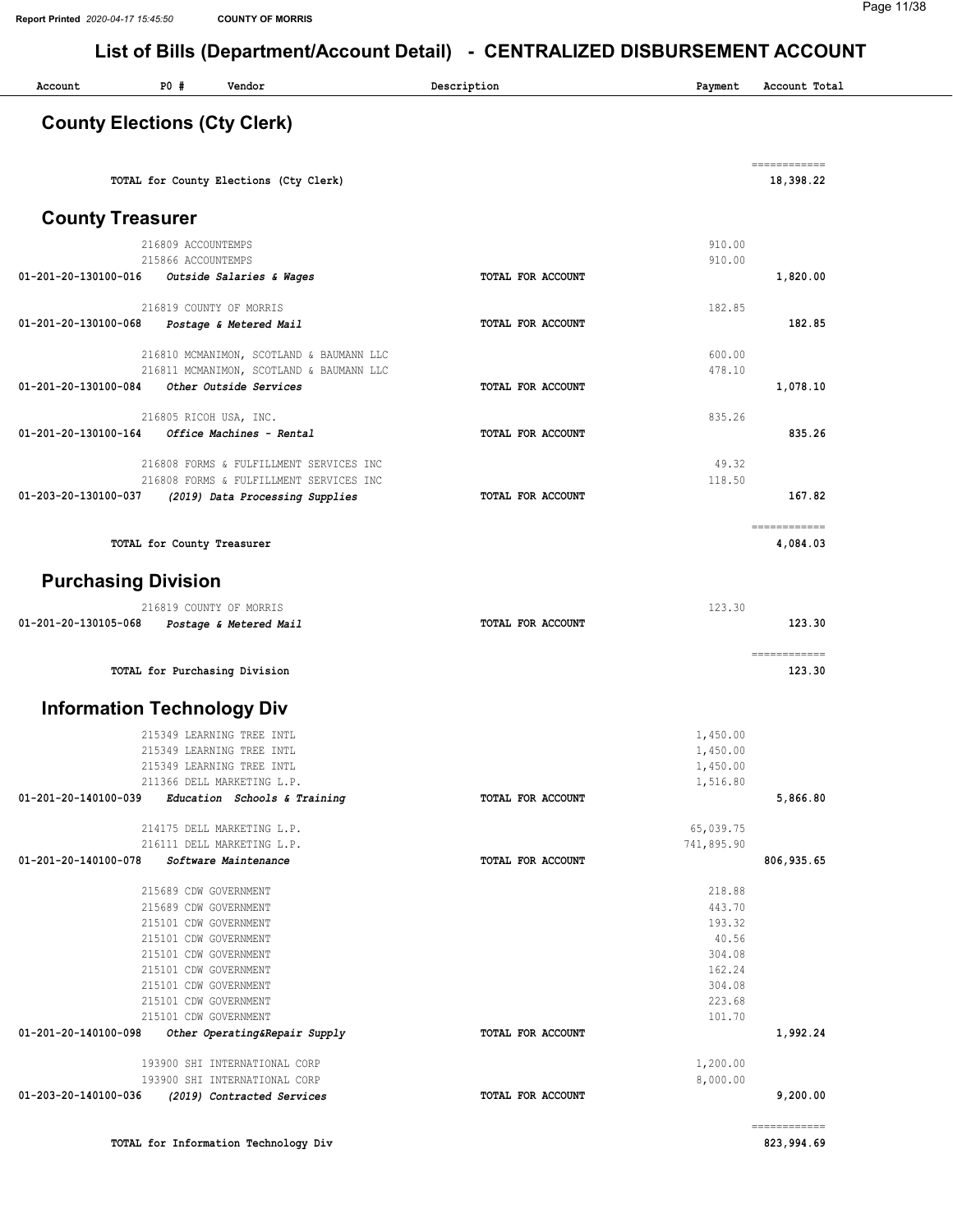| Account                              | <b>PO #</b>                | Vendor                                                                   | Description       | Payment            | Account Total |  |
|--------------------------------------|----------------------------|--------------------------------------------------------------------------|-------------------|--------------------|---------------|--|
| <b>County Board of Taxation</b>      |                            |                                                                          |                   |                    |               |  |
|                                      |                            |                                                                          |                   |                    |               |  |
| 01-201-20-150100-068                 |                            | 216819 COUNTY OF MORRIS                                                  |                   | 9.60               | 9.60          |  |
|                                      |                            | Postage & Metered Mail                                                   | TOTAL FOR ACCOUNT |                    |               |  |
|                                      |                            |                                                                          |                   |                    | ------------  |  |
|                                      |                            | TOTAL for County Board of Taxation                                       |                   |                    | 9.60          |  |
| <b>County Counsel</b>                |                            |                                                                          |                   |                    |               |  |
|                                      |                            |                                                                          |                   |                    |               |  |
|                                      |                            | 216785 LAW OFFICE OF ROBERT J. GREENBAUM                                 |                   | 93.00              |               |  |
|                                      |                            | 216394 TRIMBOLI & PRUSINOWSKI, LLC<br>216394 TRIMBOLI & PRUSINOWSKI, LLC |                   | 3,177.50<br>744.00 |               |  |
|                                      |                            | 216393 CLEARY GIACOBBE ALFIERI &                                         |                   | 1,147.00           |               |  |
|                                      |                            | 216786 JOHNSON & JOHNSON, ESQS                                           |                   | 759.50             |               |  |
|                                      |                            | 216393 CLEARY GIACOBBE ALFIERI &                                         |                   | 16,235.00          |               |  |
|                                      |                            | 216785 LAW OFFICE OF ROBERT J. GREENBAUM                                 |                   | 418.50             |               |  |
|                                      |                            | 216558 JOHNSON & JOHNSON, ESQS<br>216409 TRIMBOLI & PRUSINOWSKI, LLC     |                   | 340.90<br>666.50   |               |  |
|                                      |                            | 216394 TRIMBOLI & PRUSINOWSKI, LLC                                       |                   | 486.80             |               |  |
|                                      |                            | 216394 TRIMBOLI & PRUSINOWSKI, LLC                                       |                   | 62.00              |               |  |
|                                      |                            | 216785 LAW OFFICE OF ROBERT J. GREENBAUM                                 |                   | 976.50             |               |  |
| 01-201-20-155100-051                 | Legal                      |                                                                          | TOTAL FOR ACCOUNT |                    | 25,107.20     |  |
|                                      |                            | 216819 COUNTY OF MORRIS                                                  |                   | 33.00              |               |  |
| 01-201-20-155100-068                 |                            | Postage & Metered Mail                                                   | TOTAL FOR ACCOUNT |                    | 33.00         |  |
|                                      |                            |                                                                          |                   |                    |               |  |
|                                      |                            |                                                                          |                   |                    | ------------  |  |
|                                      | TOTAL for County Counsel   |                                                                          |                   |                    | 25,140.20     |  |
| <b>County Surrogate</b>              |                            |                                                                          |                   |                    |               |  |
|                                      |                            | 216819 COUNTY OF MORRIS                                                  |                   | 217.75             |               |  |
| 01-201-20-160100-068                 |                            | Postage & Metered Mail                                                   | TOTAL FOR ACCOUNT |                    | 217.75        |  |
|                                      |                            |                                                                          |                   |                    |               |  |
|                                      |                            |                                                                          |                   |                    | ============  |  |
|                                      | TOTAL for County Surrogate |                                                                          |                   |                    | 217.75        |  |
| <b>Engineering</b>                   |                            |                                                                          |                   |                    |               |  |
|                                      |                            | 216319 OFFICE CONCEPTS GROUP, INC.                                       |                   | 79.64              |               |  |
| 01-201-20-165100-058                 |                            | Office Supplies & Stationery                                             | TOTAL FOR ACCOUNT |                    | 79.64         |  |
|                                      |                            |                                                                          |                   |                    |               |  |
|                                      |                            | 216819 COUNTY OF MORRIS                                                  |                   | 29.45              |               |  |
|                                      |                            | 216819 COUNTY OF MORRIS                                                  |                   | 0.50               |               |  |
| 01-201-20-165100-068                 |                            | 216819 COUNTY OF MORRIS                                                  | TOTAL FOR ACCOUNT | 0.50               | 30.45         |  |
|                                      |                            | Postage & Metered Mail                                                   |                   |                    |               |  |
|                                      |                            |                                                                          |                   |                    | ============  |  |
|                                      | TOTAL for Engineering      |                                                                          |                   |                    | 110.09        |  |
| <b>Planning Board</b>                |                            |                                                                          |                   |                    |               |  |
|                                      |                            |                                                                          |                   |                    |               |  |
| 01-201-20-180100-068                 |                            | 216819 COUNTY OF MORRIS<br>Postage & Metered Mail                        | TOTAL FOR ACCOUNT | 16.00              | 16.00         |  |
|                                      |                            |                                                                          |                   |                    |               |  |
|                                      |                            | 216408 CHRISTINE MARION                                                  |                   | 10.00              |               |  |
|                                      |                            | 216408 CHRISTINE MARION                                                  |                   | 9.00               |               |  |
| 01-201-20-180100-082                 |                            | Travel Expense                                                           | TOTAL FOR ACCOUNT |                    | 19.00         |  |
|                                      |                            |                                                                          |                   |                    | ------------  |  |
|                                      | TOTAL for Planning Board   |                                                                          |                   |                    | 35.00         |  |
| <b>County Weights &amp; Measures</b> |                            |                                                                          |                   |                    |               |  |
|                                      |                            | 215446 VILLAGE SUPER MARKET, INC.                                        |                   | 32.98              |               |  |
|                                      |                            | 215399 EMPLOYMENT HORIZONS ENTERPRISES INC                               |                   | 935.00             |               |  |
|                                      |                            | 215388 MORRIS COUNTY MUA                                                 |                   | 350.00             |               |  |
| 01-201-22-201100-084                 |                            | Other Outside Services                                                   | TOTAL FOR ACCOUNT |                    | 1,317.98      |  |
|                                      |                            |                                                                          |                   |                    |               |  |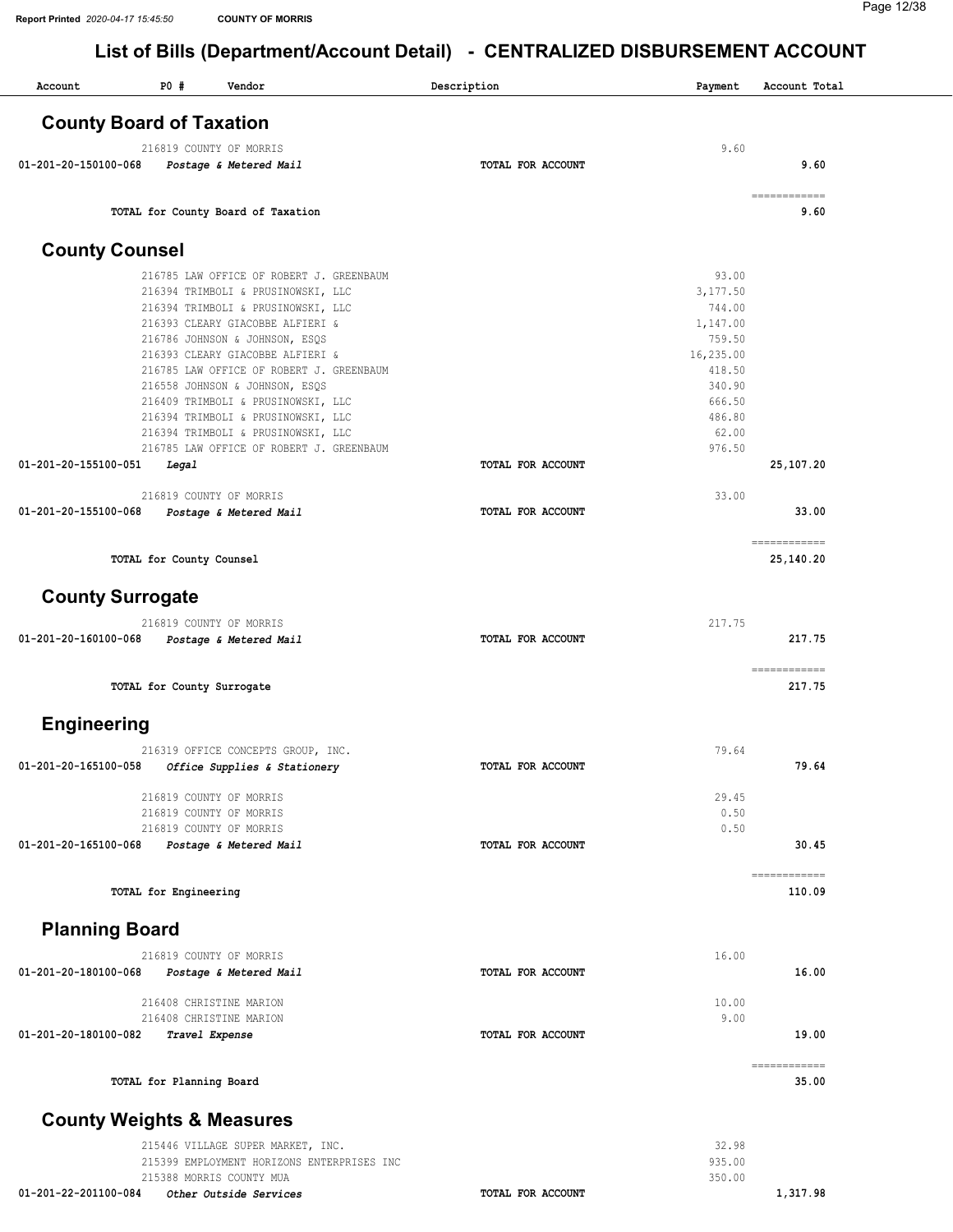| Account              | <b>PO #</b><br>Vendor                                                          | Description       | Payment            | Account Total             |
|----------------------|--------------------------------------------------------------------------------|-------------------|--------------------|---------------------------|
|                      | <b>County Weights &amp; Measures</b>                                           |                   |                    |                           |
|                      | 216816 NATIONAL FUEL OIL INC.                                                  |                   | 216.08             |                           |
| 01-201-22-201100-140 | Gas Purchases                                                                  | TOTAL FOR ACCOUNT |                    | 216.08                    |
|                      |                                                                                |                   |                    |                           |
|                      | 215209 TURN OUT UNIFORMS, INC.                                                 |                   | 149.97<br>20.00    |                           |
|                      | 215209 TURN OUT UNIFORMS, INC.<br>215209 TURN OUT UNIFORMS, INC.               |                   | 18.99              |                           |
| 01-201-22-201100-258 | Equipment                                                                      | TOTAL FOR ACCOUNT |                    | 188.96                    |
|                      |                                                                                |                   |                    |                           |
|                      | 215176 JOHNSTONE SUPPLY                                                        |                   | 213.80             |                           |
| 01-201-22-201100-262 | Machinery Repairs & Parts                                                      | TOTAL FOR ACCOUNT |                    | 213.80                    |
|                      | 213264 NEW JERSEY OVERHEAD DOOR LLC                                            |                   | 480.00             |                           |
|                      | 213264 NEW JERSEY OVERHEAD DOOR LLC                                            |                   | 160.00             |                           |
| 01-203-22-201100-262 | (2019) Machinery Repairs & Parts                                               | TOTAL FOR ACCOUNT |                    | 640.00                    |
|                      |                                                                                |                   |                    |                           |
|                      | TOTAL for County Weights & Measures                                            |                   |                    | -------------<br>2,576.82 |
|                      | <b>Employee Group Insurance</b>                                                |                   |                    |                           |
|                      |                                                                                |                   |                    |                           |
|                      | 216450 DELTA DENTAL INSURANCE COMPANY                                          |                   | $-28.88$           |                           |
|                      | 216450 DELTA DENTAL INSURANCE COMPANY<br>216450 DELTA DENTAL INSURANCE COMPANY |                   | $-97.91$<br>381.40 |                           |
|                      | 216450 DELTA DENTAL INSURANCE COMPANY                                          |                   | 13, 145. 10        |                           |
|                      | 215961 GREATLAND CORPORATION                                                   |                   | 3,438.00           |                           |
|                      | 215854 PAYFLEX SYSTEMS USA, INC.                                               |                   | 150.00             |                           |
|                      | 216100 PAYFLEX SYSTEMS USA, INC.                                               |                   | 2,259.60           |                           |
|                      | 216099 GREATLAND CORPORATION                                                   |                   | 17.19              |                           |
|                      | 216099 GREATLAND CORPORATION                                                   |                   | 40.00              |                           |
|                      | 216099 GREATLAND CORPORATION                                                   |                   | 99.00<br>20.00     |                           |
|                      | 216099 GREATLAND CORPORATION<br>215854 PAYFLEX SYSTEMS USA, INC.               |                   | 572.40             |                           |
|                      | 216449 DELTA DENTAL OF NEW JERSEY, INC.                                        |                   | 12,964.27          |                           |
|                      | 216449 DELTA DENTAL OF NEW JERSEY, INC.                                        |                   | 224.70             |                           |
|                      | 216449 DELTA DENTAL OF NEW JERSEY, INC.                                        |                   | 256.80             |                           |
|                      | 216449 DELTA DENTAL OF NEW JERSEY, INC.                                        |                   | 5,102.48           |                           |
| 01-201-23-220100-090 | Employee Group Insurance Expenditures                                          | TOTAL FOR ACCOUNT |                    | 38,544.15                 |
|                      | 215852 RICHARD CRAMOND                                                         |                   | 1,279.50           |                           |
|                      | 212657 SUSAN TOMCHUK                                                           |                   | 629.40             |                           |
|                      | 216068 BROWN & BROWN METRO, INC.                                               |                   | 6, 250.00          |                           |
| 01-203-23-220100-090 | (2019) Employee Group Insurance Expendit                                       | TOTAL FOR ACCOUNT |                    | 8,158.90                  |
|                      | TOTAL for Employee Group Insurance                                             |                   |                    | ============<br>46,703.05 |
|                      | <b>Office of Emergency Management</b>                                          |                   |                    |                           |
|                      |                                                                                |                   | 229.02             |                           |
| 01-201-25-252100-059 | 213917 SCOTT DIGIRALOMO<br>Other General Expenses                              | TOTAL FOR ACCOUNT |                    | 229.02                    |
|                      |                                                                                |                   |                    |                           |
|                      | 216819 COUNTY OF MORRIS                                                        |                   | 0.50               |                           |
| 01-201-25-252100-068 | <i>Postage &amp; Metered Mail</i>                                              | TOTAL FOR ACCOUNT |                    | 0.50                      |
|                      |                                                                                |                   |                    |                           |
| 01-201-25-252100-146 | 216161 PREMIER GLOBAL SERVICES<br>Telephone                                    | TOTAL FOR ACCOUNT | 2,559.71           | 2,559.71                  |
|                      |                                                                                |                   |                    |                           |
|                      | 213917 SCOTT DIGIRALOMO                                                        |                   | 29.80              |                           |
| 01-203-25-252100-059 | (2019) Other General Expenses                                                  | TOTAL FOR ACCOUNT |                    | 29.80                     |
|                      |                                                                                |                   |                    | ============              |
|                      | TOTAL for Office of Emergency Management                                       |                   |                    | 2,819.03                  |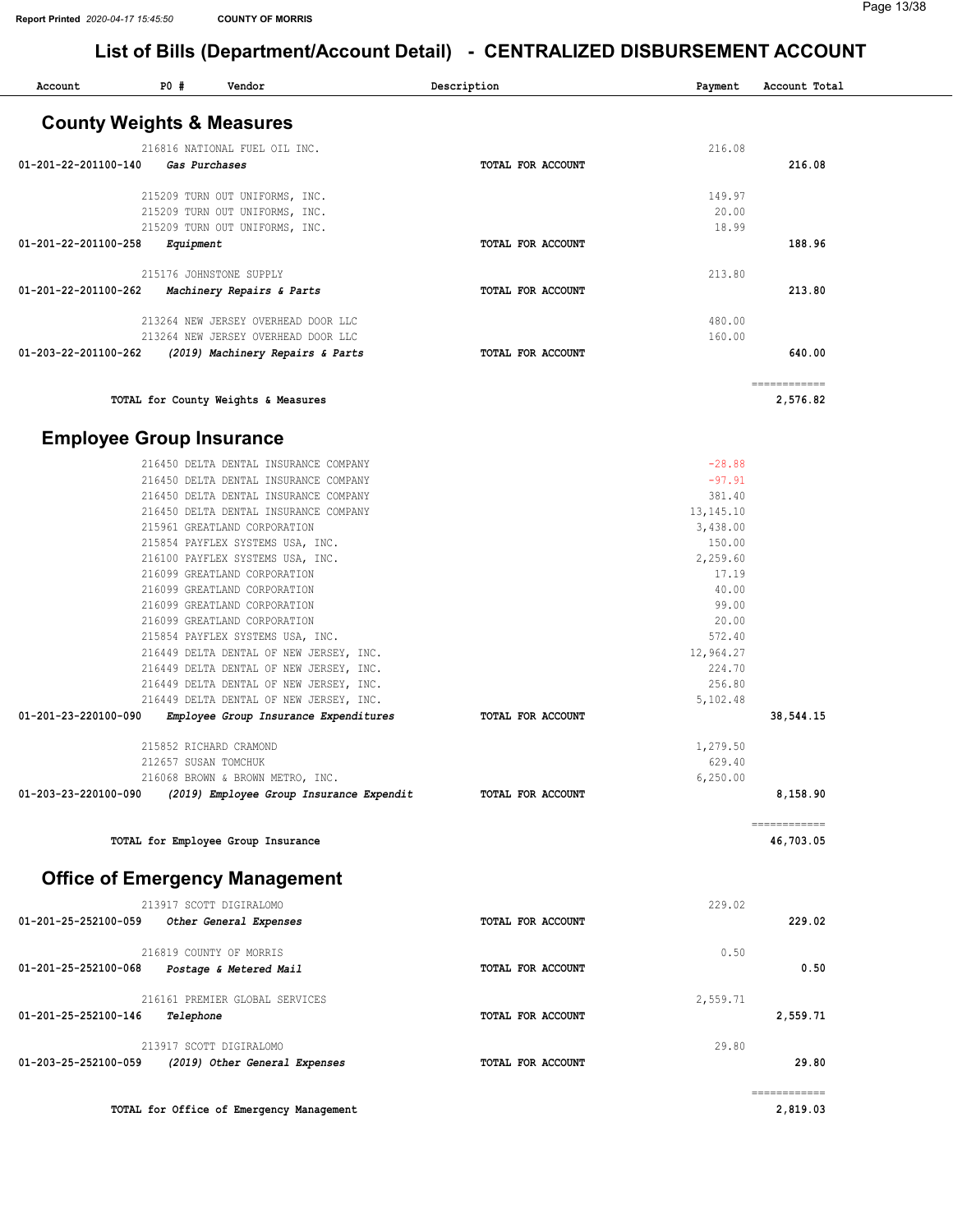| Account              | P0#<br>Vendor                                                       | Description       | Payment            | Account Total              |
|----------------------|---------------------------------------------------------------------|-------------------|--------------------|----------------------------|
|                      | <b>Communications Center</b>                                        |                   |                    |                            |
|                      | 216007 VILLAGE SUPER MARKET, INC.                                   |                   | 673.01             |                            |
| 01-201-25-252105-058 | Office Supplies & Stationery                                        | TOTAL FOR ACCOUNT |                    | 673.01                     |
|                      | 215515 PRIORITY DISPATCH CORP.                                      |                   | 10,500.00          |                            |
| 01-201-25-252105-078 | Software Maintenance                                                | TOTAL FOR ACCOUNT |                    | 10,500.00                  |
|                      | 216008 MOTOROLA SOLUTIONS INC                                       |                   | 95,833.25          |                            |
| 01-201-25-252105-131 | 216008 MOTOROLA SOLUTIONS INC<br>County Wide Radio System           | TOTAL FOR ACCOUNT | 95,833.25          | 191,666.50                 |
|                      | 215290 PATHOGEND OF NJ                                              |                   | 5,868.00           |                            |
|                      | 215733 PATHOGEND OF NJ                                              |                   | 1,032.40           |                            |
| 01-201-25-252105-189 | Medical                                                             | TOTAL FOR ACCOUNT |                    | 6,900.40                   |
|                      | 213803 TOMAHAWK STRATEGIC SOLUTION, LLC                             |                   | 4,490.50           |                            |
|                      | 213803 TOMAHAWK STRATEGIC SOLUTION, LLC                             |                   | 30.00              |                            |
| 01-203-25-252105-258 | (2019) Equipment                                                    | TOTAL FOR ACCOUNT |                    | 4,520.50                   |
|                      | TOTAL for Communications Center                                     |                   |                    | ------------<br>214,260.41 |
|                      |                                                                     |                   |                    |                            |
|                      | <b>County Medical Examiner Office</b>                               |                   |                    |                            |
|                      | 216164 LORA K RAYNER                                                |                   | 1,000.00           |                            |
| 01-201-25-254100-036 | Contracted Services                                                 | TOTAL FOR ACCOUNT |                    | 1,000.00                   |
|                      | 216165 FEDEX                                                        |                   | 51.16              |                            |
| 01-201-25-254100-068 | 216819 COUNTY OF MORRIS                                             | TOTAL FOR ACCOUNT | 21.80              | 72.96                      |
|                      | Postage & Metered Mail                                              |                   |                    |                            |
|                      | 216162 NMS LABS                                                     |                   | 3,860.00           |                            |
|                      | 216162 NMS LABS<br>216162 NMS LABS                                  |                   | 193.00<br>2,884.00 |                            |
| 01-201-25-254100-084 | Other Outside Services                                              | TOTAL FOR ACCOUNT |                    | 6,937.00                   |
|                      |                                                                     |                   |                    |                            |
|                      | 216163 1-STEP DETECT ASSOCIATES<br>216163 1-STEP DETECT ASSOCIATES  |                   | 16.00<br>260.00    |                            |
|                      | 214853 GRAINGER                                                     |                   | 166.72             |                            |
| 01-201-25-254100-203 | X-Ray & Medical Supplies                                            | TOTAL FOR ACCOUNT |                    | 442.72                     |
|                      | TOTAL for County Medical Examiner Office                            |                   |                    | ============<br>8,452.68   |
|                      | <b>County Sheriff's Department</b>                                  |                   |                    |                            |
|                      |                                                                     |                   |                    |                            |
| 01-201-25-270100-023 | 215732 SHERIFF'S ASSOC. OF NJ<br>Associations and Memberships       | TOTAL FOR ACCOUNT | 2,230.00           | 2,230.00                   |
|                      |                                                                     |                   |                    |                            |
|                      | 216206 DELL MARKETING L.P.<br>216381 DENISE THORNTON                |                   | 540.90<br>55.95    |                            |
| 01-201-25-270100-059 | Other General Expenses                                              | TOTAL FOR ACCOUNT |                    | 596.85                     |
|                      |                                                                     |                   |                    |                            |
| 01-201-25-270100-068 | 216819 COUNTY OF MORRIS<br>Postage & Metered Mail                   | TOTAL FOR ACCOUNT | 37.10              | 37.10                      |
|                      |                                                                     |                   |                    |                            |
| 01-201-25-270100-078 | 216437 THOMSON REUTER-WEST<br>Software Maintenance                  | TOTAL FOR ACCOUNT | 1,135.89           | 1,135.89                   |
|                      |                                                                     |                   |                    |                            |
|                      | 216404 INVESTIGATIVE FORENSICS CONSULTING                           |                   | 589.00             |                            |
| 01-201-25-270100-084 | 216404 INVESTIGATIVE FORENSICS CONSULTING<br>Other Outside Services | TOTAL FOR ACCOUNT | 950.00             | 1,539.00                   |
|                      |                                                                     |                   |                    |                            |
|                      | 215412 LTECH AMMUNITION LLC                                         |                   | 275.00<br>285.00   |                            |
|                      | 215412 LTECH AMMUNITION LLC<br>215412 LTECH AMMUNITION LLC          |                   | 100.00             |                            |
|                      | 215412 LTECH AMMUNITION LLC                                         |                   | 160.00             |                            |
|                      | 215412 LTECH AMMUNITION LLC                                         |                   | 112.56             |                            |
|                      | 215412 LTECH AMMUNITION LLC                                         |                   | 220.00             |                            |
|                      | 215412 LTECH AMMUNITION LLC                                         |                   | 242.50             |                            |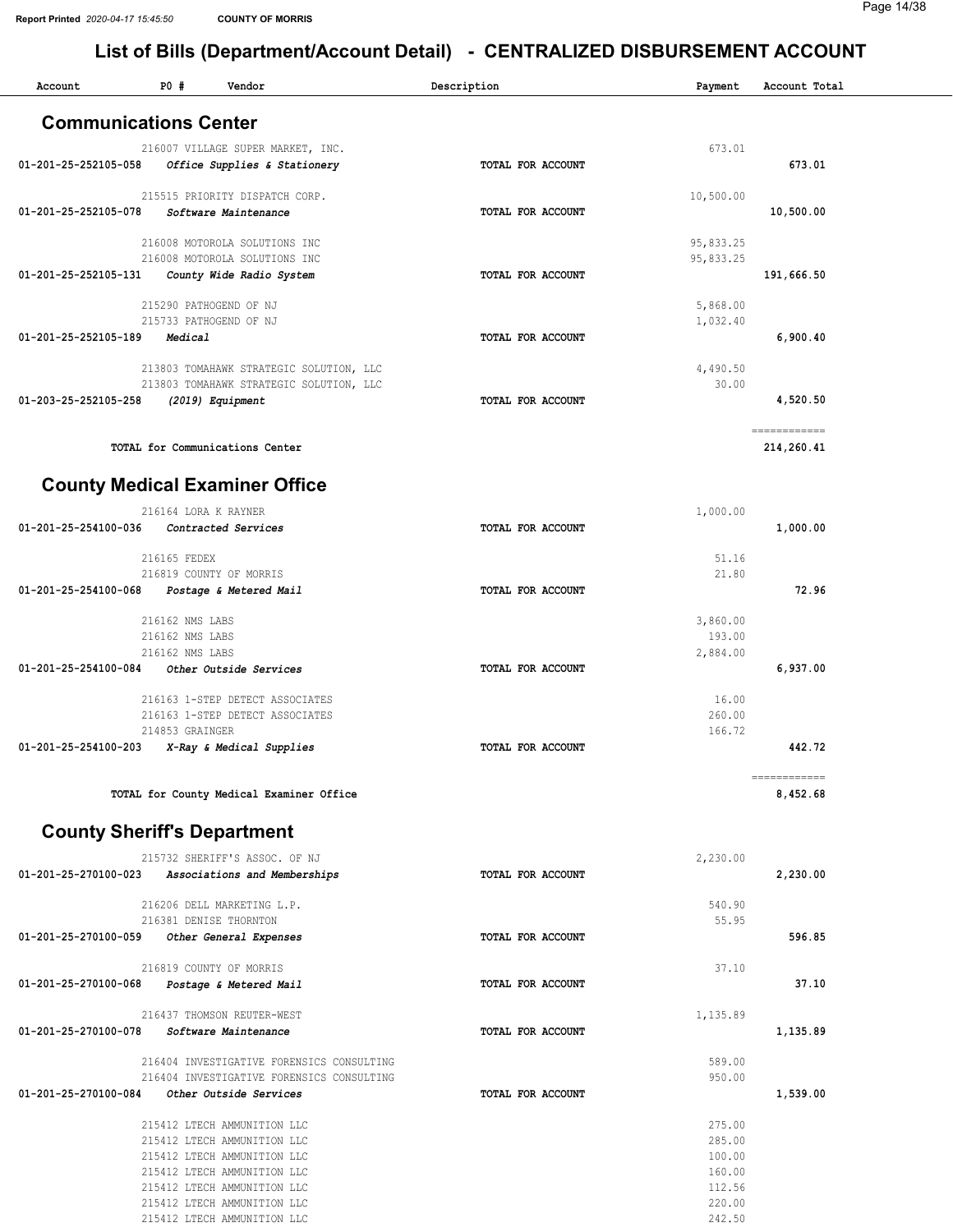| P0#<br>Vendor<br>Account                                           | Description       | Payment          | Account Total |
|--------------------------------------------------------------------|-------------------|------------------|---------------|
|                                                                    |                   |                  |               |
| <b>County Sheriff's Department</b>                                 |                   |                  |               |
| 215412 LTECH AMMUNITION LLC                                        |                   | 225.00           |               |
| 215412 LTECH AMMUNITION LLC                                        |                   | 305.00           |               |
| 215412 LTECH AMMUNITION LLC                                        |                   | 495.00           |               |
| 01-201-25-270100-115<br>Ammunition                                 | TOTAL FOR ACCOUNT |                  | 2,420.06      |
|                                                                    |                   |                  |               |
| 213924 CALEA                                                       |                   | 16.00            |               |
| 215277 CALEA                                                       |                   | 7.00             |               |
| 213924 CALEA                                                       |                   | 7.00             |               |
| 214819 GALLS, LLC                                                  |                   | 41.24            |               |
| 215277 CALEA                                                       |                   | 32.00<br>80.00   |               |
| 214819 GALLS, LLC<br>215220 GALLS, LLC                             |                   | 139.95           |               |
| 01-201-25-270100-202<br>Uniform And Accessories                    | TOTAL FOR ACCOUNT |                  | 323.19        |
|                                                                    |                   |                  |               |
| 214824 ATLANTIC TACTICAL OF NJ, INC.                               |                   | 133.36           |               |
| 01-201-25-270100-258<br>Equipment                                  | TOTAL FOR ACCOUNT |                  | 133.36        |
|                                                                    |                   |                  |               |
| 213765 FIRST PRIORITY EMERGENCY                                    |                   | 1,950.00         |               |
| 214817 NORTHEAST COMMUNICATIONS, INC.                              |                   | 360.00           |               |
| 213765 FIRST PRIORITY EMERGENCY                                    |                   | 785.16           |               |
| 214817 NORTHEAST COMMUNICATIONS, INC.                              |                   | 208.00           |               |
| 213765 FIRST PRIORITY EMERGENCY                                    |                   | 330.00           |               |
| 213765 FIRST PRIORITY EMERGENCY                                    |                   | 1,133.99         |               |
| 213765 FIRST PRIORITY EMERGENCY                                    |                   | 1,430.00         |               |
| 213765 FIRST PRIORITY EMERGENCY                                    |                   | 1,080.00         |               |
| 214817 NORTHEAST COMMUNICATIONS, INC.                              |                   | 68.90<br>324.00  |               |
| 213765 FIRST PRIORITY EMERGENCY<br>213765 FIRST PRIORITY EMERGENCY |                   | 503.00           |               |
| 01-201-25-270100-291<br>Vehicle Repairs                            | TOTAL FOR ACCOUNT |                  | 8,173.05      |
|                                                                    |                   |                  |               |
| 209142 RAY ALLEN MANUFACTURING LLC                                 |                   | 47.98            |               |
| 210064 FIRST PRIORITY EMERGENCY                                    |                   | 5,840.48         |               |
| 209142 RAY ALLEN MANUFACTURING LLC                                 |                   | 33.98            |               |
| 209142 RAY ALLEN MANUFACTURING LLC                                 |                   | 7.99             |               |
| 209142 RAY ALLEN MANUFACTURING LLC                                 |                   | 37.98            |               |
| 209142 RAY ALLEN MANUFACTURING LLC                                 |                   | 91.98            |               |
| 01-203-25-270100-059<br>(2019) Other General Expenses              | TOTAL FOR ACCOUNT |                  | 6,060.39      |
|                                                                    |                   |                  |               |
| 216250 ERICA VALVANO                                               |                   | 747.72           |               |
| 216251 LAURA BERTELLI                                              |                   | 396.80           |               |
| 01-203-25-270100-082 (2019) Travel Expense                         | TOTAL FOR ACCOUNT |                  | 1,144.52      |
| 210315 MED-ENG, LLC                                                |                   | 610.00           |               |
| 01-203-25-270100-246<br>$(2019)$ Tools - Others                    | TOTAL FOR ACCOUNT |                  | 610.00        |
|                                                                    |                   |                  |               |
| 211151 FIT-RITE UNIFORM CO., INC.                                  |                   | 1,900.00         |               |
| 01-203-25-270100-258<br>(2019) Equipment                           | TOTAL FOR ACCOUNT |                  | 1,900.00      |
|                                                                    |                   |                  |               |
|                                                                    |                   |                  | ============  |
| TOTAL for County Sheriff's Department                              |                   |                  | 26,303.41     |
|                                                                    |                   |                  |               |
| <b>County Prosecutor's Office</b>                                  |                   |                  |               |
|                                                                    |                   |                  |               |
| 215183 TARA CHOMINSKY                                              |                   | 18.00            |               |
| 215183 TARA CHOMINSKY                                              |                   | 75.00            |               |
| 215183 TARA CHOMINSKY                                              |                   | 32.00            |               |
| 01-201-25-275100-016 Outside Salaries & Wages                      | TOTAL FOR ACCOUNT |                  | 125.00        |
|                                                                    |                   |                  |               |
| 215670 NJ STATE BAR ASSOCIATION                                    |                   | 175.00<br>130.00 |               |
| 215651 N J N E O A<br>215670 NJ STATE BAR ASSOCIATION              |                   | 175.00           |               |
| Education Schools & Training<br>01-201-25-275100-039               | TOTAL FOR ACCOUNT |                  | 480.00        |
|                                                                    |                   |                  |               |
| 214973 U-LINE SHIPPING SUPPLY                                      |                   | 36.46            |               |
| 214973 U-LINE SHIPPING SUPPLY                                      |                   | 82.50            |               |
| 01-201-25-275100-058<br>Office Supplies & Stationery               | TOTAL FOR ACCOUNT |                  | 118.96        |
|                                                                    |                   |                  |               |
| 216819 COUNTY OF MORRIS                                            |                   | 607.50           |               |
| 01-201-25-275100-068<br>Postage & Metered Mail                     | TOTAL FOR ACCOUNT |                  | 607.50        |
|                                                                    |                   |                  |               |
|                                                                    |                   |                  |               |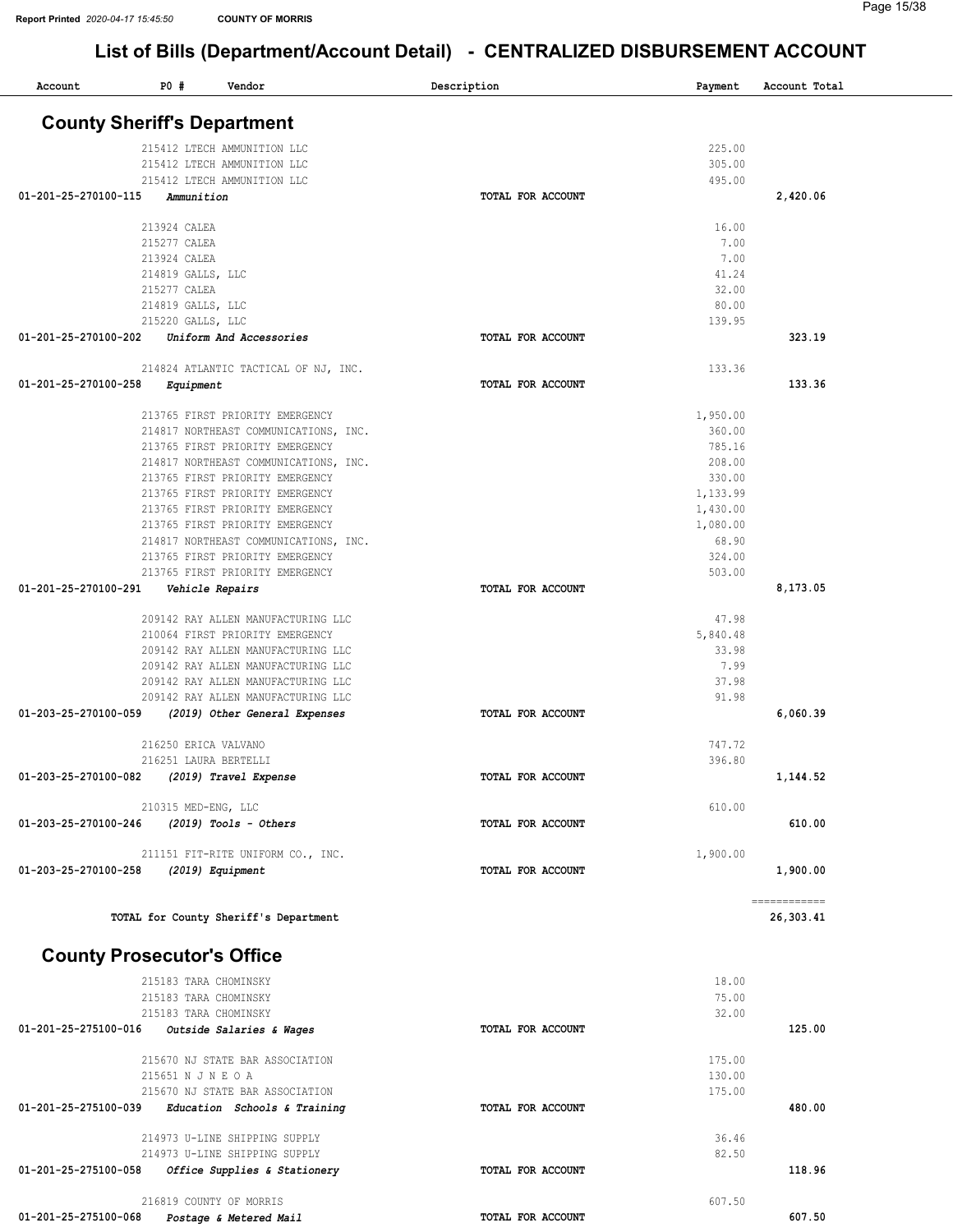| Account                           | PO#                     | Vendor                                                              | Description       | Payment             | Account Total            |
|-----------------------------------|-------------------------|---------------------------------------------------------------------|-------------------|---------------------|--------------------------|
| <b>County Prosecutor's Office</b> |                         |                                                                     |                   |                     |                          |
|                                   |                         | 214935 THE 200 CLUB OF MORRIS COUNTY                                |                   | 340.00              |                          |
| 01-201-25-275100-118              |                         | Investigation Expense                                               | TOTAL FOR ACCOUNT |                     | 340.00                   |
|                                   |                         |                                                                     |                   | 139.65              |                          |
| 01-201-25-275100-202              |                         | 215662 FLEMINGTON DEPT STORE INC<br>Uniform And Accessories         | TOTAL FOR ACCOUNT |                     | 139.65                   |
|                                   |                         |                                                                     |                   |                     |                          |
| 01-203-25-275100-121              | 211135 MORRISTOWN INN   | (2019) Witness Fees And Mileage                                     | TOTAL FOR ACCOUNT | 304.00              | 304.00                   |
|                                   |                         |                                                                     |                   |                     |                          |
|                                   |                         | TOTAL for County Prosecutor's Office                                |                   |                     | ============<br>2,115.11 |
| <b>County Jail</b>                |                         |                                                                     |                   |                     |                          |
|                                   |                         | 215605 NJ COUNTY JAIL WARDENS ASSO.                                 |                   | 650.00              |                          |
|                                   |                         | 213590 AMERICAN CORRECTIONAL ASSO.                                  |                   | 35.00               |                          |
| 01-201-25-280100-023              |                         | Associations and Memberships                                        | TOTAL FOR ACCOUNT |                     | 685.00                   |
|                                   |                         | 215728 VERIZON WIRELESS                                             |                   | 449.75              |                          |
| 01-201-25-280100-031              |                         | Cellular Phones/Pagers                                              | TOTAL FOR ACCOUNT |                     | 449.75                   |
|                                   |                         | 215359 ATLANTIC TRAINING CENTER                                     |                   | 210.00              |                          |
|                                   |                         | 213598 VAN METER & ASSOCIATES INC.                                  |                   | 360.00              |                          |
| 01-201-25-280100-039              |                         | 216015 CAREER DEVELOPMENT INSTITUTE<br>Education Schools & Training | TOTAL FOR ACCOUNT | 222.00              | 792.00                   |
|                                   |                         |                                                                     |                   |                     |                          |
| 01-201-25-280100-047              |                         | 215358 ALL-STAR IDENTIFICATION<br>Identification Equip&Supplies     | TOTAL FOR ACCOUNT | 772.62              | 772.62                   |
|                                   |                         |                                                                     |                   |                     |                          |
|                                   |                         | 215704 W.B. MASON COMPANY INC<br>214087 W.B. MASON COMPANY INC      |                   | 483.17<br>618.36    |                          |
|                                   |                         | 215998 W.B. MASON COMPANY INC                                       |                   | 252.77              |                          |
|                                   |                         | 215709 COFFEE LOVERS COFFEE SERVICE                                 |                   | 499.50              |                          |
| 01-201-25-280100-058              |                         | Office Supplies & Stationery                                        | TOTAL FOR ACCOUNT |                     | 1,853.80                 |
|                                   | 215360 LEXIS NEXIS      |                                                                     |                   | 58.00               |                          |
|                                   | 215726 VERIZON WIRELESS | 215132 TSI INCORPORATED                                             |                   | 136.38<br>3,215.00  |                          |
|                                   |                         | 215725 INNOVATIVE CREDIT SOLUTIONS, INC.                            |                   | 204.00              |                          |
|                                   |                         | 215117 LANGUAGE LINE SOLUTIONS                                      |                   | 745.75              |                          |
| 01-201-25-280100-059              |                         | 215723 LANGUAGE LINE SOLUTIONS<br>Other General Expenses            | TOTAL FOR ACCOUNT | 125.35              | 4,484.48                 |
|                                   |                         |                                                                     |                   |                     |                          |
|                                   |                         | 215129 EDMUND M. KRAMER<br>215129 EDMUND M. KRAMER                  |                   | 225.00<br>225.00    |                          |
| 01-201-25-280100-064              |                         | Photographic Suppies                                                | TOTAL FOR ACCOUNT |                     | 450.00                   |
|                                   |                         | 216819 COUNTY OF MORRIS                                             |                   | 225.65              |                          |
| 01-201-25-280100-068              |                         | Postage & Metered Mail                                              | TOTAL FOR ACCOUNT |                     | 225.65                   |
|                                   |                         |                                                                     |                   |                     |                          |
|                                   | 215367 LAURIE LITT      | 215615 TJ'S SPORTWIDE TROPHY                                        |                   | 226.20<br>350.00    |                          |
|                                   |                         | 215616 CLIFTON ELEVATOR SERVICE CO INC                              |                   | 1,848.00            |                          |
| 01-201-25-280100-084              |                         | Other Outside Services                                              | TOTAL FOR ACCOUNT |                     | 2,424.20                 |
|                                   |                         | 215706 ARAMARK DALLAS LOCKBOX                                       |                   | 93.75               |                          |
|                                   |                         | 215706 ARAMARK DALLAS LOCKBOX                                       |                   | 28.00               |                          |
|                                   |                         | 215706 ARAMARK DALLAS LOCKBOX<br>215706 ARAMARK DALLAS LOCKBOX      |                   | 13,130.40<br>156.25 |                          |
| 01-201-25-280100-185              | Food                    |                                                                     | TOTAL FOR ACCOUNT |                     | 13,408.40                |
|                                   |                         | 215134 E-SYSTEMS GROUP LLC                                          |                   | 937.16              |                          |
|                                   | 212770 STERICYCLE INC.  |                                                                     |                   | 336.66              |                          |
|                                   |                         | 215366 CONTRACT PHARMACY SERVICES INC                               |                   | 29,591.23           |                          |
|                                   |                         | 215304 W.B. MASON COMPANY INC                                       |                   | 126.41              |                          |
|                                   | 215126 STERICYCLE INC.  | 213233 HENRY SCHEIN INC                                             |                   | 2,297.19<br>341.64  |                          |
|                                   |                         | 213233 HENRY SCHEIN INC                                             |                   | 46.38               |                          |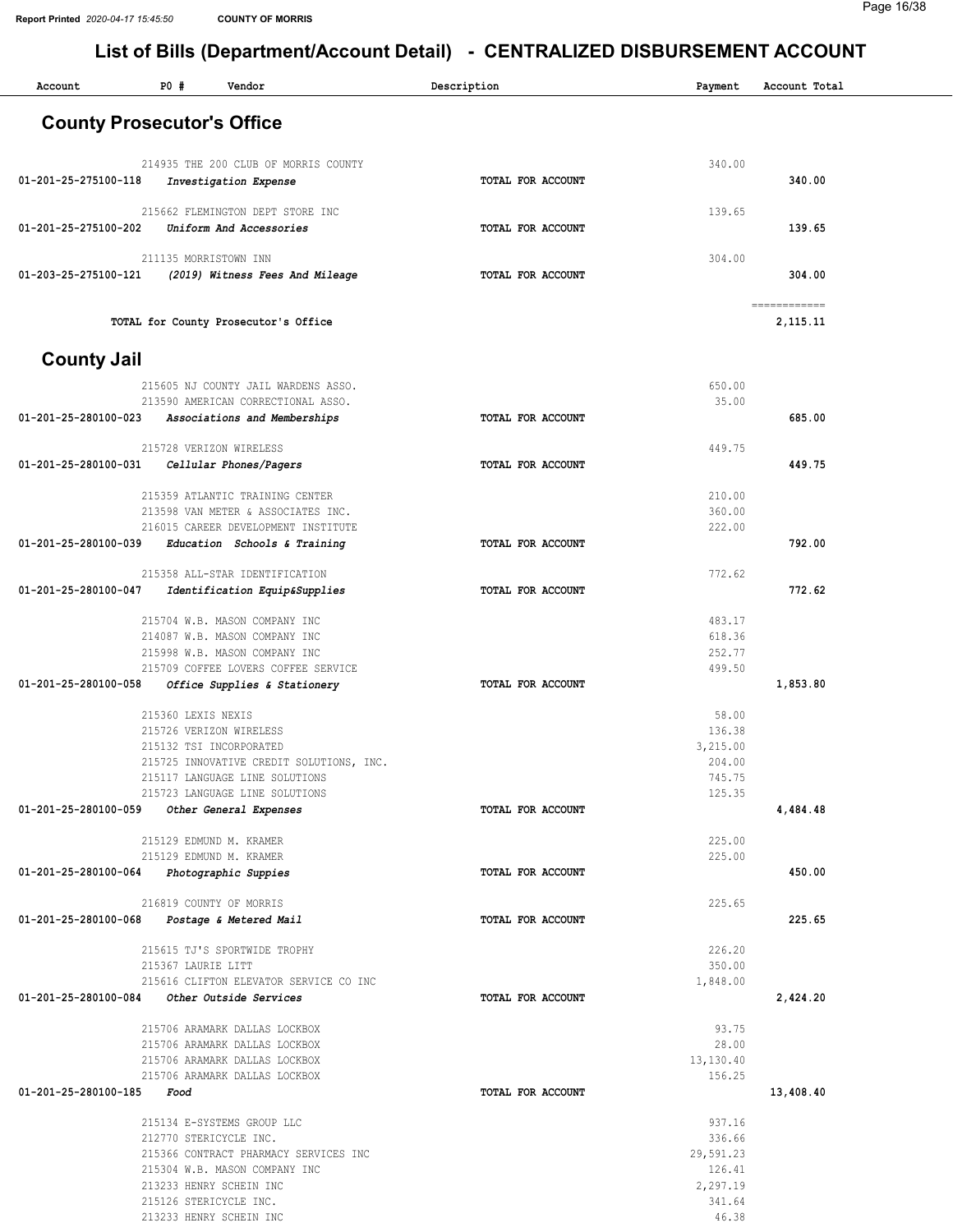| Account              | P0#                | Vendor                                                                     | Description       | Payment            | Account Total |
|----------------------|--------------------|----------------------------------------------------------------------------|-------------------|--------------------|---------------|
| <b>County Jail</b>   |                    |                                                                            |                   |                    |               |
| 01-201-25-280100-189 | Medical            |                                                                            | TOTAL FOR ACCOUNT |                    | 33,676.67     |
|                      |                    | 215610 TURN OUT UNIFORMS, INC.                                             |                   | 49.99              |               |
|                      |                    | 215610 TURN OUT UNIFORMS, INC.                                             |                   | 40.00              |               |
|                      |                    | 215610 TURN OUT UNIFORMS, INC.                                             |                   | 55.00              |               |
|                      |                    | 215610 TURN OUT UNIFORMS, INC.                                             |                   | 165.00             |               |
|                      |                    | 215116 WORK N WEAR STORE                                                   |                   | 135.00             |               |
|                      |                    | 216018 TURN OUT UNIFORMS, INC.                                             |                   | 182.00             |               |
|                      |                    | 216018 TURN OUT UNIFORMS, INC.                                             |                   | 112.00<br>279.95   |               |
|                      |                    | 216018 TURN OUT UNIFORMS, INC.<br>216018 TURN OUT UNIFORMS, INC.           |                   | 55.99              |               |
| 01-201-25-280100-202 |                    | Uniform And Accessories                                                    | TOTAL FOR ACCOUNT |                    | 1,074.93      |
|                      |                    | 215368 CORNERSTONE DETENTION PRODUCTS INC.                                 |                   | 1,024.00           |               |
| 01-201-25-280100-223 |                    | <b>Building Repairs</b>                                                    | TOTAL FOR ACCOUNT |                    | 1,024.00      |
|                      |                    | 215362 MORRISTOWN LUMBER &                                                 |                   | 36.93              |               |
|                      |                    | 211793 FRANKLIN-GRIFFITH LLC                                               |                   | 4,657.77           |               |
|                      |                    | 215721 MORRISTOWN LUMBER &                                                 |                   | 68.34              |               |
|                      |                    | 216017 MORRISTOWN LUMBER &                                                 |                   | 97.97              |               |
| 01-201-25-280100-249 |                    | 215293 COOPER ELECTRIC SUPPLY CO.<br>Bldg Maintenance Supplies             | TOTAL FOR ACCOUNT | 21.42              |               |
|                      |                    |                                                                            |                   |                    | 4,882.43      |
|                      |                    | 215067 E.A. MORSE & CO. INC.                                               |                   | 198.76             |               |
|                      |                    | 213606 E.A. MORSE & CO. INC.                                               |                   | 1,119.20           |               |
|                      |                    | 215064 E.A. MORSE & CO. INC.                                               |                   | 607.26             |               |
|                      |                    | 215701 DASH MEDICAL GLOVES INC                                             |                   | 3,595.00           |               |
|                      |                    | 215604 CENTRAL POLY-BAG CORP                                               |                   | 707.20<br>851.40   |               |
|                      |                    | 215691 ASSOCIATED SALES AND BAG CO.<br>215691 ASSOCIATED SALES AND BAG CO. |                   | 50.68              |               |
| 01-201-25-280100-252 |                    | Janitorial Supplies                                                        | TOTAL FOR ACCOUNT |                    | 7,129.50      |
|                      |                    |                                                                            |                   |                    |               |
|                      |                    | 215708 FOWLER EQUIP CO INC.                                                |                   | 720.50             |               |
| 01-201-25-280100-262 |                    | 215065 R & J CONTROL, INC.                                                 | TOTAL FOR ACCOUNT | 1,966.00           | 2,686.50      |
|                      |                    | Machinery Repairs & Parts                                                  |                   |                    |               |
|                      |                    | 215068 AMMO-SAFE INC                                                       |                   | 15.00              |               |
|                      |                    | 215068 AMMO-SAFE INC                                                       |                   | 1,222.20           |               |
| 01-201-25-280100-266 | Safety Items       |                                                                            | TOTAL FOR ACCOUNT |                    | 1,237.20      |
|                      |                    | 215710 INSTITUTE FOR NATURAL RESOURCES                                     |                   | 86.00              |               |
| 01-203-25-280100-039 |                    | (2019) Education Schools & Training                                        | TOTAL FOR ACCOUNT |                    | 86.00         |
|                      |                    |                                                                            |                   |                    |               |
|                      | 215371 LAURIE LITT | 214685 STATE TOXICOLOGY LABORATORY                                         |                   | 90.00<br>300.00    |               |
|                      |                    | 210096 OXFORD ELECTRICAL CONTRACTORS INC.                                  |                   | 2,813.36           |               |
| 01-203-25-280100-084 |                    | (2019) Other Outside Services                                              | TOTAL FOR ACCOUNT |                    | 3,203.36      |
|                      |                    |                                                                            |                   |                    |               |
|                      |                    | 215355 CAPITAL HEALTH SYSTEM                                               |                   | 5,144.40           |               |
|                      |                    | 215308 HOME BASE PHYSICAL THERAPY, LLC                                     |                   | 350.00             |               |
|                      |                    | 215609 MORRISTOWN MEDICAL CENTER                                           |                   | 10,146.66          |               |
|                      | 215310 ID CARE PA  | 207293 HENRY SCHEIN INC                                                    |                   | 310.00<br>184.98   |               |
|                      |                    | 206631 HENRY SCHEIN INC                                                    |                   | 578.47             |               |
|                      |                    | 215306 MORRISTOWN MEDICAL CENTER                                           |                   | 5,390.79           |               |
|                      |                    | 215312 UNIVERSITY PHYSICIAN ASSOCIATES                                     |                   | 1,500.00           |               |
|                      |                    | 215305 MORRISTOWN ER MED ASSOC LLC                                         |                   | 2,712.00           |               |
|                      |                    | 215306 MORRISTOWN MEDICAL CENTER                                           |                   | 2,080.71           |               |
|                      |                    | 210000 SAINT CLARE'S HOSPITAL                                              |                   | 3,610.00           |               |
|                      |                    | 215305 MORRISTOWN ER MED ASSOC LLC<br>215305 MORRISTOWN ER MED ASSOC LLC   |                   | 490.00<br>1,109.00 |               |
|                      |                    | 215305 MORRISTOWN ER MED ASSOC LLC                                         |                   | 1,109.00           |               |
|                      |                    | 215305 MORRISTOWN ER MED ASSOC LLC                                         |                   | 1,177.00           |               |
|                      |                    | 206070 STERICYCLE INC.                                                     |                   | 331.69             |               |
|                      |                    | 215305 MORRISTOWN ER MED ASSOC LLC                                         |                   | 1,378.00           |               |
|                      |                    | 215305 MORRISTOWN ER MED ASSOC LLC                                         |                   | 573.00             |               |
|                      |                    | 215306 MORRISTOWN MEDICAL CENTER                                           |                   | 7,251.76           |               |
|                      |                    | 215306 MORRISTOWN MEDICAL CENTER                                           |                   | 2,453.94           |               |
|                      |                    | 215306 MORRISTOWN MEDICAL CENTER                                           |                   | 969.15             |               |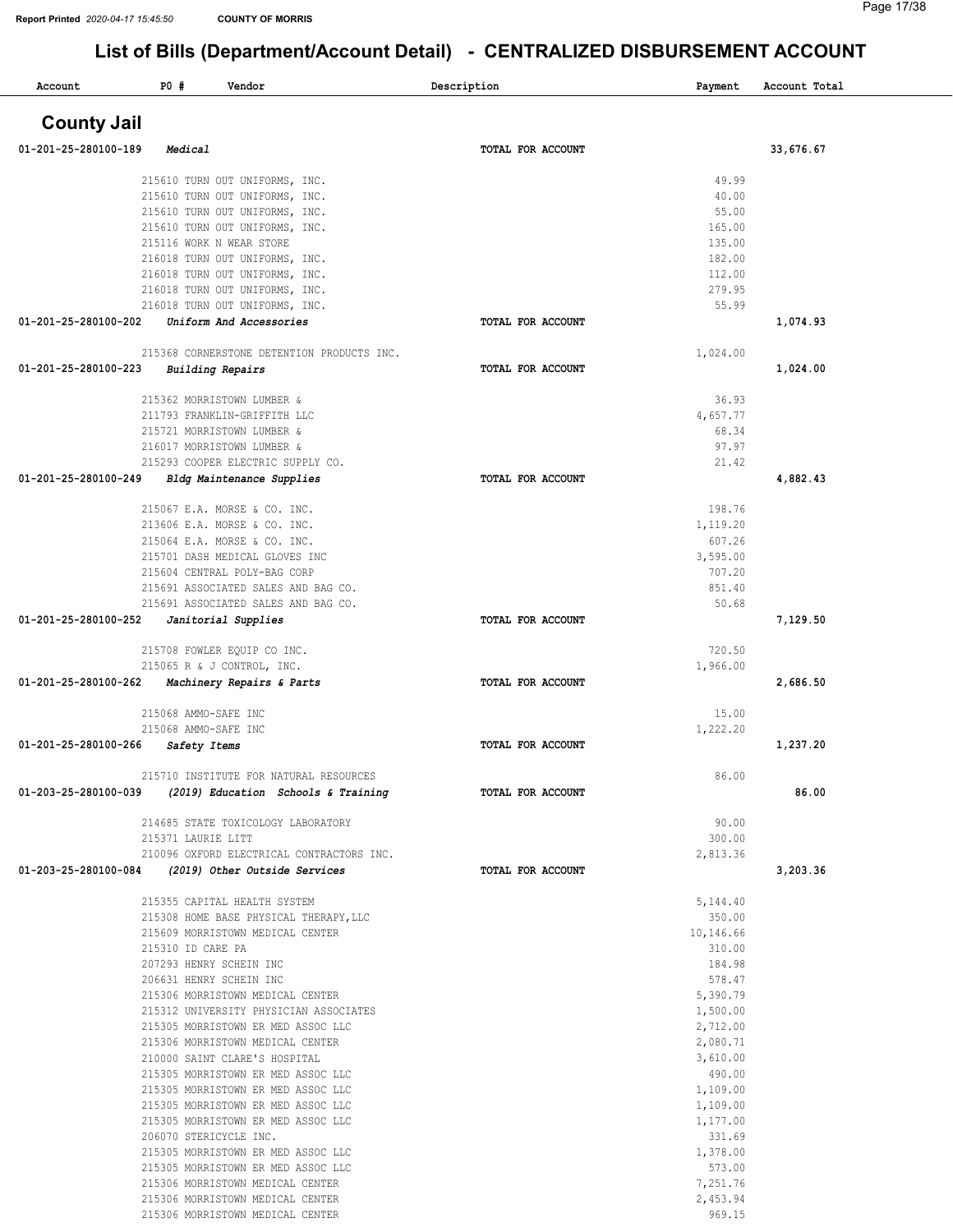| Account                                        | P0#                   | Vendor                                                                   | Description       | Payment            | Account Total              |
|------------------------------------------------|-----------------------|--------------------------------------------------------------------------|-------------------|--------------------|----------------------------|
| <b>County Jail</b>                             |                       |                                                                          |                   |                    |                            |
|                                                |                       | 215306 MORRISTOWN MEDICAL CENTER                                         |                   | 258.70             |                            |
|                                                |                       | 215306 MORRISTOWN MEDICAL CENTER                                         |                   | 1,994.20           |                            |
|                                                |                       | 215306 MORRISTOWN MEDICAL CENTER                                         |                   | 198.69             |                            |
|                                                |                       | 215306 MORRISTOWN MEDICAL CENTER                                         |                   | 33.77              |                            |
|                                                |                       | 215312 UNIVERSITY PHYSICIAN ASSOCIATES                                   |                   | 2,959.00           |                            |
|                                                |                       | 215306 MORRISTOWN MEDICAL CENTER                                         |                   | 780.00             |                            |
|                                                |                       | 215312 UNIVERSITY PHYSICIAN ASSOCIATES                                   |                   | 54.00              |                            |
|                                                |                       | 215305 MORRISTOWN ER MED ASSOC LLC                                       |                   | 1,378.00           |                            |
| 01-203-25-280100-189                           |                       | $(2019)$ Medical                                                         | TOTAL FOR ACCOUNT |                    | 56,506.91                  |
|                                                |                       | 215612 TURN OUT UNIFORMS, INC.                                           |                   | 374.95             |                            |
|                                                |                       | 214686 ATLANTIC TACTICAL OF NJ, INC.                                     |                   | 240.14             |                            |
|                                                |                       | 215612 TURN OUT UNIFORMS, INC.                                           |                   | 70.00              |                            |
|                                                |                       | 215612 TURN OUT UNIFORMS, INC.                                           |                   | 89.99              |                            |
|                                                |                       | 211296 BOA SECURITY TECHNOLOGIES, INC.<br>215612 TURN OUT UNIFORMS, INC. |                   | 325.00<br>114.99   |                            |
|                                                |                       | 215612 TURN OUT UNIFORMS, INC.                                           |                   | 144.00             |                            |
|                                                |                       | 215612 TURN OUT UNIFORMS, INC.                                           |                   | 440.00             |                            |
|                                                |                       | 215612 TURN OUT UNIFORMS, INC.                                           |                   | 144.00             |                            |
|                                                |                       | 215612 TURN OUT UNIFORMS, INC.                                           |                   | 789.90             |                            |
| 01-203-25-280100-202                           |                       | (2019) Uniform And Accessories                                           | TOTAL FOR ACCOUNT |                    | 2,732.97                   |
|                                                |                       |                                                                          |                   |                    |                            |
|                                                |                       | 208405 E.A. MORSE & CO. INC.                                             |                   | 15.67              |                            |
| 01-203-25-280100-252                           |                       | (2019) Janitorial Supplies                                               | TOTAL FOR ACCOUNT |                    | 15.67                      |
|                                                |                       |                                                                          |                   |                    |                            |
|                                                | TOTAL for County Jail |                                                                          |                   |                    | ============<br>139,802.04 |
|                                                |                       |                                                                          |                   |                    |                            |
|                                                |                       | <b>County Youth Detention Facilit</b>                                    |                   |                    |                            |
|                                                |                       | 215822 JUVENILE JUSTICE COMMISSION                                       |                   | 1,350.00           |                            |
|                                                |                       | 216134 V.E. RALPH & SON INC.                                             |                   | 16.12              |                            |
|                                                |                       | 215822 JUVENILE JUSTICE COMMISSION                                       |                   | 1,500.00           |                            |
| 01-201-25-281100-039                           |                       | Education Schools & Training                                             | TOTAL FOR ACCOUNT |                    | 2,866.12                   |
|                                                |                       | 216819 COUNTY OF MORRIS                                                  |                   | 31.80              |                            |
| 01-201-25-281100-068                           |                       | Postage & Metered Mail                                                   | TOTAL FOR ACCOUNT |                    | 31.80                      |
|                                                |                       |                                                                          |                   |                    |                            |
|                                                |                       | 216249 LTC SCRIPTS INC.                                                  |                   | 38.95              |                            |
| 01-201-25-281100-189                           | Medical               |                                                                          | TOTAL FOR ACCOUNT |                    | 38.95                      |
|                                                |                       |                                                                          |                   |                    | ============               |
|                                                |                       | TOTAL for County Youth Detention Facilit                                 |                   |                    | 2,936.87                   |
| <b>Road Repairs</b>                            |                       |                                                                          |                   |                    |                            |
|                                                |                       | 216520 RICOH USA, INC.                                                   |                   | 520.61             |                            |
| 01-201-26-290100-058                           |                       | Office Supplies & Stationery                                             | TOTAL FOR ACCOUNT |                    | 520.61                     |
|                                                |                       |                                                                          |                   |                    |                            |
|                                                |                       | 216819 COUNTY OF MORRIS                                                  |                   | 8.70               |                            |
| 01-201-26-290100-068    Postage & Metered Mail |                       |                                                                          | TOTAL FOR ACCOUNT |                    | 8.70                       |
|                                                |                       |                                                                          |                   |                    |                            |
|                                                |                       | 216816 NATIONAL FUEL OIL INC.                                            |                   | 1,766.96           |                            |
| 01-201-26-290100-140 Gas Purchases             |                       |                                                                          | TOTAL FOR ACCOUNT |                    | 1,766.96                   |
|                                                | 216546 THOMAS COEN    |                                                                          |                   | 90.00              |                            |
| 01-201-26-290100-207                           |                       | Uniform & Clothing Allowance                                             | TOTAL FOR ACCOUNT |                    | 90.00                      |
|                                                |                       |                                                                          |                   |                    |                            |
|                                                |                       | 215861 TILCON NEW YORK INC.                                              |                   | 1,005.00           |                            |
|                                                |                       | 215861 TILCON NEW YORK INC.                                              |                   | 1,564.91           |                            |
|                                                |                       | 215259 TILCON NEW YORK INC.                                              |                   | 1,590.80           |                            |
|                                                |                       | 215629 WELDON QUARRY CO., LLC                                            |                   | 226.50             |                            |
|                                                |                       | 215259 TILCON NEW YORK INC.                                              |                   | 648.14             |                            |
|                                                |                       | 215629 WELDON QUARRY CO., LLC                                            |                   | 687.80             |                            |
|                                                |                       | 215630 TILCON NEW YORK INC.                                              |                   | 901.23             |                            |
|                                                |                       | 215629 WELDON QUARRY CO., LLC                                            |                   | 10.68              |                            |
|                                                |                       | 215861 TILCON NEW YORK INC.                                              |                   | 22.03              |                            |
|                                                |                       | 215630 TILCON NEW YORK INC.<br>215630 TILCON NEW YORK INC.               |                   | 1,370.00<br>670.00 |                            |
|                                                |                       |                                                                          |                   |                    |                            |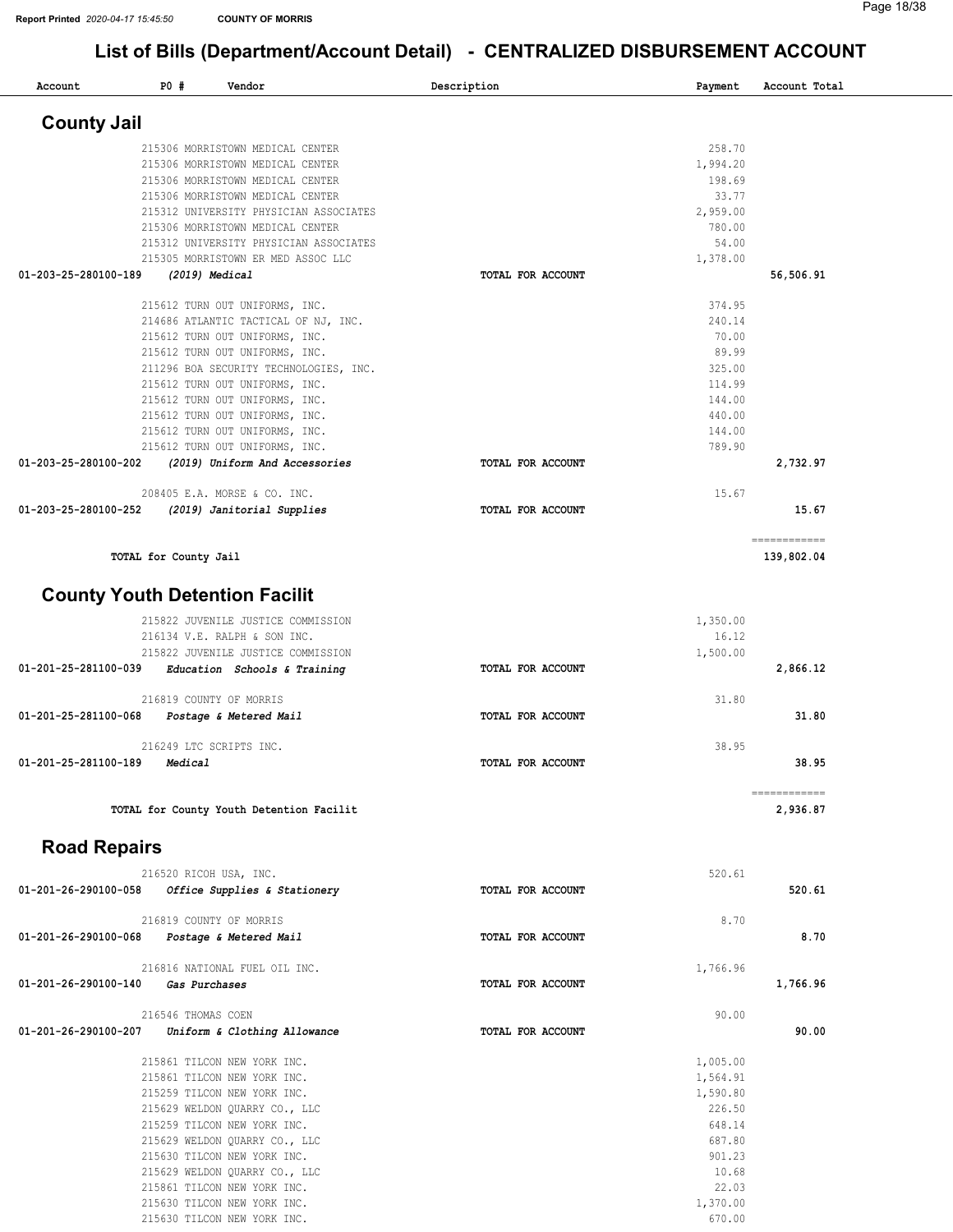| Account                        | P0#                    | Vendor                                                                             | Description<br>Payment   | Account Total             |
|--------------------------------|------------------------|------------------------------------------------------------------------------------|--------------------------|---------------------------|
| <b>Road Repairs</b>            |                        |                                                                                    |                          |                           |
|                                |                        | 215629 WELDON QUARRY CO., LLC                                                      |                          | 416.00                    |
|                                |                        | 215630 TILCON NEW YORK INC.                                                        |                          | 189.02                    |
| 01-201-26-290100-222           |                        | Bituminous Concrete                                                                | <b>TOTAL FOR ACCOUNT</b> | 9,302.11                  |
|                                |                        | 215631 ONE SOURCE OF NEW JERSEY LLC                                                |                          | 635.66                    |
| 01-201-26-290100-238           | Signage                |                                                                                    | TOTAL FOR ACCOUNT        | 635.66                    |
|                                |                        | 215636 MORRISTOWN LUMBER &                                                         |                          | 11.38                     |
|                                |                        | 215636 MORRISTOWN LUMBER &                                                         |                          | 10.99                     |
|                                |                        | 215940 MORRISTOWN LUMBER &                                                         |                          | 7.58                      |
|                                |                        | 215637 SUSSEX COUNTY MUA                                                           |                          | 248.70                    |
|                                |                        | 215940 MORRISTOWN LUMBER &                                                         |                          | 11.98                     |
|                                |                        | 215636 MORRISTOWN LUMBER &                                                         |                          | 59.97                     |
|                                |                        | 215637 SUSSEX COUNTY MUA                                                           |                          | 258.90                    |
|                                |                        | 215636 MORRISTOWN LUMBER &                                                         |                          | 10.99                     |
| 01-201-26-290100-260           |                        | Construction Materials                                                             | TOTAL FOR ACCOUNT        | 620.49                    |
|                                | 214558 GALETON         |                                                                                    |                          | 12.05                     |
|                                | 214558 GALETON         |                                                                                    |                          | 115.20                    |
|                                | 214558 GALETON         |                                                                                    |                          | 98.28                     |
| 01-201-26-290100-266           | Safety Items           |                                                                                    | TOTAL FOR ACCOUNT        | 225.53                    |
|                                |                        | 213347 BOROUGH OF WHARTON                                                          | 17,500.00                |                           |
|                                |                        | 213347 BOROUGH OF WHARTON                                                          | 15,050.00                |                           |
|                                |                        | 213347 BOROUGH OF WHARTON                                                          |                          | 7,900.00                  |
| 01-203-26-290100-228           |                        | (2019) Contracted Snow/Ice Removal                                                 | TOTAL FOR ACCOUNT        | 40,450.00                 |
|                                |                        |                                                                                    |                          | ------------<br>53,620.06 |
|                                | TOTAL for Road Repairs |                                                                                    |                          |                           |
| <b>Bridges and Culverts</b>    |                        |                                                                                    |                          |                           |
|                                |                        | 215798 R.P. SMITH & SON, INC.                                                      |                          | 9.50                      |
|                                |                        | 215798 R.P. SMITH & SON, INC.                                                      |                          | 8.00                      |
|                                |                        | 215798 R.P. SMITH & SON, INC.                                                      |                          | 19.00                     |
| 01-201-26-292100-227           | Concrete               |                                                                                    | TOTAL FOR ACCOUNT        | 36.50                     |
|                                |                        |                                                                                    |                          | -------------             |
|                                |                        | TOTAL for Bridges and Culverts                                                     |                          | 36.50                     |
| <b>Shade Tree Commission</b>   |                        |                                                                                    |                          |                           |
|                                | 216797 TREE KING INC   |                                                                                    | 123, 432.37              |                           |
| 01-203-26-300100-079           |                        | (2019) Special Projects                                                            | TOTAL FOR ACCOUNT        | 123,432.37                |
|                                |                        | TOTAL for Shade Tree Commission                                                    |                          | ------------              |
|                                |                        |                                                                                    |                          | 123,432.37                |
| <b>Buildings &amp; Grounds</b> |                        |                                                                                    |                          |                           |
|                                |                        | 216428 WILLIAM F. BARNISH                                                          |                          | 2,852.69                  |
|                                |                        | 216429 WILLIAM F. BARNISH                                                          |                          | 9,153.55                  |
| 01-201-26-310100-029           |                        | Building Rental                                                                    | TOTAL FOR ACCOUNT        | 12,006.24                 |
|                                |                        | 216376 CLIFTON ELEVATOR SERVICE CO INC                                             |                          | 2,703.00                  |
| 01-201-26-310100-036           |                        | Contracted Services                                                                | TOTAL FOR ACCOUNT        | 2,703.00                  |
|                                |                        |                                                                                    |                          |                           |
|                                | 216480 TRANE           |                                                                                    |                          | 2,186.44                  |
| 01-201-26-310100-044           |                        | Equipment Service Agreements                                                       | TOTAL FOR ACCOUNT        | 2,186.44                  |
|                                | 216426 LAZ PARKING     |                                                                                    |                          | 2,878.04                  |
|                                |                        | Parking Lot Rental                                                                 | TOTAL FOR ACCOUNT        | 2,878.04                  |
|                                |                        | 216427 GARDEN STATE OFFICE SYSTEMS                                                 |                          | 425.98                    |
| 01-201-26-310100-062           |                        |                                                                                    |                          |                           |
|                                |                        |                                                                                    |                          |                           |
|                                |                        | 216376 CLIFTON ELEVATOR SERVICE CO INC                                             |                          | 636.00                    |
|                                |                        | 216406 TOWNSHIP OF PARSIPPANY TROY HILLS<br>216376 CLIFTON ELEVATOR SERVICE CO INC |                          | 406.00<br>1,266.00        |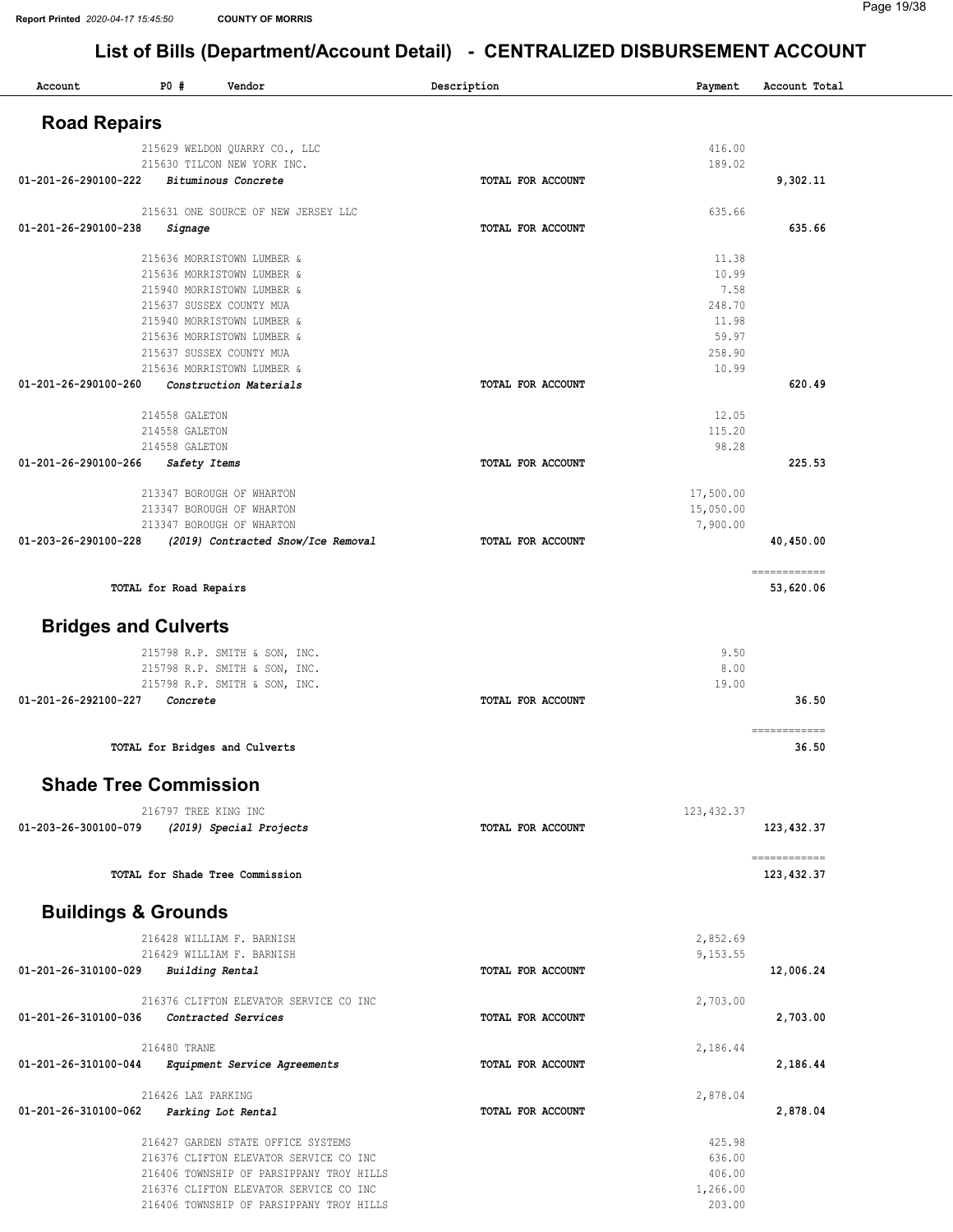| Account                        | $P0$ # |                     | Vendor                                                                             | Description |                   | Payment                | Account Total |
|--------------------------------|--------|---------------------|------------------------------------------------------------------------------------|-------------|-------------------|------------------------|---------------|
| <b>Buildings &amp; Grounds</b> |        |                     |                                                                                    |             |                   |                        |               |
|                                |        |                     |                                                                                    |             |                   |                        |               |
|                                |        |                     | 216376 CLIFTON ELEVATOR SERVICE CO INC                                             |             |                   | 1,908.00               |               |
|                                |        |                     | 216376 CLIFTON ELEVATOR SERVICE CO INC                                             |             |                   | 318.00                 |               |
|                                |        |                     | 216376 CLIFTON ELEVATOR SERVICE CO INC                                             |             |                   | 318.00<br>203.00       |               |
|                                |        |                     | 216406 TOWNSHIP OF PARSIPPANY TROY HILLS<br>216376 CLIFTON ELEVATOR SERVICE CO INC |             |                   | 318.00                 |               |
|                                |        |                     | 216376 CLIFTON ELEVATOR SERVICE CO INC                                             |             |                   | 318.00                 |               |
|                                |        |                     | 216289 R.D. SALES DOOR & HARDWARE LLC                                              |             |                   | 175.00                 |               |
|                                |        |                     | 216376 CLIFTON ELEVATOR SERVICE CO INC                                             |             |                   | 752.00                 |               |
|                                |        |                     | 216376 CLIFTON ELEVATOR SERVICE CO INC                                             |             |                   | 778.00                 |               |
|                                |        |                     | 216425 NJ DEPARTMENT OF TREASURY                                                   |             |                   | 4,000.00               |               |
|                                |        |                     | 216376 CLIFTON ELEVATOR SERVICE CO INC                                             |             |                   | 408.00                 |               |
|                                |        |                     | 216065 SIGN A RAMA LEDGEWOOD                                                       |             |                   | 4,606.90               |               |
|                                |        |                     | 215009 NEW JERSEY OVERHEAD DOOR LLC                                                |             |                   | 320.00                 |               |
| 01-201-26-310100-084           |        |                     | Other Outside Services                                                             |             | TOTAL FOR ACCOUNT |                        | 17,359.88     |
|                                |        | 215504 DANIEL CANTY |                                                                                    |             |                   | 20.60                  |               |
|                                |        | 215504 DANIEL CANTY |                                                                                    |             |                   | 2.15                   |               |
|                                |        | 215504 DANIEL CANTY |                                                                                    |             |                   | 11.45                  |               |
| 01-201-26-310100-095           |        |                     | Other Administrative Supplies                                                      |             | TOTAL FOR ACCOUNT |                        | 34.20         |
|                                |        |                     |                                                                                    |             |                   |                        |               |
|                                |        |                     | 215008 FASTENAL COMPANY                                                            |             |                   | 213.25                 |               |
|                                |        |                     | 215008 FASTENAL COMPANY                                                            |             |                   | 1,741.59               |               |
| 01-201-26-310100-098           |        |                     | Other Operating&Repair Supply                                                      |             | TOTAL FOR ACCOUNT |                        | 1,954.84      |
|                                |        |                     | 216455 MORRIS COUNTY MUA                                                           |             |                   | 6,122.49               |               |
| 01-201-26-310100-143           |        |                     | Rubbish & Trash Removal                                                            |             | TOTAL FOR ACCOUNT |                        | 6,122.49      |
|                                |        |                     |                                                                                    |             |                   |                        |               |
|                                |        |                     | 216615 R & J CONTROL, INC.                                                         |             |                   | 155.00                 |               |
|                                |        |                     | 216615 R & J CONTROL, INC.                                                         |             |                   | 155.00                 |               |
|                                |        |                     | 216615 R & J CONTROL, INC.                                                         |             |                   | 155.00                 |               |
|                                |        |                     | 216377 R & J CONTROL, INC.                                                         |             |                   | 155.00                 |               |
| 01-201-26-310100-204           |        | Plant Operations    | 216375 R & J CONTROL, INC.                                                         |             | TOTAL FOR ACCOUNT | 155.00                 | 775.00        |
|                                |        |                     |                                                                                    |             |                   |                        |               |
|                                |        |                     | 216417 RICCIARDI BROTHERS, INC                                                     |             |                   | 367.91                 |               |
|                                |        |                     | 214864 RICCIARDI BROTHERS, INC                                                     |             |                   | 44.99                  |               |
|                                |        |                     | 214864 RICCIARDI BROTHERS, INC                                                     |             |                   | 335.92                 |               |
|                                |        |                     | 214864 RICCIARDI BROTHERS, INC                                                     |             |                   | 135.89                 |               |
|                                |        |                     | 214864 RICCIARDI BROTHERS, INC                                                     |             |                   | 315.24                 |               |
|                                |        |                     | 216417 RICCIARDI BROTHERS, INC                                                     |             |                   | 85.94                  |               |
| 01-201-26-310100-234           |        | Paint               |                                                                                    |             | TOTAL FOR ACCOUNT |                        | 1,285.89      |
|                                |        |                     | 216374 GENERAL PLUMBING SUPPLY INC.                                                |             |                   | 10.60                  |               |
|                                |        |                     | 216481 FASTENAL COMPANY                                                            |             |                   | 892.06                 |               |
|                                |        |                     | 216481 FASTENAL COMPANY                                                            |             |                   | 244.52                 |               |
|                                |        |                     | 215008 FASTENAL COMPANY                                                            |             |                   | 993.27                 |               |
|                                |        |                     | 216614 CROSSTOWN PLUMBING SUPPLY INC.                                              |             |                   | 983.74                 |               |
|                                |        |                     | 216614 CROSSTOWN PLUMBING SUPPLY INC.                                              |             |                   | 5,240.68               |               |
| 01-201-26-310100-235           |        | Pipes - Others      |                                                                                    |             | TOTAL FOR ACCOUNT |                        | 8,364.87      |
|                                |        |                     | 216621 JJS SERVICES, INC.                                                          |             |                   | 15,580.00              |               |
|                                |        |                     | 216621 JJS SERVICES, INC.                                                          |             |                   | 3,510.00               |               |
|                                |        |                     | 216621 JJS SERVICES, INC.                                                          |             |                   | 1,000.00               |               |
|                                |        |                     | 216621 JJS SERVICES, INC.                                                          |             |                   | 1,000.00               |               |
|                                |        |                     | 216621 JJS SERVICES, INC.                                                          |             |                   | 5,850.00               |               |
|                                |        |                     | 216621 JJS SERVICES, INC.                                                          |             |                   | 12,285.00              |               |
|                                |        |                     | 216621 JJS SERVICES, INC.                                                          |             |                   | 400.00                 |               |
|                                |        |                     | 216621 JJS SERVICES, INC.                                                          |             |                   | 100.00                 |               |
|                                |        |                     | 216621 JJS SERVICES, INC.                                                          |             |                   | 3,217.50<br>4,387.50   |               |
| 01-201-26-310100-242           |        |                     | 216621 JJS SERVICES, INC.<br>Snow Removal & Ice Control                            |             | TOTAL FOR ACCOUNT |                        | 47,330.00     |
|                                |        |                     |                                                                                    |             |                   |                        |               |
|                                |        |                     | 216485 HOME DEPOT CREDIT SERVICES                                                  |             |                   | 1,295.10               |               |
|                                |        |                     | 216482 MOE DISTRIBUTORS INC.                                                       |             |                   | 271.60                 |               |
|                                |        |                     | 216485 HOME DEPOT CREDIT SERVICES<br>216485 HOME DEPOT CREDIT SERVICES             |             |                   | $-1, 295.10$<br>130.00 |               |
| 01-201-26-310100-249           |        |                     | Bldg Maintenance Supplies                                                          |             | TOTAL FOR ACCOUNT |                        | 401.60        |
|                                |        |                     |                                                                                    |             |                   |                        |               |
|                                |        | 216423 GRAINGER     |                                                                                    |             |                   | 3,926.40               |               |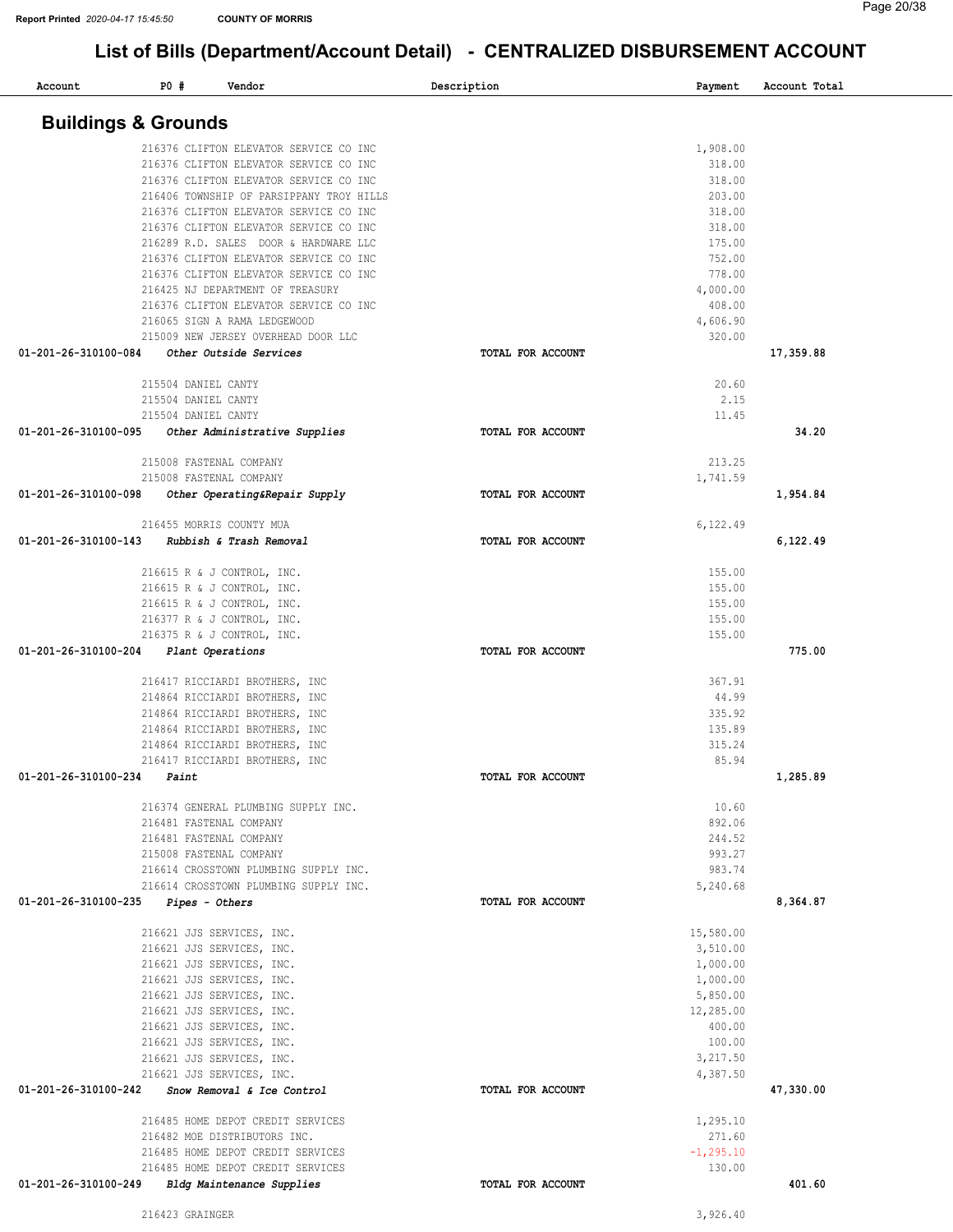| Account                        | PO#                                   | Vendor                                                                 | Description       | Payment            | Account Total              |
|--------------------------------|---------------------------------------|------------------------------------------------------------------------|-------------------|--------------------|----------------------------|
| <b>Buildings &amp; Grounds</b> |                                       |                                                                        |                   |                    |                            |
| 01-201-26-310100-252           |                                       | Janitorial Supplies                                                    | TOTAL FOR ACCOUNT |                    | 3,926.40                   |
|                                |                                       | 216484 MORRIS COUNTY FARMS INC                                         |                   | 82.00              |                            |
| 01-203-26-310100-223           |                                       | (2019) Building Repairs                                                | TOTAL FOR ACCOUNT |                    | 82.00                      |
|                                |                                       | TOTAL for Buildings & Grounds                                          |                   |                    | ============<br>107,410.89 |
| <b>Motor Services Center</b>   |                                       |                                                                        |                   |                    |                            |
|                                |                                       | 215918 W.B. MASON COMPANY INC                                          |                   | 27.63              |                            |
|                                |                                       | 215919 W.B. MASON COMPANY INC                                          |                   | 98.16              |                            |
|                                |                                       | 215917 W.B. MASON COMPANY INC                                          |                   | 56.75              |                            |
|                                |                                       | 215917 W.B. MASON COMPANY INC                                          |                   | 14.99              |                            |
|                                |                                       | 215917 W.B. MASON COMPANY INC                                          |                   | 72.89              |                            |
| 01-201-26-315100-058           |                                       | Office Supplies & Stationery                                           | TOTAL FOR ACCOUNT |                    | 270.42                     |
|                                |                                       | 215916 W.B. MASON COMPANY INC                                          |                   | 253.80             |                            |
|                                |                                       | 215396 WHITEMARSH CORPORATION                                          |                   | 8.81               |                            |
|                                |                                       | 215396 WHITEMARSH CORPORATION                                          |                   | 156.12             |                            |
|                                | 215431 OPTIMUM                        |                                                                        |                   | 91.23              |                            |
|                                |                                       | 215429 JOHNSON & TOWERS, INC.                                          |                   | 300.00             |                            |
|                                |                                       | 215916 W.B. MASON COMPANY INC                                          |                   | 14.62<br>67.50     |                            |
|                                |                                       | 215397 WURTH USA INC.<br>215429 JOHNSON & TOWERS, INC.                 |                   | 230.00             |                            |
|                                |                                       | 215397 WURTH USA INC.                                                  |                   | 36.00              |                            |
|                                |                                       | 215429 JOHNSON & TOWERS, INC.                                          |                   | 220.00             |                            |
|                                |                                       | 215429 JOHNSON & TOWERS, INC.                                          |                   | 24.00              |                            |
| 01-201-26-315100-098           |                                       | Other Operating&Repair Supply                                          | TOTAL FOR ACCOUNT |                    | 1,402.08                   |
|                                |                                       | 215934 NORTHEAST COMMUNICATIONS, INC.                                  |                   | 430.50             |                            |
|                                |                                       | 215168 NORTHEAST COMMUNICATIONS, INC.                                  |                   | 22.00              |                            |
|                                |                                       | 215168 NORTHEAST COMMUNICATIONS, INC.                                  |                   | 275.00             |                            |
|                                |                                       | 215167 NORTHEAST COMMUNICATIONS, INC.                                  |                   | 50.00              |                            |
|                                |                                       | 215168 NORTHEAST COMMUNICATIONS, INC.                                  |                   | 3.00               |                            |
|                                |                                       | 215168 NORTHEAST COMMUNICATIONS, INC.                                  |                   | 18.00              |                            |
|                                |                                       | 215168 NORTHEAST COMMUNICATIONS, INC.                                  |                   | 65.00              |                            |
| 01-201-26-315100-161           |                                       | Communications Equipment                                               | TOTAL FOR ACCOUNT |                    | 863.50                     |
|                                |                                       | 215964 NAPA OF ROCKAWAY                                                |                   | 50.72              |                            |
|                                | 215406 GRAINGER                       |                                                                        |                   | 3.90               |                            |
|                                | 215406 GRAINGER                       |                                                                        |                   | 2.96               |                            |
|                                | 215406 GRAINGER                       |                                                                        |                   | 18.95              |                            |
| 01-201-26-315100-239           | 215406 GRAINGER<br><i>Small Tools</i> |                                                                        | TOTAL FOR ACCOUNT | 24.79              | 101.32                     |
|                                |                                       |                                                                        |                   |                    |                            |
|                                |                                       | 215925 BARNWELL HOUSE OF TIRES, INC.                                   |                   | 1,188.48           |                            |
|                                |                                       | 215925 BARNWELL HOUSE OF TIRES, INC.                                   |                   | 20.00              |                            |
|                                |                                       | 215925 BARNWELL HOUSE OF TIRES, INC.                                   |                   | 50.00              |                            |
| 01-201-26-315100-245           | Tires                                 | 215926 BARNWELL HOUSE OF TIRES, INC.                                   | TOTAL FOR ACCOUNT | 516.00             | 1,774.48                   |
|                                |                                       |                                                                        |                   |                    |                            |
|                                |                                       | 215398 WURTH USA INC.                                                  |                   | 316.00             |                            |
|                                | 215427 GRAINGER                       |                                                                        |                   | 109.43             |                            |
|                                | 215427 GRAINGER                       |                                                                        |                   | 54.62              |                            |
| 01-201-26-315100-252           | 215427 GRAINGER                       | Janitorial Supplies                                                    | TOTAL FOR ACCOUNT | 46.47              | 526.52                     |
|                                |                                       |                                                                        |                   |                    |                            |
|                                |                                       | 215965 RE-TRON TECHNOLOGIES INC.                                       |                   | 491.64             |                            |
|                                |                                       | 215933 DOVER BRAKE & CLUTCH CO INC                                     |                   | 150.00<br>$-15.00$ |                            |
|                                |                                       | 215965 RE-TRON TECHNOLOGIES INC.<br>215947 DOVER BRAKE & CLUTCH CO INC |                   | 75.00              |                            |
|                                |                                       | 215281 FIRST PRIORITY EMERGENCY                                        |                   | 371.50             |                            |
|                                |                                       | 215965 RE-TRON TECHNOLOGIES INC.                                       |                   | $-80.00$           |                            |
|                                |                                       | 215965 RE-TRON TECHNOLOGIES INC.                                       |                   | 15.00              |                            |
|                                |                                       | 215395 NAPA OF ROCKAWAY                                                |                   | 83.42              |                            |
|                                |                                       | 215395 NAPA OF ROCKAWAY                                                |                   | 95.19              |                            |
|                                |                                       | 215965 RE-TRON TECHNOLOGIES INC.                                       |                   | 80.00              |                            |
|                                |                                       | 215965 RE-TRON TECHNOLOGIES INC.                                       |                   | 89.85              |                            |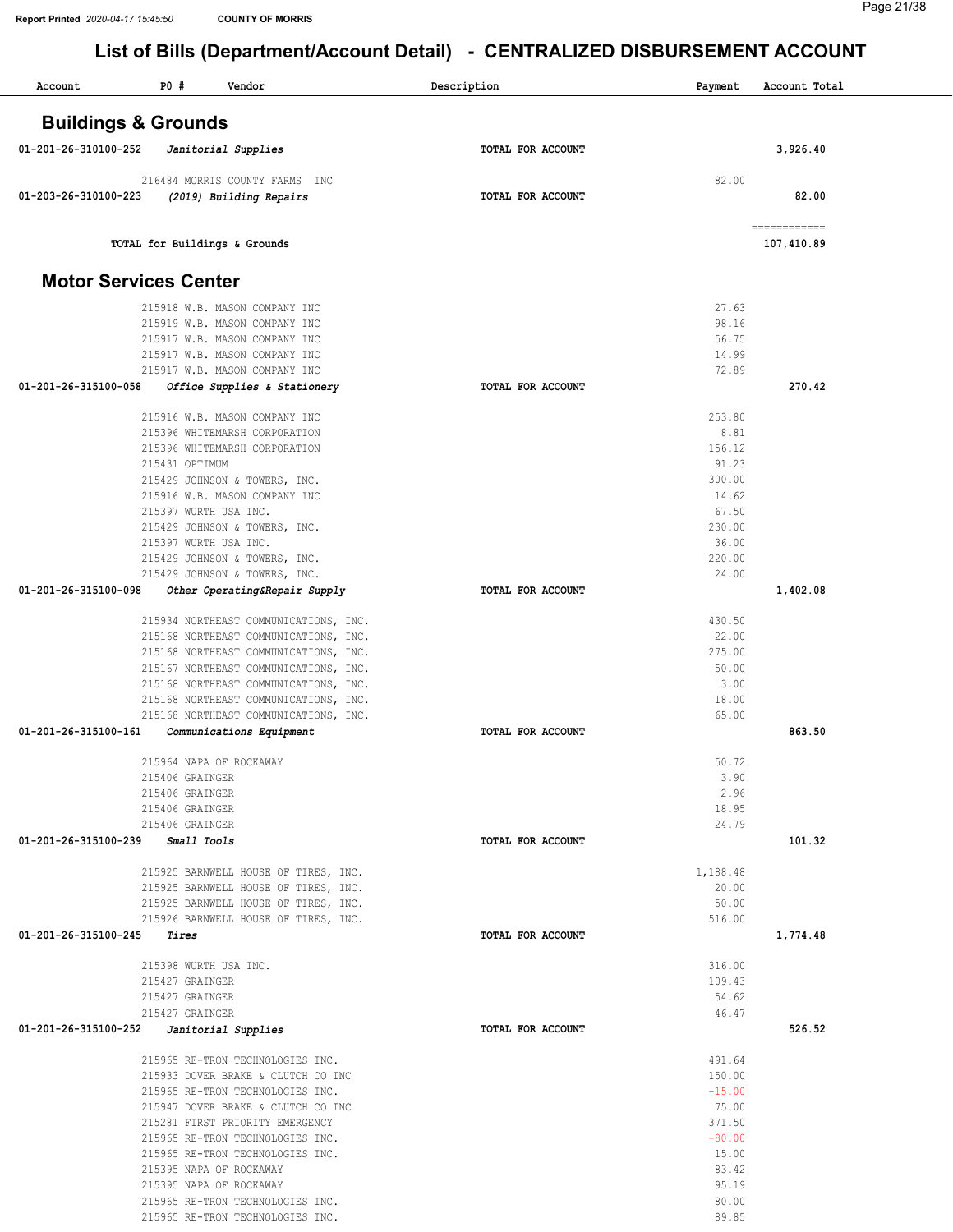| Account                                 | P0#                          | Vendor                                                | Description       | Payment         | Account Total |
|-----------------------------------------|------------------------------|-------------------------------------------------------|-------------------|-----------------|---------------|
|                                         | <b>Motor Services Center</b> |                                                       |                   |                 |               |
|                                         |                              | 215428 HOOVER TRUCK CENTERS INC                       |                   | 67.88           |               |
|                                         |                              | 215404 BROWN HUNTERDON INTERNATIONAL                  |                   | 252.78          |               |
|                                         | 215401 BEYER FORD            |                                                       |                   | 90.77           |               |
|                                         | 215392 BEYER FORD            |                                                       |                   | 2,218.88        |               |
|                                         | 215930 BEYER FORD            |                                                       |                   | 530.25          |               |
|                                         | 215930 BEYER FORD            |                                                       |                   | 375.00          |               |
|                                         |                              | 215931 BROWN HUNTERDON INTERNATIONAL                  |                   | 31.31           |               |
|                                         | 215392 BEYER FORD            |                                                       |                   | 2,208.21        |               |
|                                         | 215392 BEYER FORD            |                                                       |                   | 26.95           |               |
|                                         | 215212 JESCO INC.            |                                                       |                   | 28.03           |               |
|                                         | 215212 JESCO INC.            |                                                       |                   | 43.11           |               |
|                                         | 215212 JESCO INC.            |                                                       |                   | 46.76           |               |
|                                         |                              | 215963 NAPA OF ROCKAWAY                               |                   | 10.58           |               |
|                                         |                              | 215963 NAPA OF ROCKAWAY                               |                   | 49.67           |               |
|                                         |                              | 215963 NAPA OF ROCKAWAY                               |                   | 28.22           |               |
|                                         |                              | 215963 NAPA OF ROCKAWAY                               |                   | 42.20           |               |
|                                         |                              | 215395 NAPA OF ROCKAWAY                               |                   | 109.79          |               |
|                                         |                              | 215280 FIRST PRIORITY EMERGENCY                       | TOTAL FOR ACCOUNT | 204.65          |               |
| 01-201-26-315100-261                    |                              | Spare Parts for Equipment                             |                   |                 | 7,721.64      |
|                                         |                              | 215969 FLEMINGTON BUICK CHEVROLET                     |                   | 159.13          |               |
|                                         | 215400 BEYER FORD            |                                                       |                   | 5.63            |               |
|                                         | 215927 BEYER FORD            |                                                       |                   | 8.50            |               |
|                                         | 215929 BEYER FORD            |                                                       |                   | 168.20          |               |
|                                         | 215928 BEYER FORD            |                                                       |                   | 3.08            |               |
|                                         | 215928 BEYER FORD            |                                                       |                   | 3.08            |               |
|                                         | 215928 BEYER FORD            |                                                       |                   | 15.22           |               |
|                                         |                              | 215228 SUNRAYS WINDOW TINTING                         |                   | 110.00          |               |
|                                         |                              | 215231 SMITH MOTOR CO., INC.                          |                   | $-16.00$        |               |
|                                         |                              | 215231 SMITH MOTOR CO., INC.                          |                   | $-16.00$        |               |
|                                         |                              | 215231 SMITH MOTOR CO., INC.                          |                   | $-32.00$        |               |
|                                         |                              | 215231 SMITH MOTOR CO., INC.                          |                   | 669.86          |               |
|                                         |                              | 215254 ABSOLUTE AUTO AND FLAT GLASS                   |                   | 27.00<br>192.79 |               |
|                                         |                              | 215254 ABSOLUTE AUTO AND FLAT GLASS                   |                   | 32.26           |               |
|                                         | 215400 BEYER FORD            | 215430 NIELSEN DODGE - C-J-R                          |                   | 121.11          |               |
|                                         | 215400 BEYER FORD            |                                                       |                   | 31.02           |               |
|                                         |                              | 215970 FLEMINGTON BUICK CHEVROLET                     |                   | 515.00          |               |
|                                         |                              | 215946 D&B AUTO SUPPLY                                |                   | 740.70          |               |
|                                         |                              | 215946 D&B AUTO SUPPLY                                |                   | 35.70           |               |
|                                         |                              | 215946 D&B AUTO SUPPLY                                |                   | 142.42          |               |
|                                         |                              | 215946 D&B AUTO SUPPLY                                |                   | $-18.92$        |               |
|                                         |                              | 215250 CY DRAKE LOCKSMITHS, INC.                      |                   | 84.00           |               |
|                                         |                              | 214965 BUY WISE AUTO PARTS                            |                   | 327.87          |               |
|                                         |                              | 214965 BUY WISE AUTO PARTS                            |                   | $-32.00$        |               |
|                                         |                              | 215251 BUY WISE AUTO PARTS                            |                   | 5.18            |               |
|                                         |                              | 215251 BUY WISE AUTO PARTS                            |                   | 9.84            |               |
|                                         |                              | 215251 BUY WISE AUTO PARTS                            |                   | 18.18           |               |
|                                         |                              | 215251 BUY WISE AUTO PARTS                            |                   | 4.72            |               |
|                                         |                              | 215251 BUY WISE AUTO PARTS                            |                   | 22.89           |               |
|                                         |                              | 215251 BUY WISE AUTO PARTS                            |                   | 6.14            |               |
|                                         |                              | 215430 NIELSEN DODGE - C-J-R                          |                   | 56.04           |               |
|                                         |                              | 215946 D&B AUTO SUPPLY                                |                   | 18.92           |               |
| 01-201-26-315100-291    Vehicle Repairs | 215928 BEYER FORD            |                                                       | TOTAL FOR ACCOUNT | 173.59          | 3,593.15      |
|                                         |                              |                                                       |                   |                 |               |
|                                         | 215238 JESCO INC.            |                                                       |                   | 26.09           |               |
|                                         | 215238 JESCO INC.            |                                                       |                   | 1,457.75        |               |
|                                         | 215238 JESCO INC.            |                                                       |                   | 18.29           |               |
|                                         |                              | 01-203-26-315100-261 (2019) Spare Parts for Equipment | TOTAL FOR ACCOUNT |                 | 1,502.13      |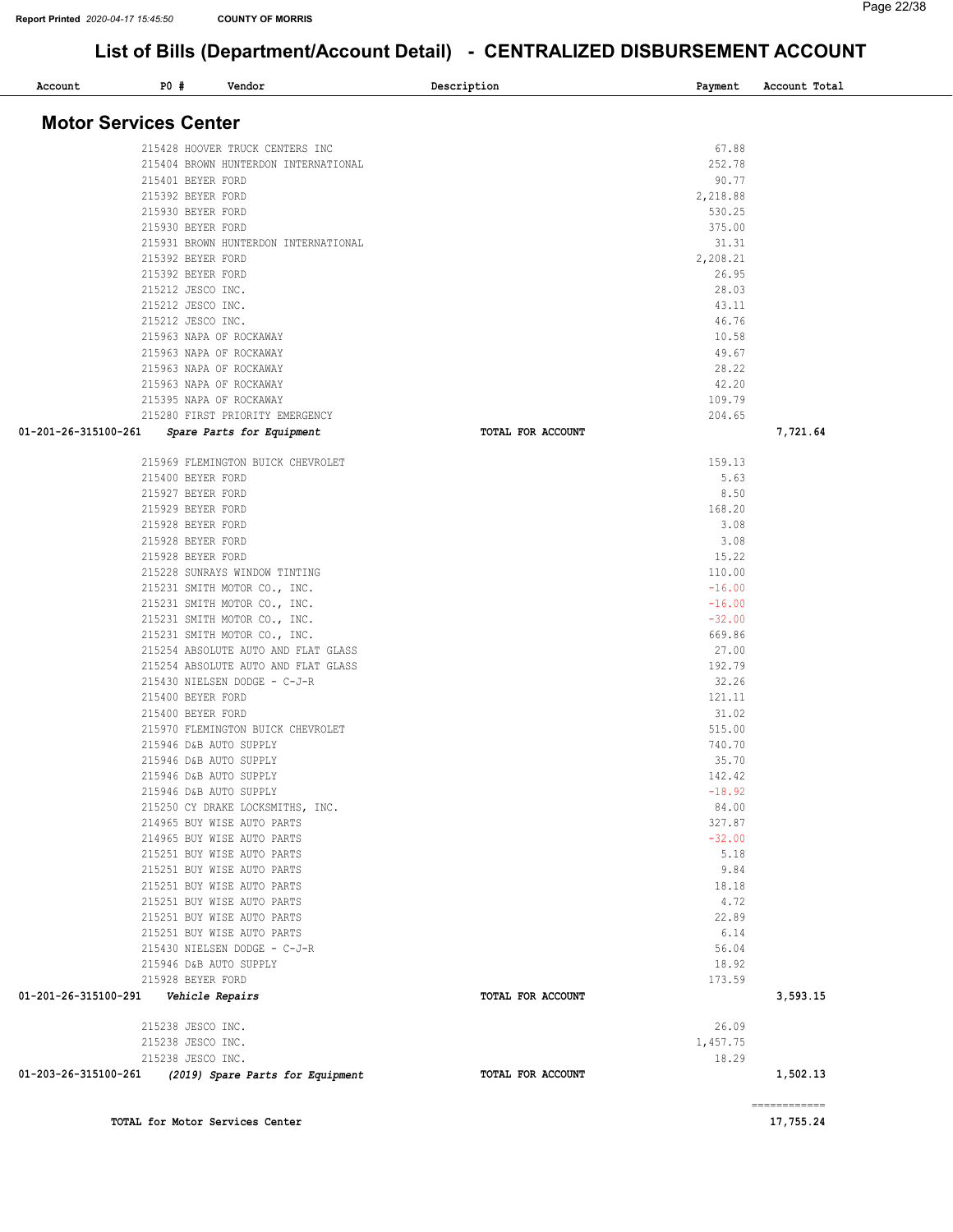| Account                    | P0#                       | Vendor                                                                     | Description              | Payment              | Account Total            |
|----------------------------|---------------------------|----------------------------------------------------------------------------|--------------------------|----------------------|--------------------------|
| <b>Health Management</b>   |                           |                                                                            |                          |                      |                          |
|                            | 216160 TELESEARCH INC     |                                                                            |                          | 624.05               |                          |
|                            | 216395 TELESEARCH INC     |                                                                            |                          | 624.05               |                          |
| 01-201-27-330100-016       |                           | Outside Salaries & Wages                                                   | TOTAL FOR ACCOUNT        |                      | 1,248.10                 |
|                            |                           | 214813 WEST CALDWELL CALIBRATION LABS                                      |                          | 450.00               |                          |
|                            |                           | 214813 WEST CALDWELL CALIBRATION LABS                                      |                          | 30.00                |                          |
|                            |                           | 214813 WEST CALDWELL CALIBRATION LABS                                      |                          | 225.00               |                          |
|                            |                           | 216819 COUNTY OF MORRIS                                                    |                          | 14.10                |                          |
| 01-201-27-330100-210       |                           | Environmental Compliance                                                   | TOTAL FOR ACCOUNT        |                      | 719.10                   |
|                            |                           | TOTAL for Health Management                                                |                          |                      | ------------<br>1,967.20 |
| <b>Human Services</b>      |                           |                                                                            |                          |                      |                          |
|                            |                           | 216192 W.B. MASON COMPANY INC                                              |                          | 287.70               |                          |
| 01-201-27-331100-058       |                           | Office Supplies & Stationery                                               | TOTAL FOR ACCOUNT        |                      | 287.70                   |
|                            |                           | 216177 W.B. MASON COMPANY INC                                              |                          | 1.90                 |                          |
| 01-201-27-331100-059       |                           | Other General Expenses                                                     | TOTAL FOR ACCOUNT        |                      | 1.90                     |
|                            |                           | 216819 COUNTY OF MORRIS                                                    |                          | 34.85                |                          |
| 01-201-27-331100-068       |                           | Postage & Metered Mail                                                     | TOTAL FOR ACCOUNT        |                      | 34.85                    |
|                            |                           |                                                                            |                          |                      |                          |
|                            |                           | 216831 FAMILY PROMISE OF                                                   |                          | 6,570.00             |                          |
|                            |                           | 216831 FAMILY PROMISE OF<br>216325 FAMILY PROMISE OF                       |                          | 408.00<br>7,613.00   |                          |
|                            |                           | 216324 FAMILY PROMISE OF                                                   |                          | 9,492.00             |                          |
| 01-201-27-331100-084       |                           | Other Outside Services                                                     | TOTAL FOR ACCOUNT        |                      | 24,083.00                |
|                            |                           |                                                                            |                          |                      | ------------             |
|                            | TOTAL for Human Services  |                                                                            |                          |                      | 24,407.45                |
| <b>Office on Aging</b>     |                           |                                                                            |                          |                      |                          |
|                            |                           | 216819 COUNTY OF MORRIS                                                    |                          | 22.30                |                          |
| 01-201-27-333100-068       |                           | Postage & Metered Mail                                                     | <b>TOTAL FOR ACCOUNT</b> |                      | 22.30                    |
|                            |                           |                                                                            |                          |                      |                          |
|                            |                           | 216612 CHRISTINE HELLYER                                                   |                          | 12.00                |                          |
| 01-203-27-333100-048       |                           | (2019) Insurance                                                           | TOTAL FOR ACCOUNT        |                      | 12.00                    |
|                            |                           | 216612 CHRISTINE HELLYER                                                   |                          | 39.55                |                          |
| 01-203-27-333100-082       |                           | (2019) Travel Expense                                                      | TOTAL FOR ACCOUNT        |                      | 39.55                    |
|                            | TOTAL for Office on Aging |                                                                            |                          |                      | ============<br>73.85    |
| <b>Hands Across Morris</b> |                           |                                                                            |                          |                      |                          |
|                            |                           |                                                                            |                          |                      |                          |
|                            |                           | 216778 CHILD & FAMILY RESOURCES, INC.                                      |                          | 8,853.00             |                          |
| 01-201-27-342100-462       |                           | GIA-HS-Child & Family Resources                                            | TOTAL FOR ACCOUNT        |                      | 8,853.00                 |
|                            |                           | 216675 ROXBURY DAY CARE CENTER, INC.                                       |                          | 9,099.00             |                          |
| 01-201-27-342100-467       |                           | GIA-HS-Roxbury Daycare Center, Inc                                         | TOTAL FOR ACCOUNT        |                      | 9,099.00                 |
|                            |                           | 216865 HOUSING PARTNERSHIP                                                 |                          | 8,751.00             |                          |
| 01-201-27-342100-469       |                           | GIA-HS-Housing Ptrnshp for Morris County                                   | TOTAL FOR ACCOUNT        |                      | 8,751.00                 |
|                            |                           |                                                                            |                          |                      |                          |
|                            |                           | 216864 MENTAL HEALTH ASSOCIATION OF<br>216862 MENTAL HEALTH ASSOCIATION OF |                          | 2,012.00<br>5,961.00 |                          |
| 01-201-27-342100-470       |                           | GIA-HS-Mental Health Assc-Essex & Morris                                   | TOTAL FOR ACCOUNT        |                      | 7,973.00                 |
|                            |                           |                                                                            |                          |                      |                          |
|                            |                           | 216779 FAMILY PROMISE OF                                                   |                          | 3,750.00             |                          |
|                            |                           | 216779 FAMILY PROMISE OF                                                   |                          | 15,196.00            |                          |
| 01-201-27-342100-475       |                           | GIA-HS-Family Promise of Morris Cty                                        | TOTAL FOR ACCOUNT        |                      | 18,946.00                |
|                            |                           |                                                                            |                          |                      | ============             |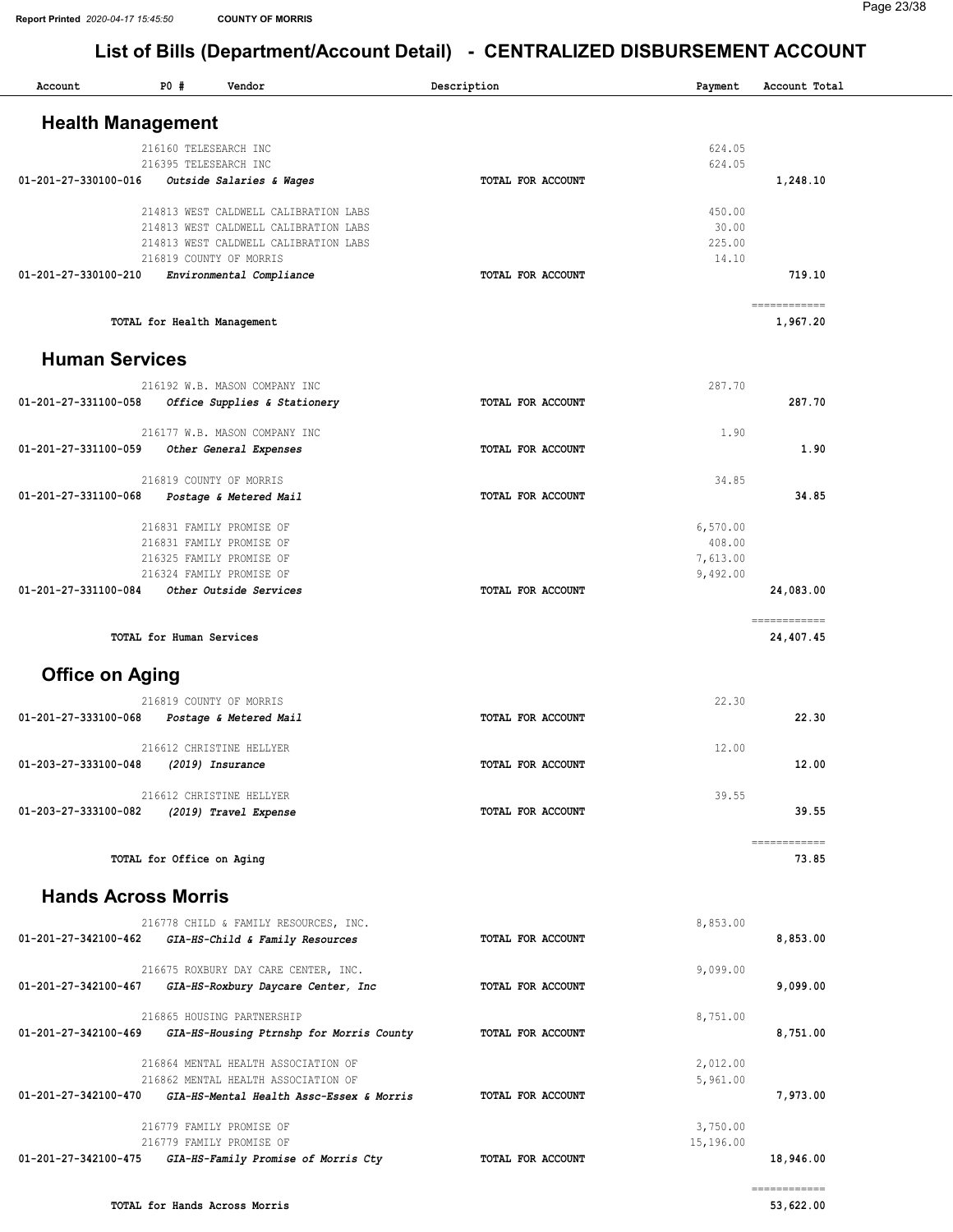| Account                        | P0#          | Vendor                                    | Description       | Payment      | Account Total              |
|--------------------------------|--------------|-------------------------------------------|-------------------|--------------|----------------------------|
| <b>Collinsville Day Care</b>   |              |                                           |                   |              |                            |
|                                |              | 216826 MENTAL HEALTH ASSOCIATION OF       |                   | 10,780.00    |                            |
|                                |              | 216838 MENTAL HEALTH ASSOCIATION OF       |                   | 14,768.00    |                            |
|                                |              | 216829 MENTAL HEALTH ASSOCIATION OF       |                   | 24,612.00    |                            |
|                                |              | 216837 MENTAL HEALTH ASSOCIATION OF       |                   | 3,657.00     |                            |
| 01-201-27-342200-470           |              | GIA-MntlHlth-Mntl Hlth Assc-Essex&Morris  | TOTAL FOR ACCOUNT |              | 53,817.00                  |
|                                |              | 216834 PRIME HEALTHCARE SERVICES          |                   | 16,018.00    |                            |
|                                |              | 216836 PRIME HEALTHCARE SERVICES          |                   | 66, 317.00   |                            |
|                                |              | 216835 PRIME HEALTHCARE SERVICES          |                   | 82,556.00    |                            |
| 01-201-27-342200-484           |              | GIA-Mntl Hlth-St Clare's Hospital         | TOTAL FOR ACCOUNT |              | 164,891.00                 |
|                                |              | TOTAL for Collinsville Day Care           |                   |              | ------------<br>218,708.00 |
|                                |              |                                           |                   |              |                            |
| DEPARTMENT 342400              |              |                                           |                   |              |                            |
|                                |              | 216758 NEW JERSEY AIDS SERVICES           |                   | 19,000.00    |                            |
|                                |              | 216758 NEW JERSEY AIDS SERVICES           |                   | 4,712.00     |                            |
|                                |              | 216758 NEW JERSEY AIDS SERVICES           |                   | 400.00       |                            |
| $01 - 201 - 27 - 342400 - 454$ |              | GIA-Ch 51 Match-NJ AIDS Services          | TOTAL FOR ACCOUNT |              | 24, 112.00                 |
|                                |              | 216759 ATLANTIC HEALTH SYSTEM/MMH         |                   | 4,600.00     |                            |
| $01 - 201 - 27 - 342400 - 464$ |              | GIA-Ch 51 Match-Morristown Mem Hsptl      | TOTAL FOR ACCOUNT |              | 4,600.00                   |
|                                |              | 216815 DAYTOP VILLAGE OF NJ, INC.         |                   | 3,648.00     |                            |
|                                |              | 216815 DAYTOP VILLAGE OF NJ, INC.         |                   | 520.00       |                            |
| 01-201-27-342400-490           |              | GIA-Ch 51 Match-Daytop Village, Inc.      | TOTAL FOR ACCOUNT |              | 4,168.00                   |
|                                |              | 215979 NEW HOPE FOUNDATION INC.           |                   | 2,450.00     |                            |
| 01-201-27-342400-491           |              | GIA-Ch 51 Match-New Hope Foundation       | TOTAL FOR ACCOUNT |              | 2,450.00                   |
|                                |              |                                           |                   |              | ------------               |
|                                |              | TOTAL for DEPARTMENT 342400               |                   |              | 35,330.00                  |
|                                |              | <b>Seniors, Disabled &amp; Veterans</b>   |                   |              |                            |
|                                |              | 216858 CORNERSTONE FAMILY PROGRAMS        |                   | 1,278.00     |                            |
|                                |              | 216858 CORNERSTONE FAMILY PROGRAMS        |                   | 5,239.84     |                            |
| 01-201-27-343100-036           |              | Contracted Services - Adult Day Care      | TOTAL FOR ACCOUNT |              | 6,517.84                   |
|                                |              |                                           |                   |              | ------------               |
|                                |              | TOTAL for Seniors, Disabled & Veterans    |                   |              | 6,517.84                   |
|                                |              | <b>County Board of Social Service</b>     |                   |              |                            |
|                                |              | 215384 THOMSON REUTER-WEST                |                   | 421.90       |                            |
|                                |              | 214479 LANGUAGE LINE SOLUTIONS            |                   | 108.80       |                            |
| 01-201-27-345100-059           |              | Other General Expenses                    | TOTAL FOR ACCOUNT |              | 530.70                     |
|                                |              |                                           |                   |              |                            |
|                                |              | 215855 WIDMER TIME RECORDER CO. INC.      |                   | 275.25       |                            |
| 01-201-27-345100-163           |              | Office Machines                           | TOTAL FOR ACCOUNT |              | 275.25                     |
|                                |              | 216148 UNIVERSAL PROTECTION SERVICES, LLC |                   | 2,413.43     |                            |
| 01-201-27-345100-325           |              | Special Services                          | TOTAL FOR ACCOUNT |              | 2,413.43                   |
|                                |              |                                           |                   |              |                            |
|                                | 216152 CHLIC |                                           |                   | 1,140,205.68 |                            |
| 01-201-27-345100-329           |              | Hospital Insurance Premiums               | TOTAL FOR ACCOUNT |              | 1,140,205.68               |
|                                |              | 214256 CDW GOVERNMENT                     |                   | 1,900.50     |                            |
| 01-201-27-345100-334           |              | Minor Equipment Purchases                 | TOTAL FOR ACCOUNT |              | 1,900.50                   |
|                                | 210259 BFI   |                                           |                   | 4,960.00     |                            |
|                                | 210259 BFI   |                                           |                   | 1,496.00     |                            |
|                                | 210259 BFI   |                                           |                   | 548.00       |                            |
|                                | 210259 BFI   |                                           |                   | 550.00       |                            |
| 01-203-27-345100-336           |              | (2019) Repairs & Alterations              | TOTAL FOR ACCOUNT |              | 7,554.00                   |
|                                |              |                                           |                   |              |                            |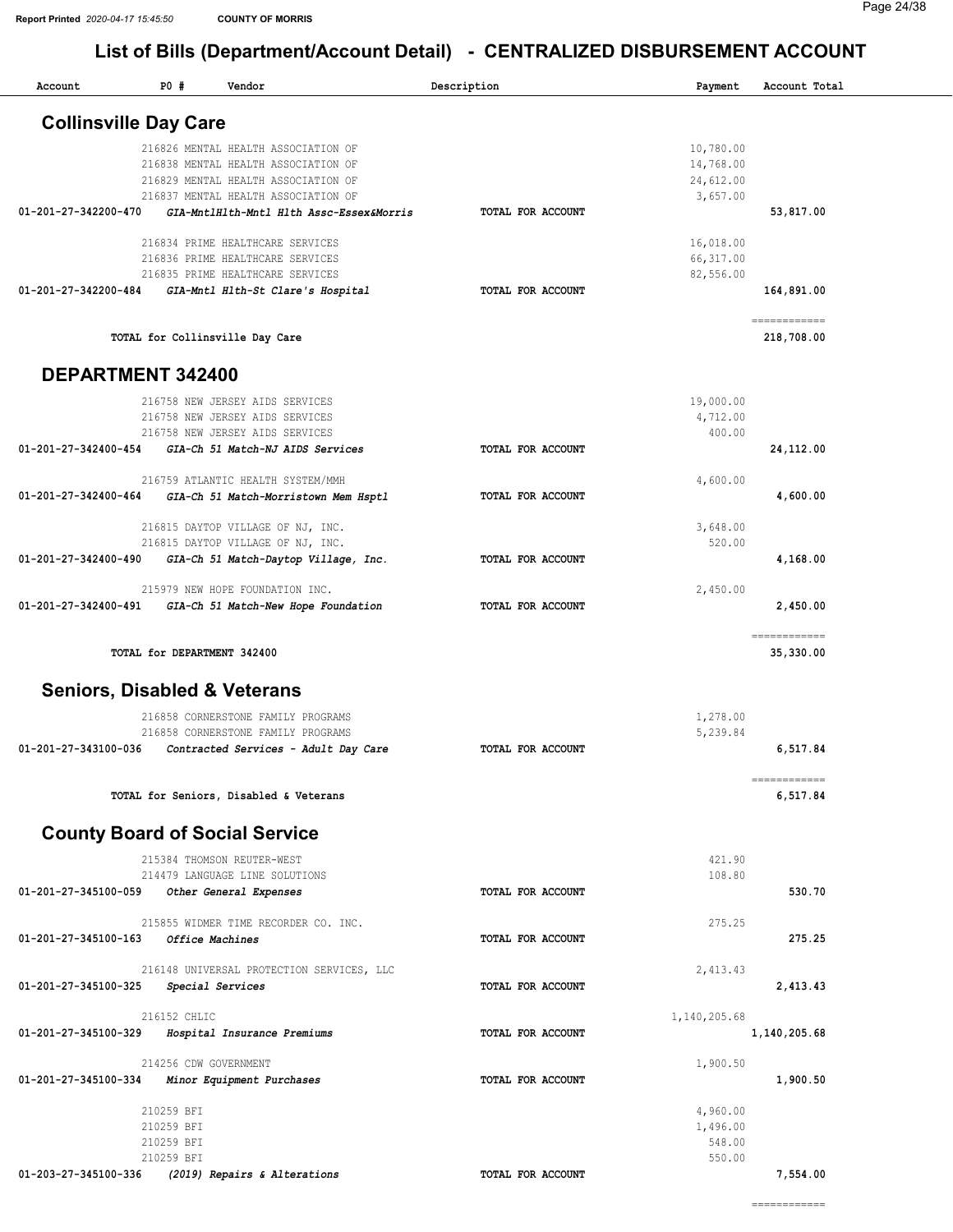| P0#<br>Account                                     | Vendor                                     | Description       | Payment            | Account Total             |
|----------------------------------------------------|--------------------------------------------|-------------------|--------------------|---------------------------|
|                                                    |                                            |                   |                    |                           |
| <b>County Board of Social Service</b>              |                                            |                   |                    |                           |
|                                                    | TOTAL for County Board of Social Service   |                   |                    | 1,152,879.56              |
| <b>MV:Administration</b>                           |                                            |                   |                    |                           |
|                                                    | 216122 INGLESINO, WEBSTER,                 |                   | 32,645.79          |                           |
| 01-201-27-350100-036                               | Contracted Services                        | TOTAL FOR ACCOUNT |                    | 32,645.79                 |
|                                                    |                                            |                   |                    |                           |
|                                                    | 216454 NJ DEPARTMENT OF TREASURY           |                   | 42.00              |                           |
| 01-201-27-350100-144<br>Sewer                      |                                            | TOTAL FOR ACCOUNT |                    | 42.00                     |
|                                                    | 215808 UNIVERSAL PROTECTION SERVICES, LLC  |                   | 17,869.05          |                           |
|                                                    | 216123 UNIVERSAL PROTECTION SERVICES, LLC  |                   | 18,917.75          |                           |
| 01-201-27-350100-266<br>Safety Items               |                                            | TOTAL FOR ACCOUNT |                    | 36,786.80                 |
| TOTAL for MV: Administration                       |                                            |                   |                    | ============<br>69,474.59 |
| <b>County Adjuster</b>                             |                                            |                   |                    |                           |
| 216819 COUNTY OF MORRIS                            |                                            |                   | 79.40              |                           |
| 01-201-27-357100-068                               | Postage & Metered Mail                     | TOTAL FOR ACCOUNT |                    | 79.40                     |
|                                                    |                                            |                   |                    | ============              |
| TOTAL for County Adjuster                          |                                            |                   |                    | 79.40                     |
| <b>County Library</b>                              |                                            |                   |                    |                           |
| 200316 CCH INC                                     |                                            |                   | 3,788.26           |                           |
|                                                    | 209072 EBSCO INFORMATION SERVICES          |                   | 6,421.00           |                           |
|                                                    | 214508 EBSCO INFORMATION SERVICES          |                   | 433.33             |                           |
|                                                    | 214420 UNIWORLD BUSINESS PUBLICATIONS INC. |                   | 878.00             |                           |
| 214177 ALM MEDIA LLC                               |                                            |                   | 122.00<br>17.09    |                           |
| 214190 REGENT BOOK CO                              | 205032 LEGAL SERVICES OF NEW JERSEY, INC.  |                   | 250.00             |                           |
|                                                    | 214180 INGRAM LIBRARY SERVICES             |                   | 30.90              |                           |
|                                                    | 214180 INGRAM LIBRARY SERVICES             |                   | 18.42              |                           |
| 214433 MORNINGSTAR                                 | 214180 INGRAM LIBRARY SERVICES             |                   | 5,828.00<br>51.41  |                           |
|                                                    | 214180 INGRAM LIBRARY SERVICES             |                   | 16.30              |                           |
|                                                    | 214195 ROWMAN & LITTLEFIELD                |                   | 207.49             |                           |
|                                                    | 214188 GREY HOUSE PUBLISHING               |                   | 179.10             |                           |
| 01-203-29-390100-028                               | 214179 EBSCO INFORMATION SERVICES          |                   | 302.00             | 18,543.30                 |
|                                                    | (2019) Books & Periodicals                 | TOTAL FOR ACCOUNT |                    |                           |
|                                                    | 208444 OFFICE CONCEPTS GROUP, INC.         |                   | 224.72             |                           |
| 01-203-29-390100-058                               | (2019) Office Supplies & Stationery        | TOTAL FOR ACCOUNT |                    | 224.72                    |
| 214186 RICOH USA, INC.                             |                                            |                   | 97.16              |                           |
| 214186 RICOH USA, INC.                             |                                            |                   | 242.27             |                           |
| 214186 RICOH USA, INC.                             |                                            |                   | 324.03<br>185.92   |                           |
| 214186 RICOH USA, INC.<br>214186 RICOH USA, INC.   |                                            |                   | 77.91              |                           |
| 01-203-29-390100-069<br>$(2019)$ Printing          |                                            | TOTAL FOR ACCOUNT |                    | 927.29                    |
| 213069 MIDWEST TAPE LLC                            |                                            |                   | 843.52             |                           |
| 213070 MIDWEST TAPE LLC                            |                                            |                   | 999.22             |                           |
| 205214 MIDWEST TAPE LLC                            |                                            |                   | 779.10             |                           |
| 213069 MIDWEST TAPE LLC<br>213069 MIDWEST TAPE LLC |                                            |                   | 33.73<br>3,508.46  |                           |
| 213069 MIDWEST TAPE LLC                            |                                            |                   | 44.99              |                           |
| 213070 MIDWEST TAPE LLC                            |                                            |                   | 128.17             |                           |
| 213070 MIDWEST TAPE LLC                            |                                            |                   | 1,148.78           |                           |
| 213070 MIDWEST TAPE LLC<br>213070 MIDWEST TAPE LLC |                                            |                   | 167.59<br>1,070.43 |                           |
| 213070 MIDWEST TAPE LLC                            |                                            |                   | 21.74              |                           |
| 01-203-29-390100-083                               | (2019) Video & Film Materials              | TOTAL FOR ACCOUNT |                    | 8,745.73                  |
| 213224 BRUCE CHADWICK                              |                                            |                   | 100.00             |                           |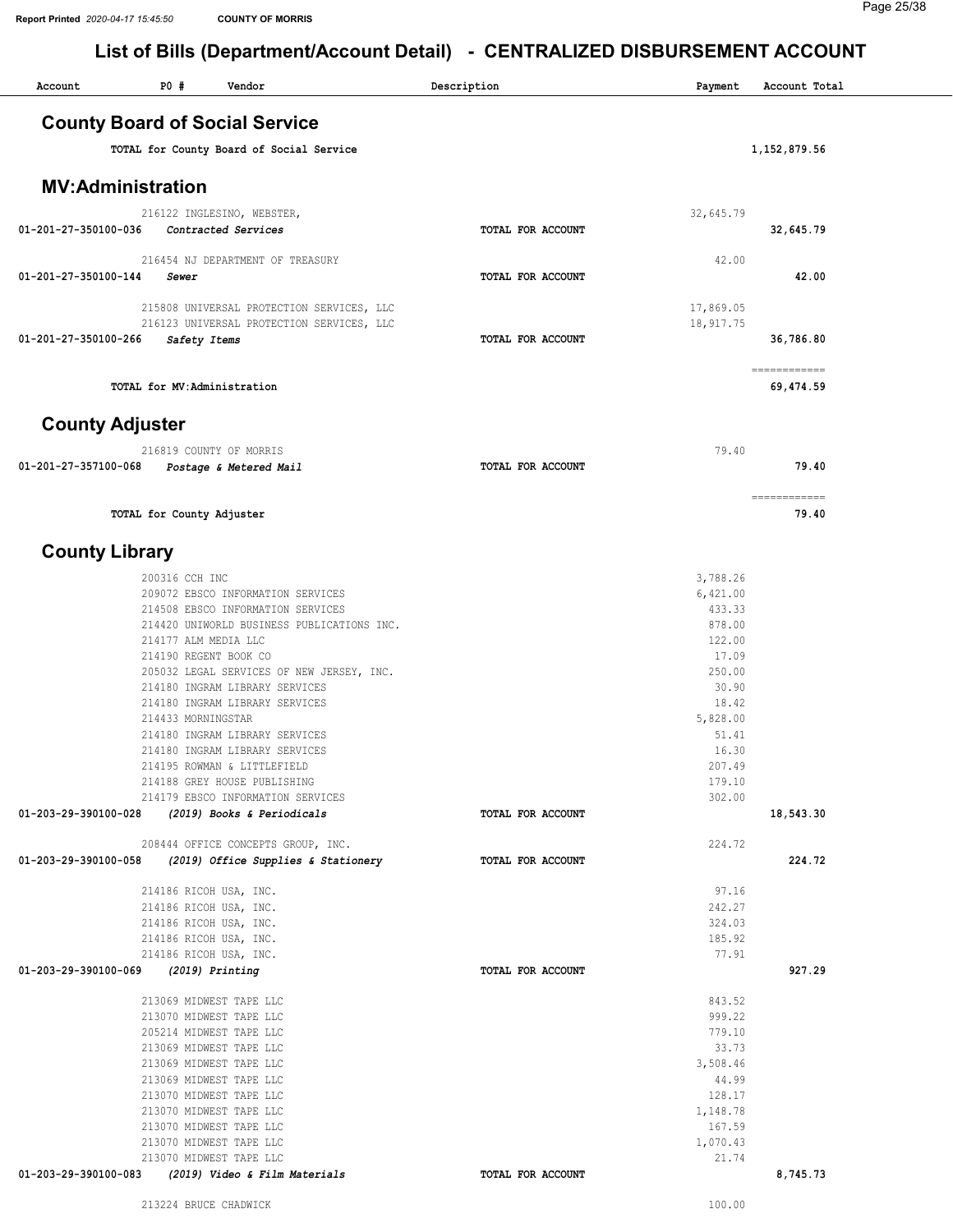| <b>County Library</b><br>01-203-29-390100-090<br>100.00<br>(2019) Program Expenditures<br>TOTAL FOR ACCOUNT<br>1,229.40<br>209772 JANWAY COMPANY<br>15.00<br>209772 JANWAY COMPANY<br>30.20<br>209772 JANWAY COMPANY<br>14.86<br>209064 OFFICE CONCEPTS GROUP, INC.<br>$-38.84$<br>209064 OFFICE CONCEPTS GROUP, INC.<br>209064 OFFICE CONCEPTS GROUP, INC.<br>386.58<br>01-203-29-390100-095<br>(2019) Other Administrative Supplies<br>1,637.20<br>TOTAL FOR ACCOUNT<br>2,826.22<br>214193 RICOH USA, INC.<br>946.60<br>205031 RICOH USA, INC.<br>01-203-29-390100-164<br>(2019) Office Machines - Rental<br>TOTAL FOR ACCOUNT<br>3,772.82<br>============<br>TOTAL for County Library<br>33,951.06<br><b>County Superintendent of Schoo</b><br>216819 COUNTY OF MORRIS<br>1.20<br>01-201-29-392100-068<br>1.20<br>Postage & Metered Mail<br>TOTAL FOR ACCOUNT<br>============<br>TOTAL for County Superintendent of Schoo<br>1.20<br><b>Contribution to County College</b><br>216813 COUNTY COLLEGE OF MORRIS<br>568,256.74<br>01-201-29-395100-090<br>Expenditures<br>568,256.74<br><b>TOTAL FOR ACCOUNT</b><br>============<br>TOTAL for Contribution to County College<br>568,256.74<br><b>Rmb Out of Cty Two Yr Coll</b><br>167.92<br>216807 ROWAN COLLEGE AT BURLINGTON COUNTY<br>167.92<br>01-201-29-397100-090<br>Rmb Out of Cty Two Yr Coll Expenditures<br>TOTAL FOR ACCOUNT<br>ecceccecece<br>167.92<br>TOTAL for Rmb Out of Cty Two Yr Coll<br><b>Fire and Police Academy</b><br>25.00<br>216285 NECI, INC.<br>195.00<br>216285 NECI, INC.<br>216285 NECI, INC.<br>1,250.00<br>216285 NECI, INC.<br>1,250.00<br>216285 NECI, INC.<br>19.95<br>Books & Periodicals<br>01-201-29-407100-028<br>TOTAL FOR ACCOUNT<br>2,739.95<br>216819 COUNTY OF MORRIS<br>7.20<br>7.20<br>01-201-29-407100-068<br>TOTAL FOR ACCOUNT<br>Postage & Metered Mail<br>216278 LOUIS PEPE<br>84.94<br>84.94<br>01-201-29-407100-203<br>X-Ray & Medical Supplies<br>TOTAL FOR ACCOUNT<br>210186 NEW JERSEY FIRE EQUIPMENT COMPANY<br>620.00<br>210186 NEW JERSEY FIRE EQUIPMENT COMPANY<br>1,928.00<br>210189 NEW JERSEY FIRE EQUIPMENT COMPANY<br>2,992.00<br>210186 NEW JERSEY FIRE EQUIPMENT COMPANY<br>441.00<br>210186 NEW JERSEY FIRE EQUIPMENT COMPANY<br>216.00<br>210189 NEW JERSEY FIRE EQUIPMENT COMPANY<br>1,080.00<br>01-203-29-407100-258<br>7,277.00<br>(2019) Equipment<br>TOTAL FOR ACCOUNT | Account | P0# | Vendor | Description | Payment | Account Total |
|---------------------------------------------------------------------------------------------------------------------------------------------------------------------------------------------------------------------------------------------------------------------------------------------------------------------------------------------------------------------------------------------------------------------------------------------------------------------------------------------------------------------------------------------------------------------------------------------------------------------------------------------------------------------------------------------------------------------------------------------------------------------------------------------------------------------------------------------------------------------------------------------------------------------------------------------------------------------------------------------------------------------------------------------------------------------------------------------------------------------------------------------------------------------------------------------------------------------------------------------------------------------------------------------------------------------------------------------------------------------------------------------------------------------------------------------------------------------------------------------------------------------------------------------------------------------------------------------------------------------------------------------------------------------------------------------------------------------------------------------------------------------------------------------------------------------------------------------------------------------------------------------------------------------------------------------------------------------------------------------------------------------------------------------------------------------------------------------------------------------------------------------------------------------------------------------------------------------------------------------------------------------------------------------------------------------------------------------------------------------------------------------------|---------|-----|--------|-------------|---------|---------------|
|                                                                                                                                                                                                                                                                                                                                                                                                                                                                                                                                                                                                                                                                                                                                                                                                                                                                                                                                                                                                                                                                                                                                                                                                                                                                                                                                                                                                                                                                                                                                                                                                                                                                                                                                                                                                                                                                                                                                                                                                                                                                                                                                                                                                                                                                                                                                                                                                   |         |     |        |             |         |               |
|                                                                                                                                                                                                                                                                                                                                                                                                                                                                                                                                                                                                                                                                                                                                                                                                                                                                                                                                                                                                                                                                                                                                                                                                                                                                                                                                                                                                                                                                                                                                                                                                                                                                                                                                                                                                                                                                                                                                                                                                                                                                                                                                                                                                                                                                                                                                                                                                   |         |     |        |             |         |               |
|                                                                                                                                                                                                                                                                                                                                                                                                                                                                                                                                                                                                                                                                                                                                                                                                                                                                                                                                                                                                                                                                                                                                                                                                                                                                                                                                                                                                                                                                                                                                                                                                                                                                                                                                                                                                                                                                                                                                                                                                                                                                                                                                                                                                                                                                                                                                                                                                   |         |     |        |             |         |               |
|                                                                                                                                                                                                                                                                                                                                                                                                                                                                                                                                                                                                                                                                                                                                                                                                                                                                                                                                                                                                                                                                                                                                                                                                                                                                                                                                                                                                                                                                                                                                                                                                                                                                                                                                                                                                                                                                                                                                                                                                                                                                                                                                                                                                                                                                                                                                                                                                   |         |     |        |             |         |               |
|                                                                                                                                                                                                                                                                                                                                                                                                                                                                                                                                                                                                                                                                                                                                                                                                                                                                                                                                                                                                                                                                                                                                                                                                                                                                                                                                                                                                                                                                                                                                                                                                                                                                                                                                                                                                                                                                                                                                                                                                                                                                                                                                                                                                                                                                                                                                                                                                   |         |     |        |             |         |               |
|                                                                                                                                                                                                                                                                                                                                                                                                                                                                                                                                                                                                                                                                                                                                                                                                                                                                                                                                                                                                                                                                                                                                                                                                                                                                                                                                                                                                                                                                                                                                                                                                                                                                                                                                                                                                                                                                                                                                                                                                                                                                                                                                                                                                                                                                                                                                                                                                   |         |     |        |             |         |               |
|                                                                                                                                                                                                                                                                                                                                                                                                                                                                                                                                                                                                                                                                                                                                                                                                                                                                                                                                                                                                                                                                                                                                                                                                                                                                                                                                                                                                                                                                                                                                                                                                                                                                                                                                                                                                                                                                                                                                                                                                                                                                                                                                                                                                                                                                                                                                                                                                   |         |     |        |             |         |               |
|                                                                                                                                                                                                                                                                                                                                                                                                                                                                                                                                                                                                                                                                                                                                                                                                                                                                                                                                                                                                                                                                                                                                                                                                                                                                                                                                                                                                                                                                                                                                                                                                                                                                                                                                                                                                                                                                                                                                                                                                                                                                                                                                                                                                                                                                                                                                                                                                   |         |     |        |             |         |               |
|                                                                                                                                                                                                                                                                                                                                                                                                                                                                                                                                                                                                                                                                                                                                                                                                                                                                                                                                                                                                                                                                                                                                                                                                                                                                                                                                                                                                                                                                                                                                                                                                                                                                                                                                                                                                                                                                                                                                                                                                                                                                                                                                                                                                                                                                                                                                                                                                   |         |     |        |             |         |               |
|                                                                                                                                                                                                                                                                                                                                                                                                                                                                                                                                                                                                                                                                                                                                                                                                                                                                                                                                                                                                                                                                                                                                                                                                                                                                                                                                                                                                                                                                                                                                                                                                                                                                                                                                                                                                                                                                                                                                                                                                                                                                                                                                                                                                                                                                                                                                                                                                   |         |     |        |             |         |               |
|                                                                                                                                                                                                                                                                                                                                                                                                                                                                                                                                                                                                                                                                                                                                                                                                                                                                                                                                                                                                                                                                                                                                                                                                                                                                                                                                                                                                                                                                                                                                                                                                                                                                                                                                                                                                                                                                                                                                                                                                                                                                                                                                                                                                                                                                                                                                                                                                   |         |     |        |             |         |               |
|                                                                                                                                                                                                                                                                                                                                                                                                                                                                                                                                                                                                                                                                                                                                                                                                                                                                                                                                                                                                                                                                                                                                                                                                                                                                                                                                                                                                                                                                                                                                                                                                                                                                                                                                                                                                                                                                                                                                                                                                                                                                                                                                                                                                                                                                                                                                                                                                   |         |     |        |             |         |               |
|                                                                                                                                                                                                                                                                                                                                                                                                                                                                                                                                                                                                                                                                                                                                                                                                                                                                                                                                                                                                                                                                                                                                                                                                                                                                                                                                                                                                                                                                                                                                                                                                                                                                                                                                                                                                                                                                                                                                                                                                                                                                                                                                                                                                                                                                                                                                                                                                   |         |     |        |             |         |               |
|                                                                                                                                                                                                                                                                                                                                                                                                                                                                                                                                                                                                                                                                                                                                                                                                                                                                                                                                                                                                                                                                                                                                                                                                                                                                                                                                                                                                                                                                                                                                                                                                                                                                                                                                                                                                                                                                                                                                                                                                                                                                                                                                                                                                                                                                                                                                                                                                   |         |     |        |             |         |               |
|                                                                                                                                                                                                                                                                                                                                                                                                                                                                                                                                                                                                                                                                                                                                                                                                                                                                                                                                                                                                                                                                                                                                                                                                                                                                                                                                                                                                                                                                                                                                                                                                                                                                                                                                                                                                                                                                                                                                                                                                                                                                                                                                                                                                                                                                                                                                                                                                   |         |     |        |             |         |               |
|                                                                                                                                                                                                                                                                                                                                                                                                                                                                                                                                                                                                                                                                                                                                                                                                                                                                                                                                                                                                                                                                                                                                                                                                                                                                                                                                                                                                                                                                                                                                                                                                                                                                                                                                                                                                                                                                                                                                                                                                                                                                                                                                                                                                                                                                                                                                                                                                   |         |     |        |             |         |               |
|                                                                                                                                                                                                                                                                                                                                                                                                                                                                                                                                                                                                                                                                                                                                                                                                                                                                                                                                                                                                                                                                                                                                                                                                                                                                                                                                                                                                                                                                                                                                                                                                                                                                                                                                                                                                                                                                                                                                                                                                                                                                                                                                                                                                                                                                                                                                                                                                   |         |     |        |             |         |               |
|                                                                                                                                                                                                                                                                                                                                                                                                                                                                                                                                                                                                                                                                                                                                                                                                                                                                                                                                                                                                                                                                                                                                                                                                                                                                                                                                                                                                                                                                                                                                                                                                                                                                                                                                                                                                                                                                                                                                                                                                                                                                                                                                                                                                                                                                                                                                                                                                   |         |     |        |             |         |               |
|                                                                                                                                                                                                                                                                                                                                                                                                                                                                                                                                                                                                                                                                                                                                                                                                                                                                                                                                                                                                                                                                                                                                                                                                                                                                                                                                                                                                                                                                                                                                                                                                                                                                                                                                                                                                                                                                                                                                                                                                                                                                                                                                                                                                                                                                                                                                                                                                   |         |     |        |             |         |               |
|                                                                                                                                                                                                                                                                                                                                                                                                                                                                                                                                                                                                                                                                                                                                                                                                                                                                                                                                                                                                                                                                                                                                                                                                                                                                                                                                                                                                                                                                                                                                                                                                                                                                                                                                                                                                                                                                                                                                                                                                                                                                                                                                                                                                                                                                                                                                                                                                   |         |     |        |             |         |               |
|                                                                                                                                                                                                                                                                                                                                                                                                                                                                                                                                                                                                                                                                                                                                                                                                                                                                                                                                                                                                                                                                                                                                                                                                                                                                                                                                                                                                                                                                                                                                                                                                                                                                                                                                                                                                                                                                                                                                                                                                                                                                                                                                                                                                                                                                                                                                                                                                   |         |     |        |             |         |               |
|                                                                                                                                                                                                                                                                                                                                                                                                                                                                                                                                                                                                                                                                                                                                                                                                                                                                                                                                                                                                                                                                                                                                                                                                                                                                                                                                                                                                                                                                                                                                                                                                                                                                                                                                                                                                                                                                                                                                                                                                                                                                                                                                                                                                                                                                                                                                                                                                   |         |     |        |             |         |               |
|                                                                                                                                                                                                                                                                                                                                                                                                                                                                                                                                                                                                                                                                                                                                                                                                                                                                                                                                                                                                                                                                                                                                                                                                                                                                                                                                                                                                                                                                                                                                                                                                                                                                                                                                                                                                                                                                                                                                                                                                                                                                                                                                                                                                                                                                                                                                                                                                   |         |     |        |             |         |               |
|                                                                                                                                                                                                                                                                                                                                                                                                                                                                                                                                                                                                                                                                                                                                                                                                                                                                                                                                                                                                                                                                                                                                                                                                                                                                                                                                                                                                                                                                                                                                                                                                                                                                                                                                                                                                                                                                                                                                                                                                                                                                                                                                                                                                                                                                                                                                                                                                   |         |     |        |             |         |               |
|                                                                                                                                                                                                                                                                                                                                                                                                                                                                                                                                                                                                                                                                                                                                                                                                                                                                                                                                                                                                                                                                                                                                                                                                                                                                                                                                                                                                                                                                                                                                                                                                                                                                                                                                                                                                                                                                                                                                                                                                                                                                                                                                                                                                                                                                                                                                                                                                   |         |     |        |             |         |               |
|                                                                                                                                                                                                                                                                                                                                                                                                                                                                                                                                                                                                                                                                                                                                                                                                                                                                                                                                                                                                                                                                                                                                                                                                                                                                                                                                                                                                                                                                                                                                                                                                                                                                                                                                                                                                                                                                                                                                                                                                                                                                                                                                                                                                                                                                                                                                                                                                   |         |     |        |             |         |               |
|                                                                                                                                                                                                                                                                                                                                                                                                                                                                                                                                                                                                                                                                                                                                                                                                                                                                                                                                                                                                                                                                                                                                                                                                                                                                                                                                                                                                                                                                                                                                                                                                                                                                                                                                                                                                                                                                                                                                                                                                                                                                                                                                                                                                                                                                                                                                                                                                   |         |     |        |             |         |               |
|                                                                                                                                                                                                                                                                                                                                                                                                                                                                                                                                                                                                                                                                                                                                                                                                                                                                                                                                                                                                                                                                                                                                                                                                                                                                                                                                                                                                                                                                                                                                                                                                                                                                                                                                                                                                                                                                                                                                                                                                                                                                                                                                                                                                                                                                                                                                                                                                   |         |     |        |             |         |               |
|                                                                                                                                                                                                                                                                                                                                                                                                                                                                                                                                                                                                                                                                                                                                                                                                                                                                                                                                                                                                                                                                                                                                                                                                                                                                                                                                                                                                                                                                                                                                                                                                                                                                                                                                                                                                                                                                                                                                                                                                                                                                                                                                                                                                                                                                                                                                                                                                   |         |     |        |             |         |               |
|                                                                                                                                                                                                                                                                                                                                                                                                                                                                                                                                                                                                                                                                                                                                                                                                                                                                                                                                                                                                                                                                                                                                                                                                                                                                                                                                                                                                                                                                                                                                                                                                                                                                                                                                                                                                                                                                                                                                                                                                                                                                                                                                                                                                                                                                                                                                                                                                   |         |     |        |             |         |               |
|                                                                                                                                                                                                                                                                                                                                                                                                                                                                                                                                                                                                                                                                                                                                                                                                                                                                                                                                                                                                                                                                                                                                                                                                                                                                                                                                                                                                                                                                                                                                                                                                                                                                                                                                                                                                                                                                                                                                                                                                                                                                                                                                                                                                                                                                                                                                                                                                   |         |     |        |             |         |               |
|                                                                                                                                                                                                                                                                                                                                                                                                                                                                                                                                                                                                                                                                                                                                                                                                                                                                                                                                                                                                                                                                                                                                                                                                                                                                                                                                                                                                                                                                                                                                                                                                                                                                                                                                                                                                                                                                                                                                                                                                                                                                                                                                                                                                                                                                                                                                                                                                   |         |     |        |             |         |               |
|                                                                                                                                                                                                                                                                                                                                                                                                                                                                                                                                                                                                                                                                                                                                                                                                                                                                                                                                                                                                                                                                                                                                                                                                                                                                                                                                                                                                                                                                                                                                                                                                                                                                                                                                                                                                                                                                                                                                                                                                                                                                                                                                                                                                                                                                                                                                                                                                   |         |     |        |             |         |               |
|                                                                                                                                                                                                                                                                                                                                                                                                                                                                                                                                                                                                                                                                                                                                                                                                                                                                                                                                                                                                                                                                                                                                                                                                                                                                                                                                                                                                                                                                                                                                                                                                                                                                                                                                                                                                                                                                                                                                                                                                                                                                                                                                                                                                                                                                                                                                                                                                   |         |     |        |             |         |               |
|                                                                                                                                                                                                                                                                                                                                                                                                                                                                                                                                                                                                                                                                                                                                                                                                                                                                                                                                                                                                                                                                                                                                                                                                                                                                                                                                                                                                                                                                                                                                                                                                                                                                                                                                                                                                                                                                                                                                                                                                                                                                                                                                                                                                                                                                                                                                                                                                   |         |     |        |             |         |               |
|                                                                                                                                                                                                                                                                                                                                                                                                                                                                                                                                                                                                                                                                                                                                                                                                                                                                                                                                                                                                                                                                                                                                                                                                                                                                                                                                                                                                                                                                                                                                                                                                                                                                                                                                                                                                                                                                                                                                                                                                                                                                                                                                                                                                                                                                                                                                                                                                   |         |     |        |             |         |               |
|                                                                                                                                                                                                                                                                                                                                                                                                                                                                                                                                                                                                                                                                                                                                                                                                                                                                                                                                                                                                                                                                                                                                                                                                                                                                                                                                                                                                                                                                                                                                                                                                                                                                                                                                                                                                                                                                                                                                                                                                                                                                                                                                                                                                                                                                                                                                                                                                   |         |     |        |             |         |               |
|                                                                                                                                                                                                                                                                                                                                                                                                                                                                                                                                                                                                                                                                                                                                                                                                                                                                                                                                                                                                                                                                                                                                                                                                                                                                                                                                                                                                                                                                                                                                                                                                                                                                                                                                                                                                                                                                                                                                                                                                                                                                                                                                                                                                                                                                                                                                                                                                   |         |     |        |             |         |               |
|                                                                                                                                                                                                                                                                                                                                                                                                                                                                                                                                                                                                                                                                                                                                                                                                                                                                                                                                                                                                                                                                                                                                                                                                                                                                                                                                                                                                                                                                                                                                                                                                                                                                                                                                                                                                                                                                                                                                                                                                                                                                                                                                                                                                                                                                                                                                                                                                   |         |     |        |             |         |               |
|                                                                                                                                                                                                                                                                                                                                                                                                                                                                                                                                                                                                                                                                                                                                                                                                                                                                                                                                                                                                                                                                                                                                                                                                                                                                                                                                                                                                                                                                                                                                                                                                                                                                                                                                                                                                                                                                                                                                                                                                                                                                                                                                                                                                                                                                                                                                                                                                   |         |     |        |             |         |               |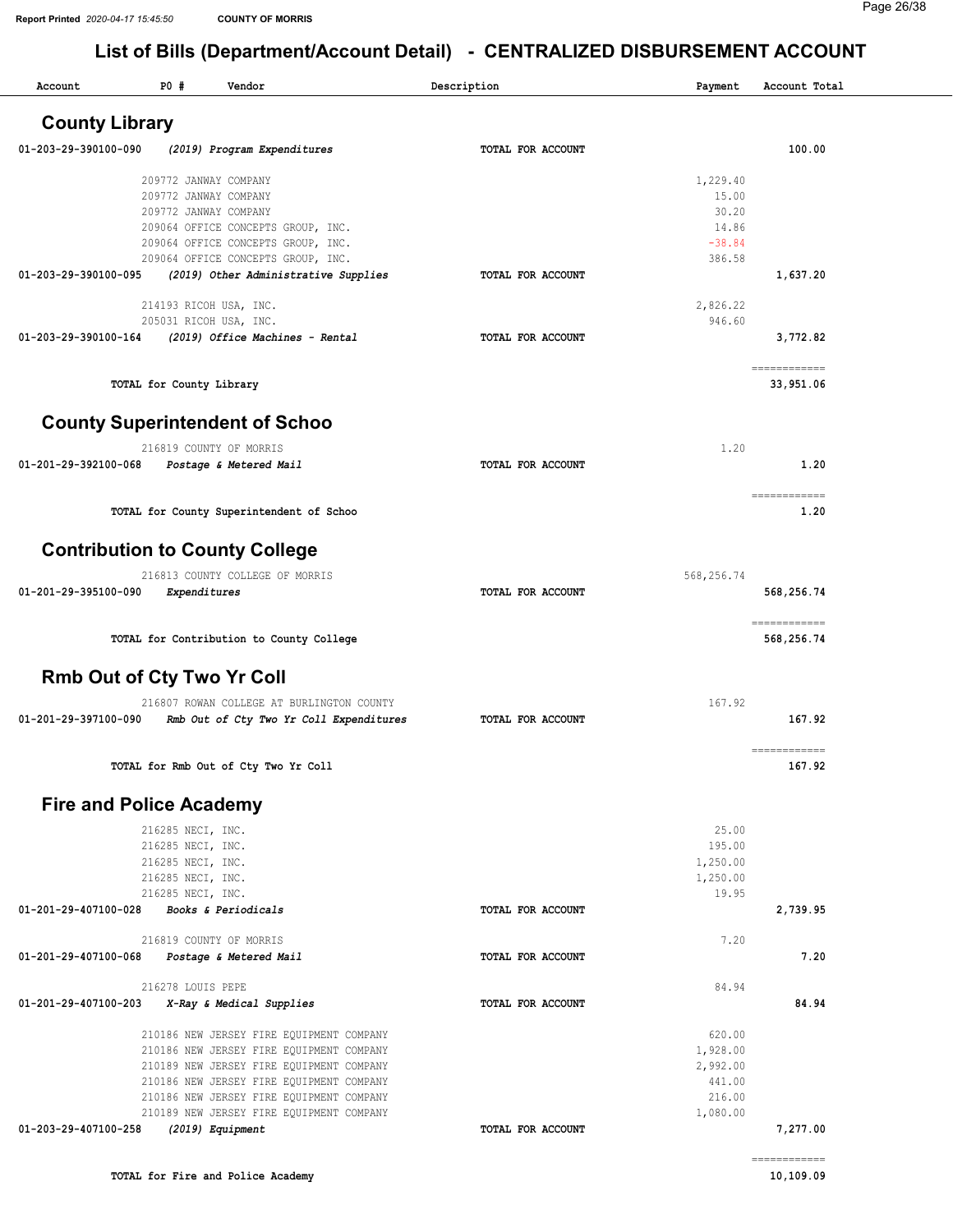| Account              | P0#         | Vendor                                                                     | Description       | Payment               | Account Total |
|----------------------|-------------|----------------------------------------------------------------------------|-------------------|-----------------------|---------------|
| <b>Utilities</b>     |             |                                                                            |                   |                       |               |
|                      |             | 216506 JERSEY CENTRAL POWER & LIGHT                                        |                   | 314.62                |               |
|                      |             | 216183 JERSEY CENTRAL POWER & LIGHT                                        |                   | 14,382.83             |               |
|                      |             | 216441 JERSEY CENTRAL POWER & LIGHT                                        |                   | 3,885.85              |               |
|                      |             | 216910 BOROUGH OF BUTLER                                                   |                   | 70.59                 |               |
|                      |             | 216910 BOROUGH OF BUTLER                                                   |                   | 59.84                 |               |
|                      |             | 216910 BOROUGH OF BUTLER                                                   |                   | 86.70                 |               |
|                      |             | 216616 AES-NJ COGEN CO INC                                                 |                   | 3,173.60              |               |
|                      |             | 216453 U.S. BANK OPERATIONS CENTER                                         |                   | 11,529.09<br>9,865.92 |               |
|                      |             | 216182 JERSEY CENTRAL POWER & LIGHT<br>216510 JERSEY CENTRAL POWER & LIGHT |                   | 138.31                |               |
|                      |             | 216515 JERSEY CENTRAL POWER & LIGHT                                        |                   | 14.67                 |               |
|                      |             | 215746 JERSEY CENTRAL POWER & LIGHT                                        |                   | 18.48                 |               |
|                      |             | 215746 JERSEY CENTRAL POWER & LIGHT                                        |                   | 9.22                  |               |
|                      |             | 215746 JERSEY CENTRAL POWER & LIGHT                                        |                   | 8.90                  |               |
|                      |             | 215745 JERSEY CENTRAL POWER & LIGHT                                        |                   | 15.78                 |               |
|                      |             | 216516 JERSEY CENTRAL POWER & LIGHT                                        |                   | 37.27                 |               |
|                      |             | 216517 JERSEY CENTRAL POWER & LIGHT                                        |                   | 593.88                |               |
|                      |             | 216511 JERSEY CENTRAL POWER & LIGHT<br>216442 JERSEY CENTRAL POWER & LIGHT |                   | 37.83<br>52,105.64    |               |
|                      |             | 216508 JERSEY CENTRAL POWER & LIGHT                                        |                   | 32.49                 |               |
|                      |             | 216507 JERSEY CENTRAL POWER & LIGHT                                        |                   | 586.52                |               |
| 01-201-31-430100-137 |             | Electricity                                                                | TOTAL FOR ACCOUNT |                       | 96, 968.03    |
|                      |             |                                                                            |                   |                       |               |
|                      |             | 216816 NATIONAL FUEL OIL INC.                                              |                   | 19,853.67             |               |
| 01-201-31-430100-140 |             | Gas Purchases                                                              | TOTAL FOR ACCOUNT |                       | 19,853.67     |
|                      |             |                                                                            |                   |                       |               |
|                      |             | 216184 PSE&G CO<br>216619 N.J. NATURAL GAS COMPANY                         |                   | 1,210.86<br>361.50    |               |
|                      |             | 216845 N.J. NATURAL GAS COMPANY                                            |                   | 585.33                |               |
|                      |             | 216416 WOODRUFF ENERGY                                                     |                   | 2,583.23              |               |
|                      |             | 216443 WOODRUFF ENERGY                                                     |                   | 31,972.98             |               |
|                      |             | 216843 N.J. NATURAL GAS COMPANY                                            |                   | 418.41                |               |
|                      |             | 216848 N.J. NATURAL GAS COMPANY                                            |                   | 123.76                |               |
|                      |             | 216846 N.J. NATURAL GAS COMPANY                                            |                   | 113.22                |               |
|                      |             | 216844 N.J. NATURAL GAS COMPANY                                            |                   | 27.83                 |               |
| 01-201-31-430100-141 |             | Natural Gas                                                                | TOTAL FOR ACCOUNT |                       | 37, 397.12    |
|                      |             | 216444 WASHINGTON TOWNSHIP M.U.A.                                          |                   | 306.18                |               |
|                      |             | 216405 BOROUGH OF WHARTON                                                  |                   | 243.00                |               |
| 01-201-31-430100-144 | Sewer       |                                                                            | TOTAL FOR ACCOUNT |                       | 549.18        |
|                      |             | 216117 VERIZON                                                             |                   | 1,315.31              |               |
|                      |             | 216112 VERIZON                                                             |                   | 9,344.87              |               |
|                      |             | 216115 A T & T CORP.                                                       |                   | 3,788.98              |               |
|                      | 216116 AT&T |                                                                            |                   | 16.14                 |               |
|                      | 216116 AT&T |                                                                            |                   | 20.70                 |               |
|                      |             | 213459 CDW GOVERNMENT                                                      |                   | 232.45                |               |
|                      |             | 213459 CDW GOVERNMENT                                                      |                   | 1,690.00              |               |
|                      |             | 213459 CDW GOVERNMENT                                                      |                   | 219.80                |               |
|                      |             | 216119 CABLEVISION LIGHTPATH NJ LLC<br>216114 CABLEVISION LIGHTPATH NJ LLC |                   | 5,204.26<br>545.58    |               |
|                      |             | 215351 CABLEVISION LIGHTPATH INC.                                          |                   | 9,185.49              |               |
|                      |             | 216118 AT&T MOBILITY                                                       |                   | 124.97                |               |
|                      |             | 216299 MILLENNIUM COMMUNICATIONS                                           |                   | 1,420.00              |               |
|                      |             | 216173 AT&T MOBILITY                                                       |                   | 2,360.29              |               |
| 01-201-31-430100-146 |             | Telephone                                                                  | TOTAL FOR ACCOUNT |                       | 35,468.84     |
|                      |             | 216782 SOUTHEAST MORRIS COUNTY                                             |                   | 42.74                 |               |
|                      |             | 216782 SOUTHEAST MORRIS COUNTY                                             |                   | 42.74                 |               |
|                      |             | 216782 SOUTHEAST MORRIS COUNTY                                             |                   | 183.42                |               |
|                      |             | 216420 SOUTHEAST MORRIS COUNTY                                             |                   | 168.46                |               |
|                      |             | 216420 SOUTHEAST MORRIS COUNTY                                             |                   | 108.76                |               |
|                      |             | 216420 SOUTHEAST MORRIS COUNTY                                             |                   | 466.89                |               |
|                      |             | 216420 SOUTHEAST MORRIS COUNTY                                             |                   | 168.46                |               |
|                      |             | 216445 SOUTHEAST MORRIS COUNTY                                             |                   | 435.04                |               |
|                      |             | 216445 SOUTHEAST MORRIS COUNTY                                             |                   | 466.89                |               |
|                      |             | 216420 SOUTHEAST MORRIS COUNTY<br>216420 SOUTHEAST MORRIS COUNTY           |                   | 466.89<br>168.46      |               |
|                      |             |                                                                            |                   |                       |               |

SOUTHEAST MORRIS COUNTY 278.54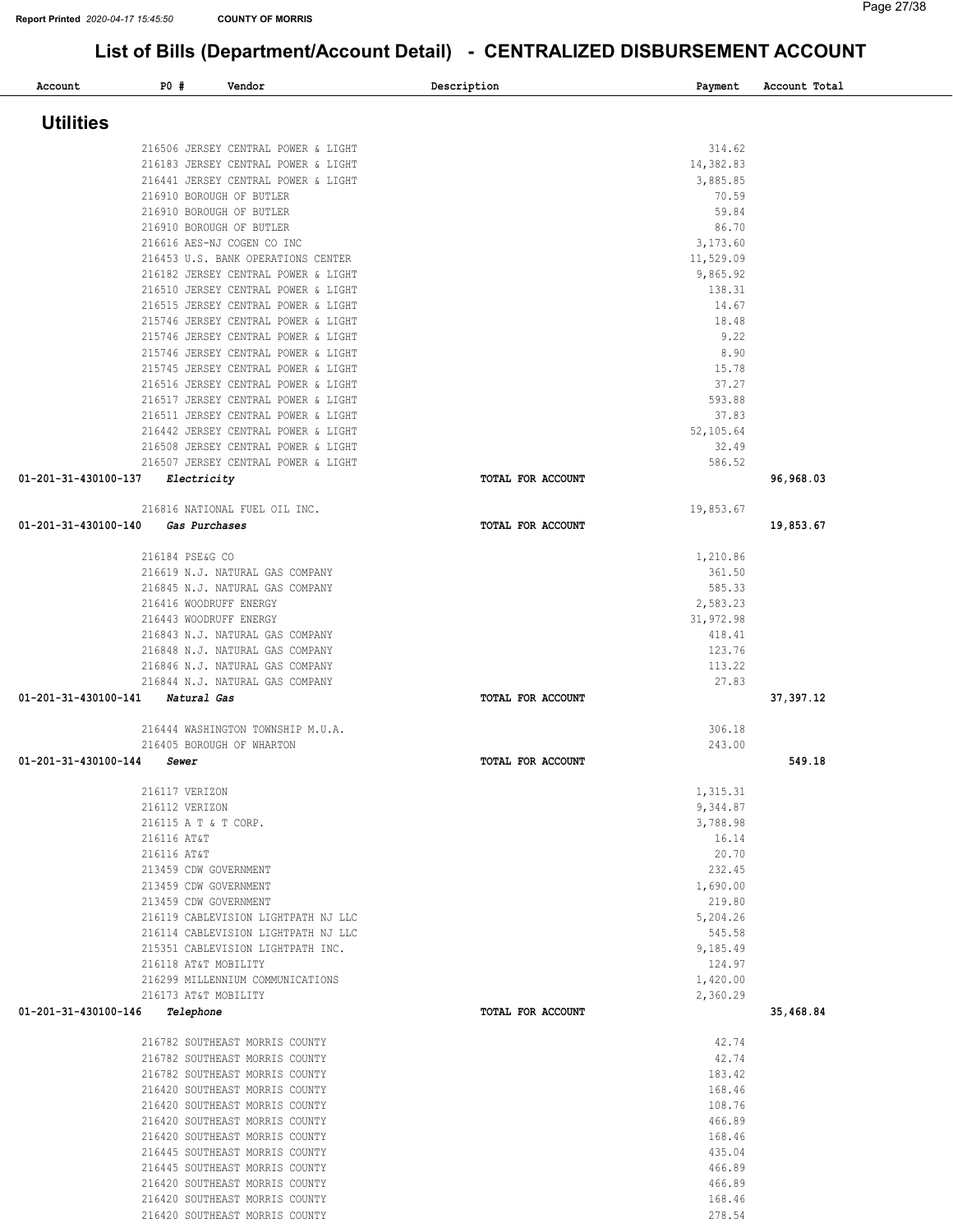| Account                               | <b>PO #</b> |                                                                  | Vendor | Description |                   | Payment            | Account Total            |      |
|---------------------------------------|-------------|------------------------------------------------------------------|--------|-------------|-------------------|--------------------|--------------------------|------|
| <b>Utilities</b>                      |             |                                                                  |        |             |                   |                    |                          |      |
|                                       |             | 216420 SOUTHEAST MORRIS COUNTY                                   |        |             |                   | 1,087.60           |                          |      |
|                                       |             | 216445 SOUTHEAST MORRIS COUNTY                                   |        |             |                   | 278.54             |                          |      |
|                                       |             | 216444 WASHINGTON TOWNSHIP M.U.A.                                |        |             |                   | 106.17             |                          |      |
|                                       |             | 216422 SOUTHEAST MORRIS COUNTY                                   |        |             |                   | 232.14             |                          |      |
|                                       |             | 216420 SOUTHEAST MORRIS COUNTY                                   |        |             |                   | 108.76<br>217.52   |                          |      |
|                                       |             | 216420 SOUTHEAST MORRIS COUNTY<br>216445 SOUTHEAST MORRIS COUNTY |        |             |                   | 4,895.40           |                          |      |
|                                       |             | 216420 SOUTHEAST MORRIS COUNTY                                   |        |             |                   | 466.89             |                          |      |
|                                       |             | 216422 SOUTHEAST MORRIS COUNTY                                   |        |             |                   | 815.06             |                          |      |
|                                       |             | 216420 SOUTHEAST MORRIS COUNTY                                   |        |             |                   | 466.89             |                          |      |
|                                       |             | 216420 SOUTHEAST MORRIS COUNTY                                   |        |             |                   | 278.54             |                          |      |
|                                       |             | 216420 SOUTHEAST MORRIS COUNTY                                   |        |             |                   | 466.89             |                          |      |
|                                       |             | 216420 SOUTHEAST MORRIS COUNTY                                   |        |             |                   | 168.46             |                          |      |
|                                       |             | 216420 SOUTHEAST MORRIS COUNTY<br>216420 SOUTHEAST MORRIS COUNTY |        |             |                   | 278.54<br>278.54   |                          |      |
|                                       |             | 216420 SOUTHEAST MORRIS COUNTY                                   |        |             |                   | 278.54             |                          |      |
|                                       |             | 216420 SOUTHEAST MORRIS COUNTY                                   |        |             |                   | 466.89             |                          |      |
|                                       |             | 216422 SOUTHEAST MORRIS COUNTY                                   |        |             |                   | 290.61             |                          |      |
|                                       |             | 216422 SOUTHEAST MORRIS COUNTY                                   |        |             |                   | 1,089.62           |                          |      |
|                                       |             | 216422 SOUTHEAST MORRIS COUNTY                                   |        |             |                   | 621.90             |                          |      |
|                                       |             | 216422 SOUTHEAST MORRIS COUNTY                                   |        |             |                   | 675.50             |                          |      |
|                                       |             | 216420 SOUTHEAST MORRIS COUNTY                                   |        |             |                   | 108.76             |                          |      |
|                                       |             | 216421 SOUTHEAST MORRIS COUNTY<br>216420 SOUTHEAST MORRIS COUNTY |        |             |                   | 2,824.80<br>108.76 |                          |      |
|                                       |             | 216620 SOUTHEAST MORRIS COUNTY                                   |        |             |                   | 56.42              |                          |      |
|                                       |             | 216421 SOUTHEAST MORRIS COUNTY                                   |        |             |                   | 440.35             |                          |      |
|                                       |             | 216420 SOUTHEAST MORRIS COUNTY                                   |        |             |                   | 435.04             |                          |      |
|                                       |             | 216421 SOUTHEAST MORRIS COUNTY                                   |        |             |                   | 523.20             |                          |      |
|                                       |             | 216620 SOUTHEAST MORRIS COUNTY                                   |        |             |                   | 368.56             |                          |      |
|                                       |             | 216620 SOUTHEAST MORRIS COUNTY                                   |        |             |                   | 193.17             |                          |      |
|                                       |             | 216421 SOUTHEAST MORRIS COUNTY                                   |        |             |                   | 4,783.34           |                          |      |
|                                       |             | 216420 SOUTHEAST MORRIS COUNTY<br>216420 SOUTHEAST MORRIS COUNTY |        |             |                   | 108.76<br>466.89   |                          |      |
|                                       |             | 216421 SOUTHEAST MORRIS COUNTY                                   |        |             |                   | 722.93             |                          |      |
|                                       |             | 216421 SOUTHEAST MORRIS COUNTY                                   |        |             |                   | 581.64             |                          |      |
| 01-201-31-430100-147                  |             | Water                                                            |        |             | TOTAL FOR ACCOUNT |                    | 28,288.91                |      |
|                                       |             |                                                                  |        |             |                   |                    |                          |      |
|                                       |             | 216159 SUBURBAN PROPANE -2347                                    |        |             |                   | 9.92               |                          |      |
|                                       |             | 216159 SUBURBAN PROPANE -2347                                    |        |             |                   | 2,062.34           |                          |      |
|                                       |             | 216159 SUBURBAN PROPANE -2347                                    |        |             |                   | 4.43               |                          |      |
| 01-203-31-430100-141                  |             | (2019) Natural Gas                                               |        |             | TOTAL FOR ACCOUNT |                    | 2,076.69<br>------------ |      |
|                                       |             | TOTAL for Utilities                                              |        |             |                   |                    | 220,602.44               |      |
| <b>Nutrition</b>                      |             |                                                                  |        |             |                   |                    |                          |      |
|                                       |             | 214324 CDW GOVERNMENT                                            |        |             |                   | 3,142.20           |                          |      |
|                                       |             |                                                                  |        |             | TOTAL FOR ACCOUNT |                    | 3,142.20                 |      |
|                                       |             | 216414 PATRICIA W. GIBBONS                                       |        |             |                   | 117.04             |                          |      |
|                                       |             |                                                                  |        |             | TOTAL FOR ACCOUNT |                    | 117.04                   |      |
|                                       |             | 216816 NATIONAL FUEL OIL INC.                                    |        |             |                   | 1,384.99           |                          |      |
| 01-201-41-716100-140    Gas Purchases |             |                                                                  |        |             | TOTAL FOR ACCOUNT |                    | 1,384.99                 |      |
|                                       |             | 216413 MCI COM                                                   |        |             |                   | 33.76              |                          |      |
|                                       |             | 216790 MCI COM                                                   |        |             |                   | 35.84              |                          |      |
|                                       |             | 216791 MCI COM<br>216415 CENTURYLINK                             |        |             |                   | 32.82<br>47.33     |                          |      |
| 01-201-41-716100-146                  |             | Telephone                                                        |        |             | TOTAL FOR ACCOUNT |                    | 149.75                   |      |
|                                       |             |                                                                  |        |             |                   |                    |                          |      |
|                                       |             | 216612 CHRISTINE HELLYER                                         |        |             |                   | 6.30               |                          |      |
| 01-203-41-716100-082                  |             | (2019) Travel Expense                                            |        |             | TOTAL FOR ACCOUNT |                    |                          | 6.30 |
|                                       |             |                                                                  |        |             |                   |                    |                          |      |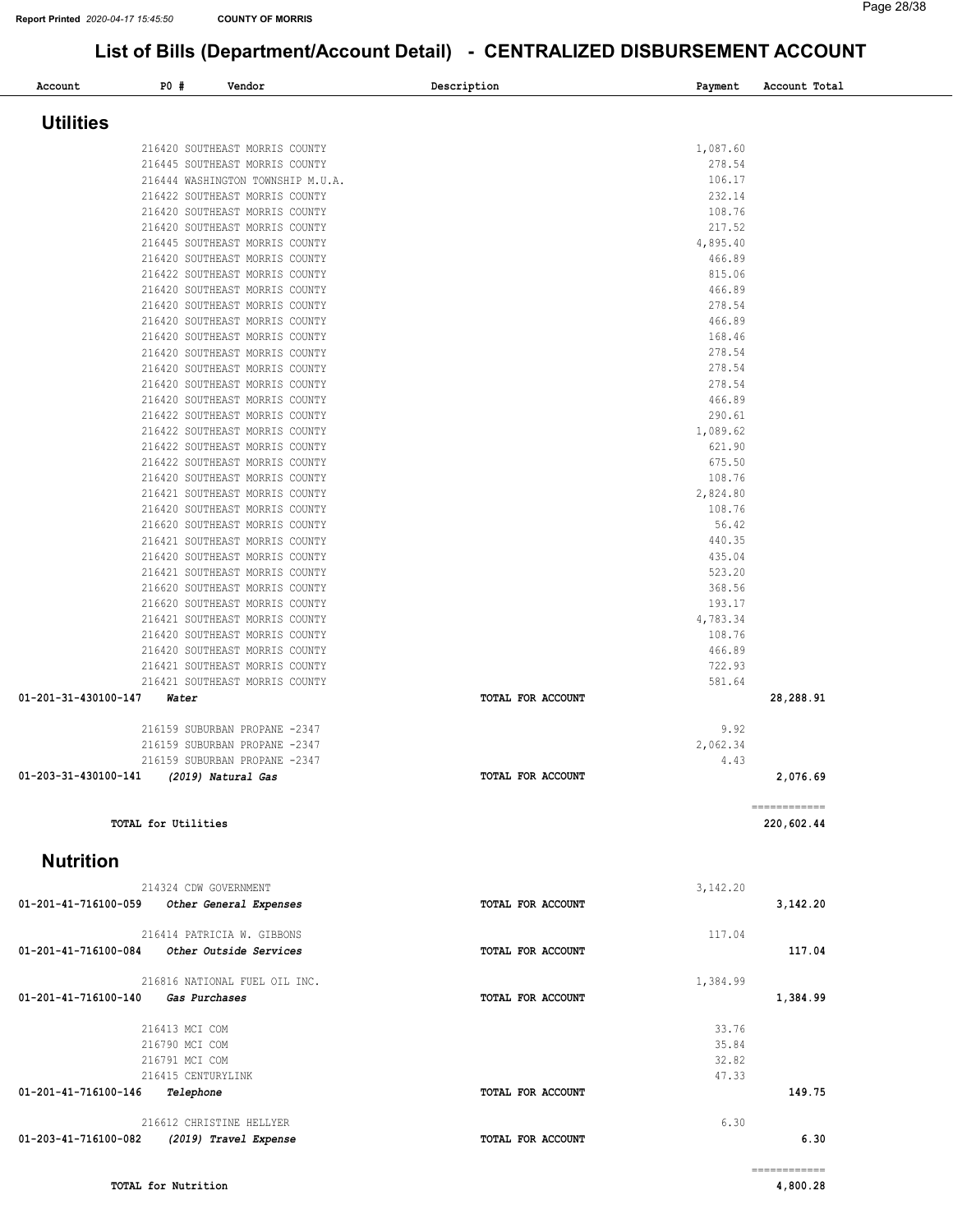$\overline{\phantom{a}}$ 

| Account                        | P0#                                            | Vendor                                                                    |                   | Description       | Payment            | Account Total            |
|--------------------------------|------------------------------------------------|---------------------------------------------------------------------------|-------------------|-------------------|--------------------|--------------------------|
|                                |                                                |                                                                           | <b>Grant Fund</b> |                   |                    |                          |
| <b>Bio Terrorism Grant</b>     |                                                |                                                                           |                   |                   |                    |                          |
|                                |                                                | 216026 POSITIVE PROMOTIONS, INC.                                          |                   |                   | 185.00             |                          |
|                                |                                                | 216167 NJDEP BUREAU OF LICENSING & REGISTRATIONS                          |                   |                   |                    | 85.00                    |
|                                |                                                | 216284 FIRE AND SECURITY TECHNOLOGIES                                     |                   |                   | 593.75             |                          |
|                                |                                                | 216821 COUNTY OF MORRIS<br>216168 STERICYCLE INC.                         |                   |                   | 126.20<br>216.00   |                          |
|                                |                                                | 216026 POSITIVE PROMOTIONS, INC.                                          |                   |                   | 20.95              |                          |
|                                |                                                | 02-213-41-718005-391 Public Health Emer Grant (7/1/19-6/30/20)            |                   | TOTAL FOR ACCOUNT |                    | 1,226.90                 |
|                                |                                                | TOTAL for Bio Terrorism Grant                                             |                   |                   |                    | ============<br>1,226.90 |
| DEPARTMENT 718015              |                                                |                                                                           |                   |                   |                    |                          |
|                                |                                                | 215657 FLEMINGTON DEPT STORE INC                                          |                   |                   | 20.00              |                          |
| 02-213-41-718015-392           |                                                | Helping Hand Grant (9/1/19-8/31/20)                                       |                   | TOTAL FOR ACCOUNT |                    | 20.00                    |
|                                | TOTAL for DEPARTMENT 718015                    |                                                                           |                   |                   |                    | 20.00                    |
| DEPARTMENT 718020              |                                                |                                                                           |                   |                   |                    |                          |
|                                |                                                | 214683 MCKESSON MEDICAL SURGICAL                                          |                   |                   | 456.93             |                          |
|                                |                                                | 214683 MCKESSON MEDICAL SURGICAL                                          |                   |                   | 0.87               |                          |
| 02-213-41-718020-392           |                                                | Childhood Lead Exp Grant $(7/1/19-6/30/20)$                               |                   | TOTAL FOR ACCOUNT |                    | 457.80                   |
|                                | TOTAL for DEPARTMENT 718020                    |                                                                           |                   |                   |                    | ============<br>457.80   |
| <b>TANF</b>                    |                                                |                                                                           |                   |                   |                    |                          |
|                                | 216243 TELESEARCH INC                          |                                                                           |                   |                   | 912.10             |                          |
|                                | 216243 TELESEARCH INC                          |                                                                           |                   |                   | 63.85              |                          |
|                                |                                                | 216816 NATIONAL FUEL OIL INC.                                             |                   |                   | 14.30              |                          |
|                                | 216244 TELESEARCH INC<br>216243 TELESEARCH INC |                                                                           |                   |                   | 132.68<br>88.45    |                          |
|                                |                                                | 214881 LONGFELLOWS SANDWICH DELI                                          |                   |                   | 6.97               |                          |
|                                | 216244 TELESEARCH INC                          |                                                                           |                   |                   | 38.77              |                          |
|                                | 216244 TELESEARCH INC                          |                                                                           |                   |                   | 912.10             |                          |
| 02-213-41-741015-392           |                                                | WFNJ-TANF (7/1/19-12/31/20)                                               |                   | TOTAL FOR ACCOUNT |                    | 2,169.22                 |
|                                | TOTAL for TANF                                 |                                                                           |                   |                   |                    | 2,169.22                 |
| <b>General Assistance</b>      |                                                |                                                                           |                   |                   |                    |                          |
|                                |                                                | 216623 ENTREPRENEURIAL U. LLC                                             |                   |                   | 2,150.00           |                          |
|                                |                                                | 214881 LONGFELLOWS SANDWICH DELI                                          |                   |                   | 11.94              |                          |
|                                | 216243 TELESEARCH INC                          | 216624 ENTREPRENEURIAL U. LLC                                             |                   |                   | 157.25<br>2,150.00 |                          |
|                                | 216243 TELESEARCH INC                          |                                                                           |                   |                   | 109.45             |                          |
|                                | 216244 TELESEARCH INC                          |                                                                           |                   |                   | 66.45              |                          |
|                                | 216244 TELESEARCH INC                          |                                                                           |                   |                   | 235.87             |                          |
| 02-213-41-741020-392           |                                                | 216625 JERSEY TRACTOR TRAILER<br>WFNJ-General Assistance(7/1/19-12/31/20) |                   | TOTAL FOR ACCOUNT | 3,200.00           | 8,080.96                 |
|                                |                                                |                                                                           |                   |                   |                    | ============             |
|                                | TOTAL for General Assistance                   |                                                                           |                   |                   |                    | 8,080.96                 |
| <b>WIA: New Bridge Project</b> |                                                |                                                                           |                   |                   |                    |                          |
| 02-213-41-742025-391           |                                                | 216628 LASCOMP INSTITUTE OF IT<br>WIOA Adult (7/1/18-6/30/20)             |                   | TOTAL FOR ACCOUNT | 800.00             | 800.00                   |
|                                |                                                | TOTAL for WIA: New Bridge Project                                         |                   |                   |                    | ============<br>800.00   |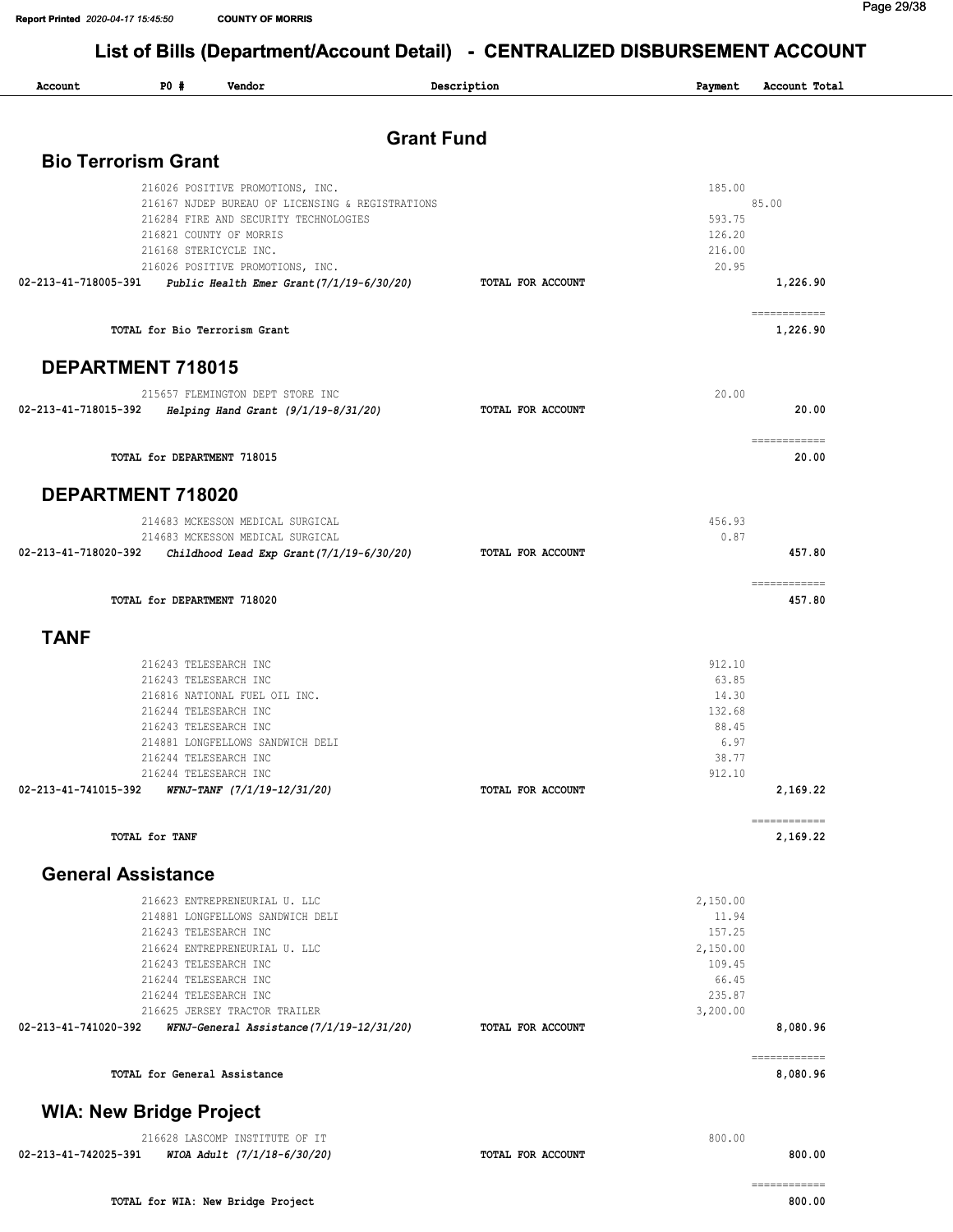| Account                     | PO#                         | Vendor                                                         | Description       | Payment            | Account Total             |
|-----------------------------|-----------------------------|----------------------------------------------------------------|-------------------|--------------------|---------------------------|
| <b>WIA: Incentive Grant</b> |                             |                                                                |                   |                    |                           |
|                             |                             | 216629 LASCOMP INSTITUTE OF IT                                 |                   | 800.00             |                           |
|                             |                             | 216630 LASCOMP INSTITUTE OF IT                                 |                   | 800.00             |                           |
|                             |                             | 216631 LASCOMP INSTITUTE OF IT                                 |                   | 800.00             |                           |
| 02-213-41-742030-391        |                             | WIOA Dislocated Worker $(7/1/18-6/30/20)$                      | TOTAL FOR ACCOUNT |                    | 2,400.00                  |
|                             |                             | TOTAL for WIA: Incentive Grant                                 |                   |                    | ------------<br>2,400.00  |
|                             | DEPARTMENT 742040           |                                                                |                   |                    |                           |
|                             |                             | 216627 NEWBRIDGE SERVICES INC                                  |                   | 232.50             |                           |
|                             |                             | 216626 NEWBRIDGE SERVICES INC                                  |                   | 807.50             |                           |
|                             |                             | 216627 NEWBRIDGE SERVICES INC                                  |                   | 232.50             |                           |
|                             |                             | 216626 NEWBRIDGE SERVICES INC                                  |                   | 1,272.00           |                           |
|                             |                             | 216626 NEWBRIDGE SERVICES INC                                  |                   | 465.00<br>465.00   |                           |
|                             |                             | 216626 NEWBRIDGE SERVICES INC<br>216627 NEWBRIDGE SERVICES INC |                   | 1,310.00           |                           |
|                             |                             | 216627 NEWBRIDGE SERVICES INC                                  |                   | 1,337.50           |                           |
|                             |                             | 216626 NEWBRIDGE SERVICES INC                                  |                   | 232.50             |                           |
|                             |                             | 216627 NEWBRIDGE SERVICES INC                                  |                   | 232.50             |                           |
| 02-213-41-742040-391        |                             | WIOA Youth (7/1/18-6/30/20)                                    | TOTAL FOR ACCOUNT |                    | 6,587.00                  |
|                             | TOTAL for DEPARTMENT 742040 |                                                                |                   |                    | ============<br>6,587.00  |
|                             | <b>DEPARTMENT 742105</b>    |                                                                |                   |                    |                           |
|                             |                             | 216244 TELESEARCH INC                                          |                   | 88.61              |                           |
|                             |                             | 214881 LONGFELLOWS SANDWICH DELI                               |                   | 15.92              |                           |
|                             |                             | 216243 TELESEARCH INC                                          |                   | 145.94             |                           |
| 02-213-41-742105-391        |                             | WIOA Adult (7/1/19-6/30/21)                                    | TOTAL FOR ACCOUNT |                    | 250.47                    |
|                             | TOTAL for DEPARTMENT 742105 |                                                                |                   |                    | -------------<br>250.47   |
|                             | DEPARTMENT 742110           |                                                                |                   |                    |                           |
|                             |                             | 216821 COUNTY OF MORRIS                                        |                   | 13.45              |                           |
|                             |                             | 216632 LASCOMP INSTITUTE OF IT                                 |                   | 3,200.00           |                           |
|                             |                             | 216633 LASCOMP INSTITUTE OF IT                                 |                   | 3,200.00           |                           |
|                             |                             | 216634 LASCOMP INSTITUTE OF IT                                 |                   | 3,200.00           |                           |
|                             |                             | 216635 JERSEY TRACTOR TRAILER<br>216243 TELESEARCH INC         |                   | 3,200.00<br>401.32 |                           |
|                             |                             | 216244 TELESEARCH INC                                          |                   | 243.66             |                           |
|                             |                             | 216228 AVTECH INSTITUTE                                        |                   | 2,176.00           |                           |
|                             |                             | 214881 LONGFELLOWS SANDWICH DELI                               |                   | 43.77              |                           |
| 02-213-41-742110-391        |                             | WIOA Dislocated Worker $(7/1/19-6/30/21)$                      | TOTAL FOR ACCOUNT |                    | 15,678.20                 |
|                             | TOTAL for DEPARTMENT 742110 |                                                                |                   |                    | ------------<br>15,678.20 |
|                             | <b>DEPARTMENT 742120</b>    |                                                                |                   |                    |                           |
|                             |                             | 216244 TELESEARCH INC                                          |                   | 116.29             |                           |
|                             |                             | 216243 TELESEARCH INC                                          |                   | 191.54             |                           |
|                             |                             | 214881 LONGFELLOWS SANDWICH DELI                               |                   | 20.90              |                           |
| 02-213-41-742120-391        |                             | WIOA Youth (7/1/19-6/30/21)                                    | TOTAL FOR ACCOUNT |                    | 328.73                    |
|                             | TOTAL for DEPARTMENT 742120 |                                                                |                   |                    | ============<br>328.73    |
|                             | <b>DEPARTMENT 752925</b>    |                                                                |                   |                    |                           |
|                             |                             | 216191 LONGFELLOWS SANDWICH DELI                               |                   | 97.50              |                           |
| 02-213-41-752925-392        |                             | SCP-Program Management (1/1/19-12/31/19)                       | TOTAL FOR ACCOUNT |                    | 97.50                     |
|                             | TOTAL for DEPARTMENT 752925 |                                                                |                   |                    | ============<br>97.50     |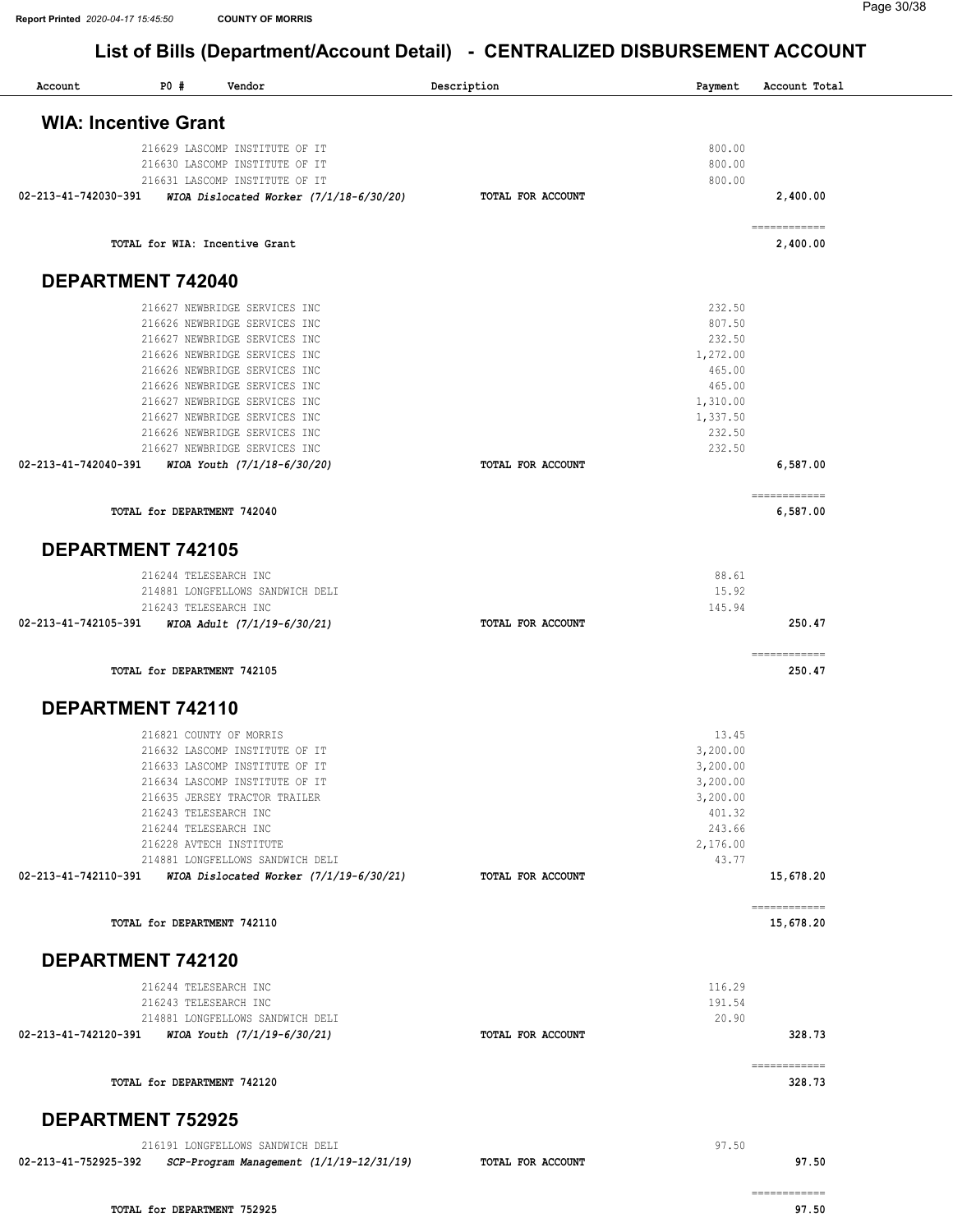| Account              | P0#                         | Vendor                                                                             | Description              | Payment              | Account Total             |
|----------------------|-----------------------------|------------------------------------------------------------------------------------|--------------------------|----------------------|---------------------------|
|                      | <b>DEPARTMENT 754910</b>    |                                                                                    |                          |                      |                           |
|                      |                             | 216863 FAMILY PROMISE OF                                                           |                          | 25,461.00            |                           |
| 02-213-41-754910-392 |                             | Social Srvcs for Hmlss $(1/1/19-12/31/20)$                                         | TOTAL FOR ACCOUNT        |                      | 25,461.00                 |
|                      | TOTAL for DEPARTMENT 754910 |                                                                                    |                          |                      | ============<br>25,461.00 |
|                      | DEPARTMENT 757010           |                                                                                    |                          |                      |                           |
|                      |                             |                                                                                    |                          |                      |                           |
|                      |                             | 216788 MORRIS COUNTY PREVENTION<br>216752 DAYTOP VILLAGE OF NJ, INC.               |                          | 7,580.00<br>9,156.00 |                           |
|                      |                             | 216681 NEW HOPE FOUNDATION INC.                                                    |                          | 625.00               |                           |
|                      |                             | 216753 DAYTOP VILLAGE OF NJ, INC.                                                  |                          | 16,568.00            |                           |
|                      |                             | 216750 INTEGRITY, INC.                                                             |                          | 933.00               |                           |
|                      |                             | 216754 NEW HOPE FOUNDATION INC.<br>216756 NEW HOPE FOUNDATION INC.                 |                          | 3,092.15<br>4,300.00 |                           |
|                      | 216751 INTEGRITY, INC.      |                                                                                    |                          | 1,917.00             |                           |
|                      |                             | 216868 NEWBRIDGE SERVICES INC                                                      |                          | 4,000.00             |                           |
|                      |                             | 216868 NEWBRIDGE SERVICES INC                                                      |                          | 6,138.00             |                           |
|                      |                             | 216755 NEW HOPE FOUNDATION INC.<br>216677 NEW HOPE FOUNDATION INC.                 |                          | 3,592.15<br>800.00   |                           |
|                      |                             | 216788 MORRIS COUNTY PREVENTION                                                    |                          | 5,850.00             |                           |
|                      |                             | 216866 PRIME HEALTHCARE SERVICES                                                   |                          | 300.00               |                           |
|                      |                             | 216866 PRIME HEALTHCARE SERVICES                                                   |                          | 1,925.00             |                           |
| 02-213-41-757010-392 |                             | Chapter 51 (1/1/20-12/31/20)                                                       | <b>TOTAL FOR ACCOUNT</b> |                      | 66,776.30                 |
|                      | TOTAL for DEPARTMENT 757010 |                                                                                    |                          |                      | ------------<br>66,776.30 |
|                      | DEPARTMENT 784020           |                                                                                    |                          |                      |                           |
|                      |                             | 216919 ACTIVU CORPORATION                                                          |                          | 15,000.00            |                           |
|                      |                             | 214614 ANCHOR INNOVATION, INC.                                                     |                          | 15, 911.55           |                           |
|                      |                             | 214610 ANCHOR INNOVATION, INC.                                                     |                          | 9,909.05             |                           |
| 02-213-41-784020-391 |                             | FY17 UASI (10/10/17-8/31/20)                                                       | TOTAL FOR ACCOUNT        |                      | 40,820.60                 |
|                      | TOTAL for DEPARTMENT 784020 |                                                                                    |                          |                      | ============<br>40,820.60 |
|                      | FFY08 UASI 2/20/09-4/30/11  |                                                                                    |                          |                      |                           |
|                      |                             | 211917 TOMAHAWK STRATEGIC SOLUTION, LLC                                            |                          | 15,000.00            |                           |
|                      |                             | 02-213-41-784130-391 FY18 UASI (9/1/18-8/31/21)                                    | TOTAL FOR ACCOUNT        |                      | 15,000.00                 |
|                      |                             | TOTAL for FFY08 UASI 2/20/09-4/30/11                                               |                          |                      | ============<br>15,000.00 |
|                      | DEPARTMENT 786010           |                                                                                    |                          |                      |                           |
|                      |                             | 216611 CHRISTINE HELLYER                                                           |                          | 58.34                |                           |
|                      |                             | 216816 NATIONAL FUEL OIL INC.                                                      |                          | 2,509.34             |                           |
|                      |                             | 216611 CHRISTINE HELLYER                                                           |                          | 3.15                 |                           |
|                      |                             | 216611 CHRISTINE HELLYER                                                           |                          | 43.75<br>43.75       |                           |
|                      | 216730 NJ COST              | 216611 CHRISTINE HELLYER                                                           |                          | 50.00                |                           |
|                      |                             | 02-213-41-786010-394 MAPS (1/1/2020-12/31/2020)                                    | TOTAL FOR ACCOUNT        |                      | 2,708.33                  |
|                      | TOTAL for DEPARTMENT 786010 |                                                                                    |                          |                      | ============<br>2,708.33  |
|                      | DEPARTMENT 790215           |                                                                                    |                          |                      |                           |
|                      |                             | 216392 CLEARY GIACOBBE ALFIERI &                                                   |                          | 341.00               |                           |
|                      |                             | 216412 WATERS, MCPHERSON, MCNEILL, P.C.                                            |                          | 480.50               |                           |
|                      |                             | 216412 WATERS, MCPHERSON, MCNEILL, P.C.                                            |                          | 1,441.50             |                           |
|                      |                             | 216412 WATERS, MCPHERSON, MCNEILL, P.C.                                            |                          | 31.00                |                           |
|                      |                             | 216412 WATERS, MCPHERSON, MCNEILL, P.C.<br>216412 WATERS, MCPHERSON, MCNEILL, P.C. |                          | 341.00<br>852.50     |                           |

279.00

216412 WATERS, MCPHERSON, MCNEILL, P.C. 216412 WATERS, MCPHERSON, MCNEILL, P.C.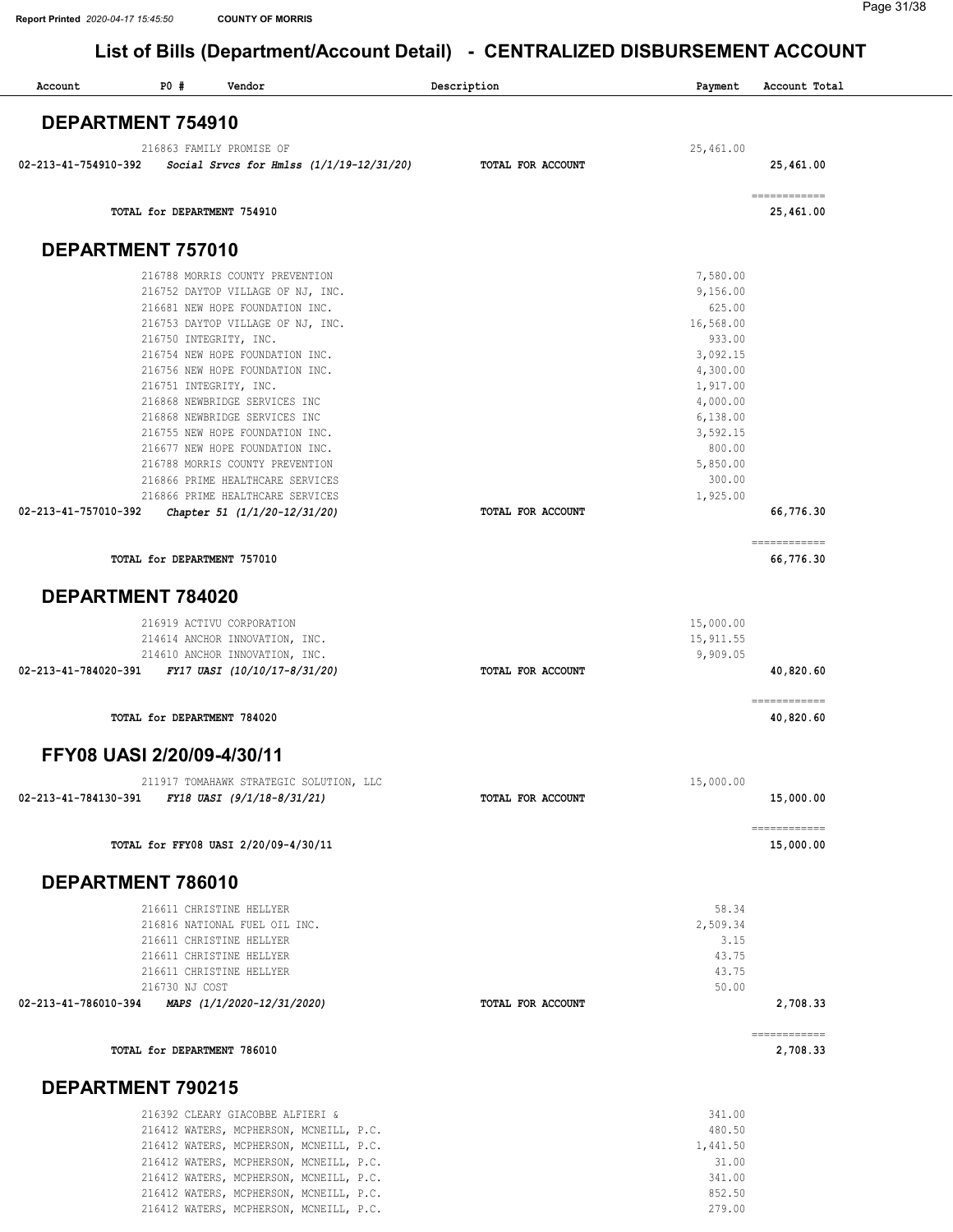| <b>DEPARTMENT 790215</b><br>216412 WATERS, MCPHERSON, MCNEILL, P.C.<br>02-213-41-790215-391 NYS&W Bicycle/Ped Path (6/29/18-6/29/22)<br>TOTAL for DEPARTMENT 790215<br>DEPARTMENT 860060 | TOTAL FOR ACCOUNT | 6,995.10 | 10,761.60<br>============<br>10,761.60 |
|------------------------------------------------------------------------------------------------------------------------------------------------------------------------------------------|-------------------|----------|----------------------------------------|
|                                                                                                                                                                                          |                   |          |                                        |
|                                                                                                                                                                                          |                   |          |                                        |
|                                                                                                                                                                                          |                   |          |                                        |
|                                                                                                                                                                                          |                   |          |                                        |
|                                                                                                                                                                                          |                   |          |                                        |
| 216294 OFFICE CONCEPTS GROUP, INC.                                                                                                                                                       |                   | 53.25    |                                        |
| 216294 OFFICE CONCEPTS GROUP, INC.                                                                                                                                                       |                   | 131.74   |                                        |
| 216294 OFFICE CONCEPTS GROUP, INC.                                                                                                                                                       |                   | 18.82    |                                        |
| 216294 OFFICE CONCEPTS GROUP, INC.                                                                                                                                                       |                   | 28.40    |                                        |
| 216294 OFFICE CONCEPTS GROUP, INC.                                                                                                                                                       |                   | 177.48   |                                        |
| 216294 OFFICE CONCEPTS GROUP, INC.                                                                                                                                                       |                   | 45.88    |                                        |
| 216294 OFFICE CONCEPTS GROUP, INC.                                                                                                                                                       |                   | 9.41     |                                        |
| 216294 OFFICE CONCEPTS GROUP, INC.                                                                                                                                                       |                   | 55.08    |                                        |
| 216408 CHRISTINE MARION                                                                                                                                                                  |                   | 140.65   |                                        |
| 216783 GONZALO C. TOBAR MARQUEZ                                                                                                                                                          |                   | 50.00    |                                        |
| 216294 OFFICE CONCEPTS GROUP, INC.                                                                                                                                                       |                   | 29.58    |                                        |
| DOS 2020 Cmplt Cnt Cmsn(11/1/19-6/30/20)                                                                                                                                                 | TOTAL FOR ACCOUNT |          | 740.29                                 |
|                                                                                                                                                                                          |                   |          |                                        |

TOTAL for DEPARTMENT 860060 740.29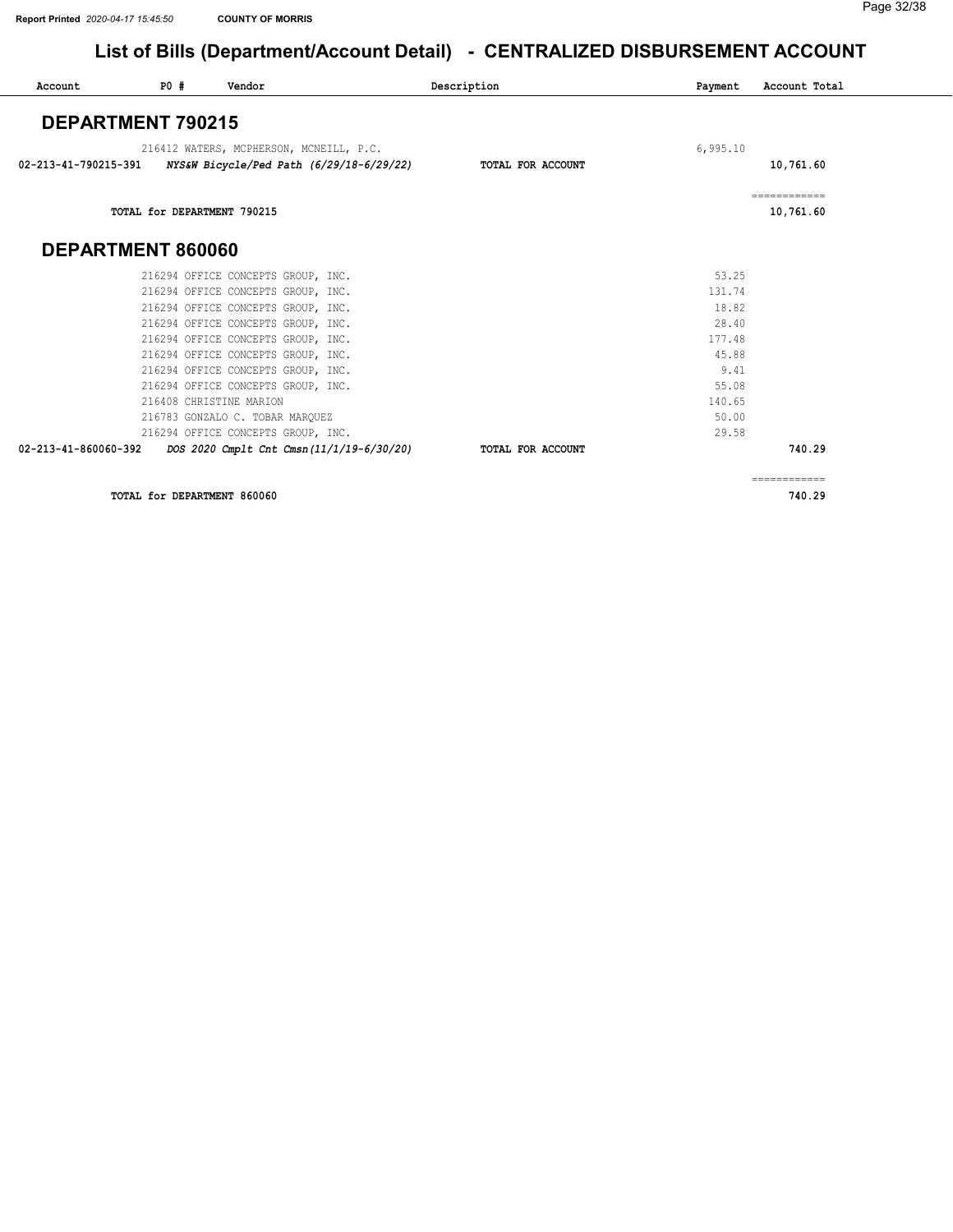| Account                  | PO#                         | Vendor                                                                                                                                                                         | Description           | Payment                                       | Account Total             |
|--------------------------|-----------------------------|--------------------------------------------------------------------------------------------------------------------------------------------------------------------------------|-----------------------|-----------------------------------------------|---------------------------|
|                          |                             |                                                                                                                                                                                | <b>County Capital</b> |                                               |                           |
| <b>DEPARTMENT 953269</b> |                             |                                                                                                                                                                                |                       |                                               |                           |
| 04-216-55-953269-909     |                             | 215581 R.S. KNAPP CO. INC.<br>Bridge Design/Constr - var locations                                                                                                             | TOTAL FOR ACCOUNT     | 87.27                                         | 87.27                     |
|                          | TOTAL for DEPARTMENT 953269 |                                                                                                                                                                                |                       |                                               | ============<br>87.27     |
| <b>DEPARTMENT 953291</b> |                             |                                                                                                                                                                                |                       |                                               |                           |
| 04-216-55-953291-951     |                             | 216532 J.C. CONTRACTING, INC.<br>Var Roadway Drainage Proj - Public Works                                                                                                      | TOTAL FOR ACCOUNT     | 1,296.38                                      | 1,296.38                  |
|                          | TOTAL for DEPARTMENT 953291 |                                                                                                                                                                                |                       |                                               | ============<br>1,296.38  |
| <b>DEPARTMENT 953358</b> |                             |                                                                                                                                                                                |                       |                                               |                           |
| 04-216-55-953358-909     |                             | 169124 CHERRY WEBER & ASSOC. PC<br>Replace & Upgrade Various Culverts                                                                                                          | TOTAL FOR ACCOUNT     | 2,125.55                                      | 2,125.55                  |
|                          | TOTAL for DEPARTMENT 953358 |                                                                                                                                                                                |                       |                                               | ------------<br>2,125.55  |
| DEPARTMENT 953362        |                             |                                                                                                                                                                                |                       |                                               |                           |
| 04-216-55-953362-951     | 213112 BFI                  | Security Improvement AR Bldg/Courthouse                                                                                                                                        | TOTAL FOR ACCOUNT     | 4,267.88                                      | 4,267.88                  |
|                          | TOTAL for DEPARTMENT 953362 |                                                                                                                                                                                |                       |                                               | ============<br>4,267.88  |
| DEPARTMENT 953383        |                             |                                                                                                                                                                                |                       |                                               |                           |
| 04-216-55-953383-940     | 213111 BFI                  | B&G Interior Building Improvements                                                                                                                                             | TOTAL FOR ACCOUNT     | 4,402.36                                      | 4,402.36                  |
|                          | TOTAL for DEPARTMENT 953383 |                                                                                                                                                                                |                       |                                               | ------------<br>4,402.36  |
| DEPARTMENT 953387        |                             |                                                                                                                                                                                |                       |                                               |                           |
| 04-216-55-953387-909     |                             | 216662 CHERRY WEBER & ASSOC. PC<br>216663 CHERRY WEBER & ASSOC. PC<br>Various Bridge Replacement                                                                               | TOTAL FOR ACCOUNT     | 11,523.70<br>388.30                           | 11,912.00                 |
|                          | TOTAL for DEPARTMENT 953387 |                                                                                                                                                                                |                       |                                               | ============<br>11,912.00 |
| DEPARTMENT 953416        |                             |                                                                                                                                                                                |                       |                                               |                           |
| 04-216-55-953416-909     |                             | 216430 THE BIBER PARTNERSHIP AIA<br>216432 HERBST-MUSCIANO, LLC<br>216433 HERBST-MUSCIANO, LLC<br>B&G - Exterior Building Projects                                             | TOTAL FOR ACCOUNT     | 4,460.79<br>7,320.00<br>6,500.00              | 18,280.79                 |
|                          | TOTAL for DEPARTMENT 953416 |                                                                                                                                                                                |                       |                                               | ------------<br>18,280.79 |
| DEPARTMENT 953418        |                             |                                                                                                                                                                                |                       |                                               |                           |
| 04-216-55-953418-909     |                             | 216505 MOTT MACDONALD LLC<br>216639 GENESIS ENGINEERING, LLC<br>216638 CHRISTOPHER P STATILE PA<br>196382 GENESIS ENGINEERING, LLC<br>PublicWork-Bridge/DrainDesign&Recon/Repl | TOTAL FOR ACCOUNT     | 8,993.14<br>20,945.00<br>6,750.00<br>3,687.50 | 40,375.64                 |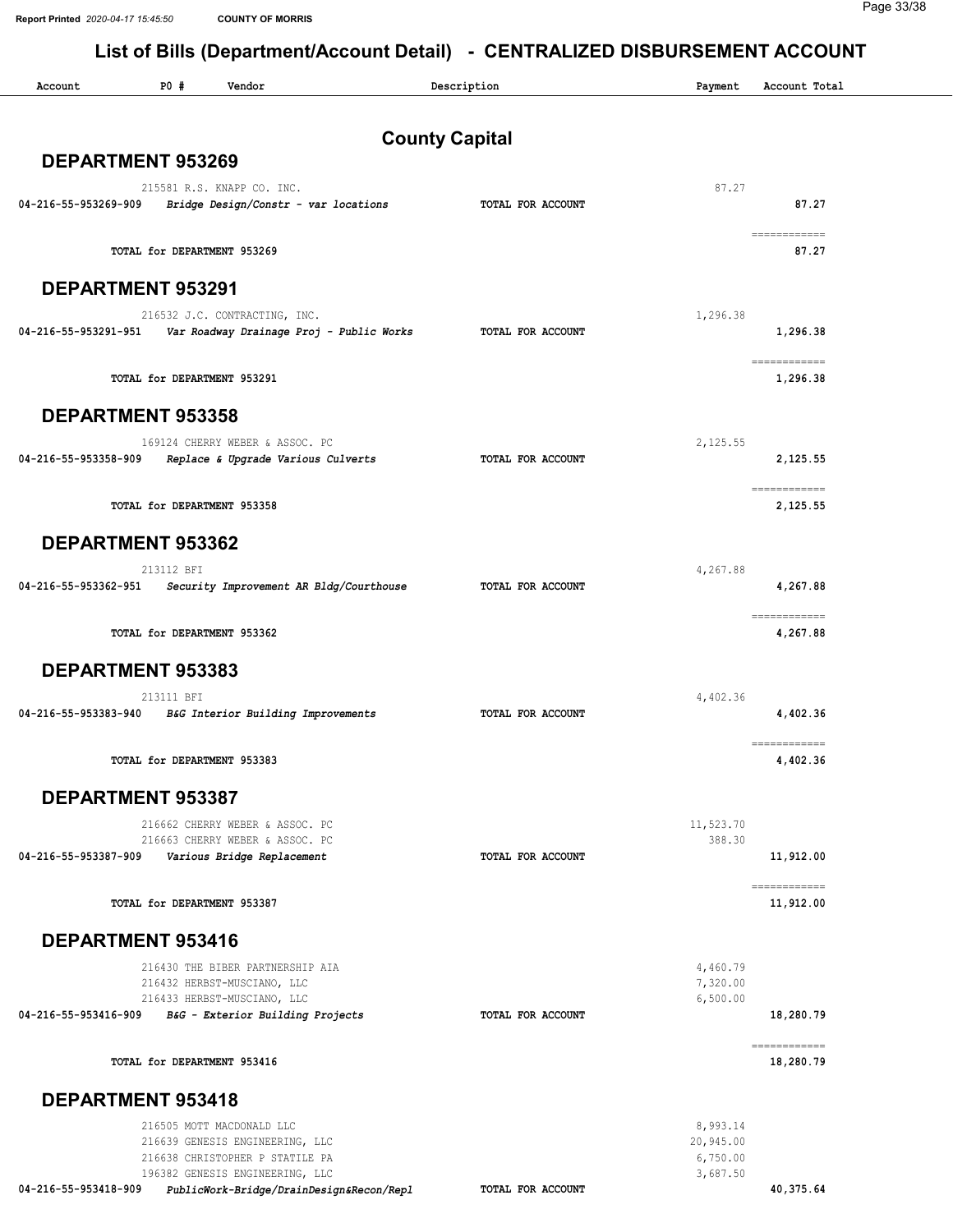| Account                  | P0#<br>Vendor                                                                                                                                                                                                                                                                                                                                                                                                                                        | Description       | Payment                                                                                        | Account Total              |
|--------------------------|------------------------------------------------------------------------------------------------------------------------------------------------------------------------------------------------------------------------------------------------------------------------------------------------------------------------------------------------------------------------------------------------------------------------------------------------------|-------------------|------------------------------------------------------------------------------------------------|----------------------------|
| <b>DEPARTMENT 953418</b> |                                                                                                                                                                                                                                                                                                                                                                                                                                                      |                   |                                                                                                |                            |
|                          | TOTAL for DEPARTMENT 953418                                                                                                                                                                                                                                                                                                                                                                                                                          |                   |                                                                                                | ============<br>40,375.64  |
| <b>DEPARTMENT 953420</b> |                                                                                                                                                                                                                                                                                                                                                                                                                                                      |                   |                                                                                                |                            |
|                          | 216424 SUBURBAN CONSULTING<br>216431 HERBST-MUSCIANO, LLC<br>216424 SUBURBAN CONSULTING                                                                                                                                                                                                                                                                                                                                                              |                   | 1,233.75<br>1,744.00<br>14.40                                                                  |                            |
| 04-216-55-953420-909     | B&G - Interior Building Improvements                                                                                                                                                                                                                                                                                                                                                                                                                 | TOTAL FOR ACCOUNT |                                                                                                | 2,992.15                   |
|                          | TOTAL for DEPARTMENT 953420                                                                                                                                                                                                                                                                                                                                                                                                                          |                   |                                                                                                | ============<br>2,992.15   |
| DEPARTMENT 953454        |                                                                                                                                                                                                                                                                                                                                                                                                                                                      |                   |                                                                                                |                            |
|                          | 215570 ROAD SAFETY SYSTEMS LLC<br>215570 ROAD SAFETY SYSTEMS LLC<br>215570 ROAD SAFETY SYSTEMS LLC<br>215570 ROAD SAFETY SYSTEMS LLC<br>215570 ROAD SAFETY SYSTEMS LLC                                                                                                                                                                                                                                                                               |                   | 875.00<br>3,500.00<br>100.00<br>280.00<br>10.00                                                |                            |
| 04-216-55-953454-940     | RoadResurf/IntersectConstr&RR-PublicWrks                                                                                                                                                                                                                                                                                                                                                                                                             | TOTAL FOR ACCOUNT |                                                                                                | 4,765.00                   |
|                          | TOTAL for DEPARTMENT 953454                                                                                                                                                                                                                                                                                                                                                                                                                          |                   |                                                                                                | ============<br>4,765.00   |
| <b>DEPARTMENT 953455</b> |                                                                                                                                                                                                                                                                                                                                                                                                                                                      |                   |                                                                                                |                            |
| 04-216-55-953455-909     | 208624 VAN CLEEF ENGINEERING ASSOC<br>216411 WATERS, MCPHERSON, MCNEILL, P.C.<br>216411 WATERS, MCPHERSON, MCNEILL, P.C.<br>216411 WATERS, MCPHERSON, MCNEILL, P.C.<br>209298 VAN CLEEF ENGINEERING ASSOC<br>216661 M-TEC CONSTRUCTION SERVICE LLC<br>Bridge Design & Replacement-Public Works                                                                                                                                                       | TOTAL FOR ACCOUNT | 8,027.60<br>1,596.90<br>263.50<br>887.08<br>486.50<br>12,735.00                                | 23,996.58                  |
|                          | TOTAL for DEPARTMENT 953455                                                                                                                                                                                                                                                                                                                                                                                                                          |                   |                                                                                                | ============<br>23,996.58  |
| <b>DEPARTMENT 953498</b> |                                                                                                                                                                                                                                                                                                                                                                                                                                                      |                   |                                                                                                |                            |
| 04-216-55-953498-909     | 216640 M-TEC CONSTRUCTION SERVICE LLC<br>216641 M-TEC CONSTRUCTION SERVICE LLC<br>Bridge & Drainage Design & Contr-PWorks                                                                                                                                                                                                                                                                                                                            | TOTAL FOR ACCOUNT | 15,200.00<br>11,100.00                                                                         | 26,300.00                  |
|                          | TOTAL for DEPARTMENT 953498                                                                                                                                                                                                                                                                                                                                                                                                                          |                   |                                                                                                | ============<br>26,300.00  |
| <b>DEPARTMENT 953520</b> |                                                                                                                                                                                                                                                                                                                                                                                                                                                      |                   |                                                                                                |                            |
| 04-216-55-953520-955     | 199317 BROWN HUNTERDON INTERNATIONAL<br>Utility Vehicles & Equip - Motor Svc Ctr                                                                                                                                                                                                                                                                                                                                                                     | TOTAL FOR ACCOUNT | 321,926.00                                                                                     | 321,926.00                 |
|                          | TOTAL for DEPARTMENT 953520                                                                                                                                                                                                                                                                                                                                                                                                                          |                   |                                                                                                | ------------<br>321,926.00 |
| <b>DEPARTMENT 953524</b> |                                                                                                                                                                                                                                                                                                                                                                                                                                                      |                   |                                                                                                |                            |
|                          | 216246 MORRIS TOWNSHIP POLICE DEPARTMENT<br>216246 MORRIS TOWNSHIP POLICE DEPARTMENT<br>216246 MORRIS TOWNSHIP POLICE DEPARTMENT<br>216246 MORRIS TOWNSHIP POLICE DEPARTMENT<br>216246 MORRIS TOWNSHIP POLICE DEPARTMENT<br>216246 MORRIS TOWNSHIP POLICE DEPARTMENT<br>216246 MORRIS TOWNSHIP POLICE DEPARTMENT<br>216246 MORRIS TOWNSHIP POLICE DEPARTMENT<br>216246 MORRIS TOWNSHIP POLICE DEPARTMENT<br>216246 MORRIS TOWNSHIP POLICE DEPARTMENT |                   | 608.00<br>608.00<br>160.00<br>608.00<br>80.00<br>608.00<br>160.00<br>608.00<br>80.00<br>608.00 |                            |
| 04-216-55-953524-940     | Road Resurfacing/Paving - Engineering                                                                                                                                                                                                                                                                                                                                                                                                                | TOTAL FOR ACCOUNT |                                                                                                | 4,128.00                   |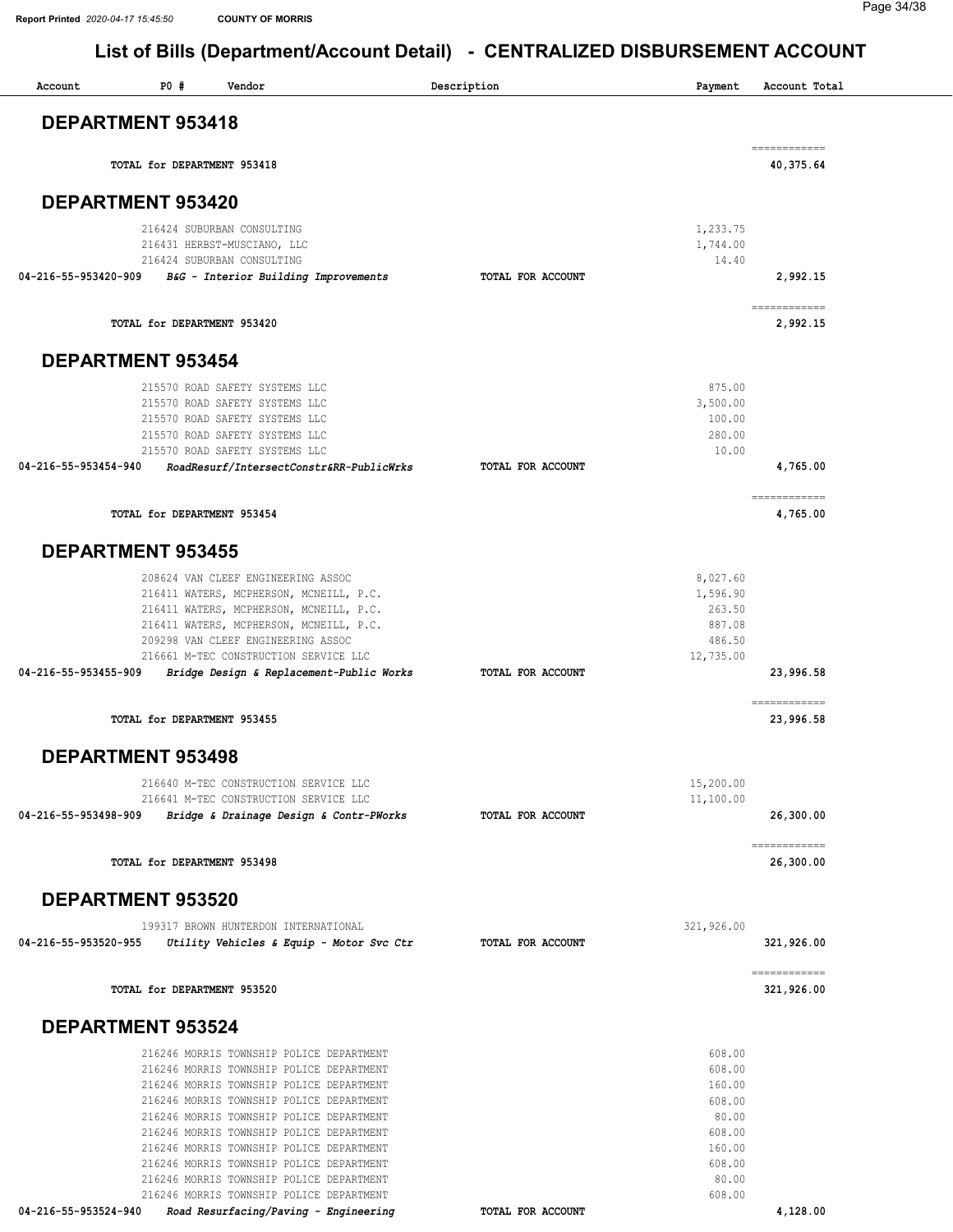| Account                  | $P0$ #                      | Vendor                                                                                                                           | Description       | Payment                    | Account Total            |
|--------------------------|-----------------------------|----------------------------------------------------------------------------------------------------------------------------------|-------------------|----------------------------|--------------------------|
| <b>DEPARTMENT 953524</b> |                             |                                                                                                                                  |                   |                            |                          |
|                          | TOTAL for DEPARTMENT 953524 |                                                                                                                                  |                   |                            | ============<br>4,128,00 |
| DEPARTMENT 953530        |                             |                                                                                                                                  |                   |                            |                          |
|                          |                             | 216533 KELLER & KIRKPATRICK                                                                                                      |                   | 1,046.50                   |                          |
| 04-216-55-953530-909     |                             | 216410 WATERS, MCPHERSON, MCNEILL, P.C.<br>Rehab/Improv of Roads & RR - Engineering                                              | TOTAL FOR ACCOUNT | 1,395.00                   | 2,441.50                 |
|                          | TOTAL for DEPARTMENT 953530 |                                                                                                                                  |                   |                            | ============<br>2,441.50 |
| DEPARTMENT 953560        |                             |                                                                                                                                  |                   |                            |                          |
|                          |                             | 216810 MCMANIMON, SCOTLAND & BAUMANN LLC<br>216810 MCMANIMON, SCOTLAND & BAUMANN LLC<br>216810 MCMANIMON, SCOTLAND & BAUMANN LLC |                   | 300.00<br>300.00<br>300.00 |                          |
| 04-216-55-953560-909     |                             | Bridge Design/Rehab/Drainage-Engineering                                                                                         | TOTAL FOR ACCOUNT |                            | 900.00                   |
|                          | TOTAL for DEPARTMENT 953560 |                                                                                                                                  |                   |                            | ============<br>900.00   |
| <b>DEPARTMENT 953561</b> |                             |                                                                                                                                  |                   |                            |                          |
| 04-216-55-953561-909     |                             | 216810 MCMANIMON, SCOTLAND & BAUMANN LLC<br>2DumpTrucks/MasonDumpTruck-MotorSrvcCtr                                              | TOTAL FOR ACCOUNT | 300.00                     | 300.00                   |
|                          | TOTAL for DEPARTMENT 953561 |                                                                                                                                  |                   |                            | ============<br>300.00   |
| DEPARTMENT 953562        |                             |                                                                                                                                  |                   |                            |                          |
| 04-216-55-953562-909     |                             | 216810 MCMANIMON, SCOTLAND & BAUMANN LLC<br>Interior Building Improvements - B&G                                                 | TOTAL FOR ACCOUNT | 300.00                     | 300.00                   |
|                          | TOTAL for DEPARTMENT 953562 |                                                                                                                                  |                   |                            | ============<br>300.00   |
| <b>DEPARTMENT 953565</b> |                             |                                                                                                                                  |                   |                            |                          |
| 04-216-55-953565-909     |                             | 216810 MCMANIMON, SCOTLAND & BAUMANN LLC<br>EnvironmentalCleanup VarProp-Engineering                                             | TOTAL FOR ACCOUNT | 300.00                     | 300.00                   |
|                          | TOTAL for DEPARTMENT 953565 |                                                                                                                                  |                   |                            | ============<br>300.00   |
| <b>DEPARTMENT 953566</b> |                             |                                                                                                                                  |                   |                            |                          |
| 04-216-55-953566-909     |                             | 216810 MCMANIMON, SCOTLAND & BAUMANN LLC<br>Design Storage Bldg for L&PS-Engineering                                             | TOTAL FOR ACCOUNT | 300.00                     | 300.00                   |
|                          | TOTAL for DEPARTMENT 953566 |                                                                                                                                  |                   |                            | ============<br>300.00   |
| DEPARTMENT 953567        |                             |                                                                                                                                  |                   |                            |                          |
| 04-216-55-953567-909     |                             | 216810 MCMANIMON, SCOTLAND & BAUMANN LLC<br>CourthouseChiller/HotWaterHeatPiping-B&G                                             | TOTAL FOR ACCOUNT | 300.00                     | 300.00                   |
|                          | TOTAL for DEPARTMENT 953567 |                                                                                                                                  |                   |                            | ============<br>300.00   |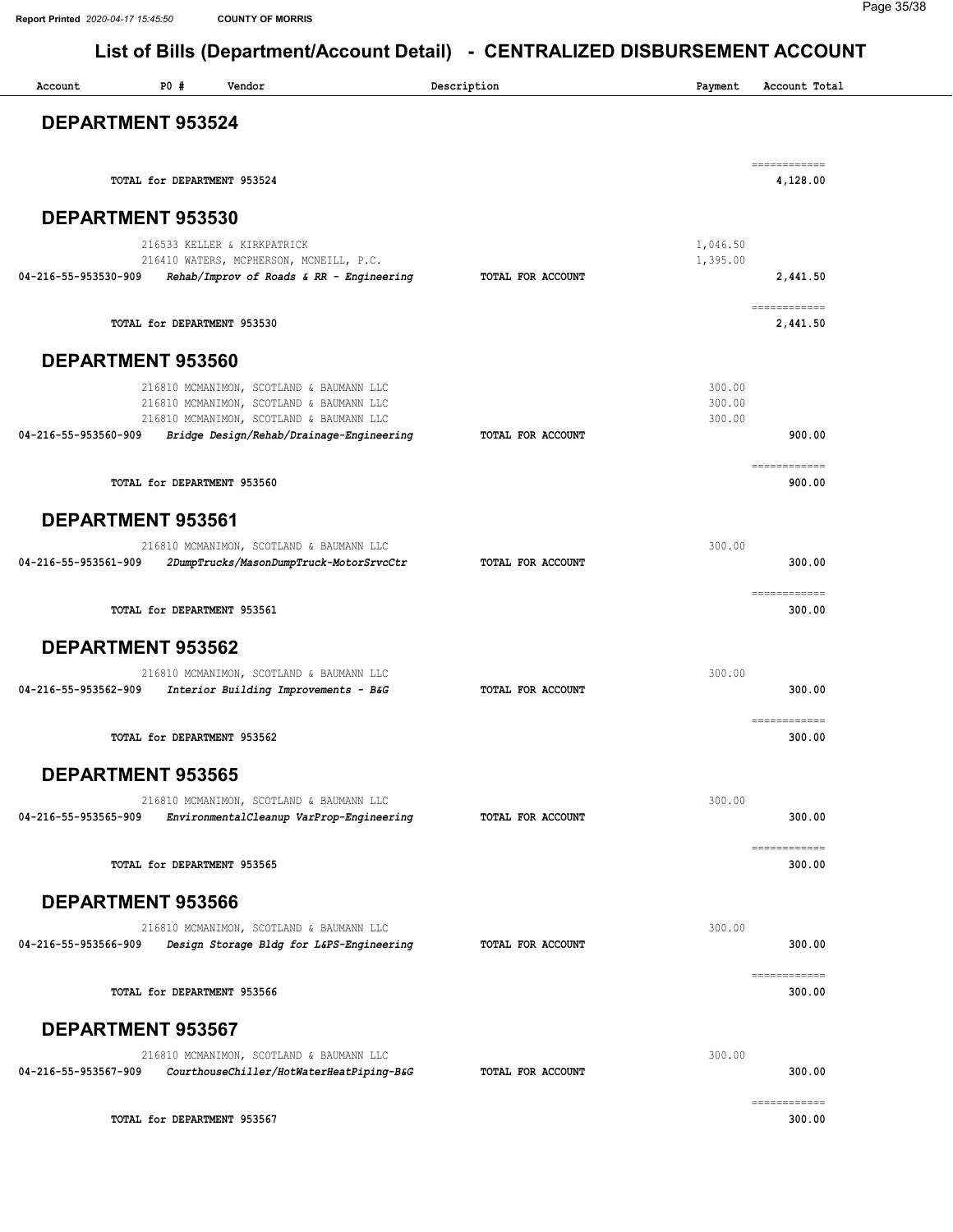| Account                  | P0 #                        | Vendor                                                                      | Description       | Payment            | Account Total             |
|--------------------------|-----------------------------|-----------------------------------------------------------------------------|-------------------|--------------------|---------------------------|
| <b>DEPARTMENT 953568</b> |                             |                                                                             |                   |                    |                           |
|                          |                             | 216810 MCMANIMON, SCOTLAND & BAUMANN LLC                                    |                   | 300.00             |                           |
| 04-216-55-953568-909     |                             | Exterior Projects & Bldg Imprvmnts - B&G                                    | TOTAL FOR ACCOUNT |                    | 300.00                    |
|                          | TOTAL for DEPARTMENT 953568 |                                                                             |                   |                    | ============<br>300.00    |
| <b>DEPARTMENT 953569</b> |                             |                                                                             |                   |                    |                           |
|                          |                             | 216810 MCMANIMON, SCOTLAND & BAUMANN LLC                                    |                   | 300.00             |                           |
| 04-216-55-953569-909     |                             | Repair Wharton Rd Dept Bldg Footing- B&G                                    | TOTAL FOR ACCOUNT |                    | 300.00                    |
|                          | TOTAL for DEPARTMENT 953569 |                                                                             |                   |                    | ============<br>300.00    |
| DEPARTMENT 953570        |                             |                                                                             |                   |                    |                           |
|                          |                             | 216810 MCMANIMON, SCOTLAND & BAUMANN LLC                                    |                   | 300.00             |                           |
| 04-216-55-953570-909     |                             | Morris View Mechanical Upgrades - B&G                                       | TOTAL FOR ACCOUNT |                    | 300.00                    |
|                          | TOTAL for DEPARTMENT 953570 |                                                                             |                   |                    | ============<br>300.00    |
| <b>DEPARTMENT 954536</b> |                             |                                                                             |                   |                    |                           |
|                          |                             | 207816 MALL CHEVROLET INC.                                                  |                   | 47,128.37          |                           |
| 04-216-55-954536-940     |                             | 210411 FIRST PRIORITY EMERGENCY<br>Vehicles & Security Camera/Equip-Sheriff | TOTAL FOR ACCOUNT | 18,539.14          | 65,667.51                 |
|                          | TOTAL for DEPARTMENT 954536 |                                                                             |                   |                    | ------------<br>65,667.51 |
| <b>DEPARTMENT 954557</b> |                             |                                                                             |                   |                    |                           |
|                          |                             | 216810 MCMANIMON, SCOTLAND & BAUMANN LLC                                    |                   | 300.00             |                           |
| 04-216-55-954557-909     |                             | Equipment & Vehicles - Sheriff                                              | TOTAL FOR ACCOUNT |                    | 300.00                    |
|                          | TOTAL for DEPARTMENT 954557 |                                                                             |                   |                    | ============<br>300.00    |
| <b>DEPARTMENT 954558</b> |                             |                                                                             |                   |                    |                           |
|                          |                             | 216810 MCMANIMON, SCOTLAND & BAUMANN LLC                                    |                   | 300.00             |                           |
| 04-216-55-954558-909     |                             | Replace NICE Phone Recording Sys-Jail                                       | TOTAL FOR ACCOUNT |                    | 300.00                    |
|                          | TOTAL for DEPARTMENT 954558 |                                                                             |                   |                    | ------------<br>300.00    |
| <b>DEPARTMENT 954559</b> |                             |                                                                             |                   |                    |                           |
|                          |                             | 216810 MCMANIMON, SCOTLAND & BAUMANN LLC                                    |                   | 300.00             |                           |
| 04-216-55-954559-909     |                             | HVAC Units/Hot Water Boilers/Tanks-Jail                                     | TOTAL FOR ACCOUNT |                    | 300.00                    |
|                          | TOTAL for DEPARTMENT 954559 |                                                                             |                   |                    | ============<br>300.00    |
| DEPARTMENT 955403        |                             |                                                                             |                   |                    |                           |
|                          |                             | 216434 HERBST-MUSCIANO, LLC                                                 |                   | 1,180.80           |                           |
|                          |                             | 216435 HERBST-MUSCIANO, LLC<br>216436 THE BIBER PARTNERSHIP AIA             |                   | 775.00<br>1,340.00 |                           |
| 04-216-55-955403-909     |                             | MV-Long Term Health Center Improvements                                     | TOTAL FOR ACCOUNT |                    | 3,295.80                  |
|                          | TOTAL for DEPARTMENT 955403 |                                                                             |                   |                    | ============<br>3,295.80  |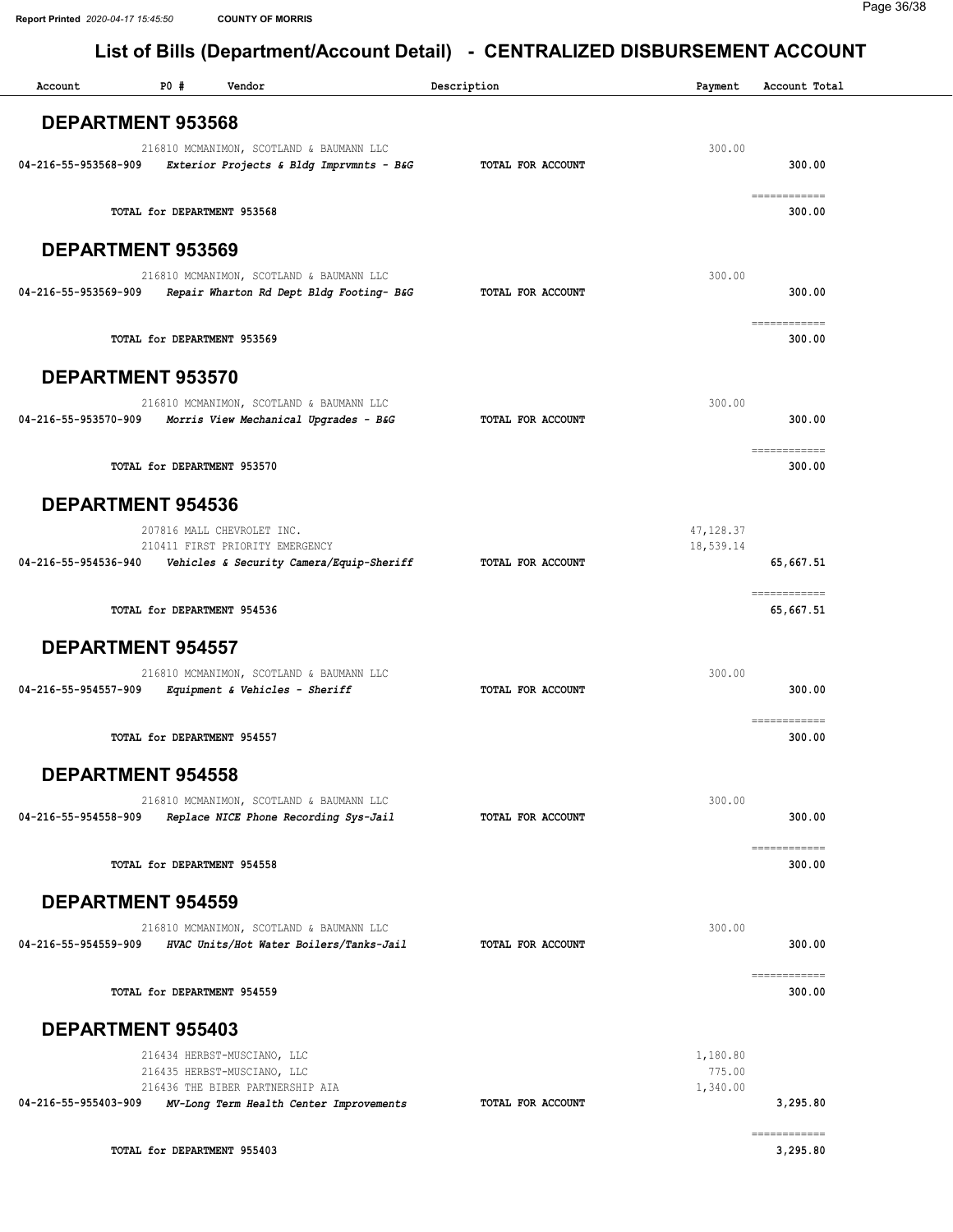| Account                  | P0 #                        | Vendor                                                                               | Description       | Payment   | Account Total                                                                                                                                                                                                                                                                                                                                                                                                                                                                                    |
|--------------------------|-----------------------------|--------------------------------------------------------------------------------------|-------------------|-----------|--------------------------------------------------------------------------------------------------------------------------------------------------------------------------------------------------------------------------------------------------------------------------------------------------------------------------------------------------------------------------------------------------------------------------------------------------------------------------------------------------|
| DEPARTMENT 962533        |                             |                                                                                      |                   |           |                                                                                                                                                                                                                                                                                                                                                                                                                                                                                                  |
|                          | 215687 CDW GOVERNMENT       |                                                                                      |                   | 76.00     |                                                                                                                                                                                                                                                                                                                                                                                                                                                                                                  |
| 04-216-55-962533-955     | 215687 CDW GOVERNMENT       | Replace & Upgrade Computers/Equip - OIT                                              | TOTAL FOR ACCOUNT | 2,768.32  | 2,844.32                                                                                                                                                                                                                                                                                                                                                                                                                                                                                         |
|                          | TOTAL for DEPARTMENT 962533 |                                                                                      |                   |           | ------------<br>2,844.32                                                                                                                                                                                                                                                                                                                                                                                                                                                                         |
| <b>DEPARTMENT 962564</b> |                             |                                                                                      |                   |           |                                                                                                                                                                                                                                                                                                                                                                                                                                                                                                  |
|                          |                             | 216810 MCMANIMON, SCOTLAND & BAUMANN LLC                                             |                   | 300.00    |                                                                                                                                                                                                                                                                                                                                                                                                                                                                                                  |
| 04-216-55-962564-909     |                             | Computer/Network Upgrades & Equip-OIT                                                | TOTAL FOR ACCOUNT |           | 300.00                                                                                                                                                                                                                                                                                                                                                                                                                                                                                           |
|                          | TOTAL for DEPARTMENT 962564 |                                                                                      |                   |           | $\begin{array}{cccccccccc} \multicolumn{2}{c}{} & \multicolumn{2}{c}{} & \multicolumn{2}{c}{} & \multicolumn{2}{c}{} & \multicolumn{2}{c}{} & \multicolumn{2}{c}{} & \multicolumn{2}{c}{} & \multicolumn{2}{c}{} & \multicolumn{2}{c}{} & \multicolumn{2}{c}{} & \multicolumn{2}{c}{} & \multicolumn{2}{c}{} & \multicolumn{2}{c}{} & \multicolumn{2}{c}{} & \multicolumn{2}{c}{} & \multicolumn{2}{c}{} & \multicolumn{2}{c}{} & \multicolumn{2}{c}{} & \multicolumn{2}{c}{} & \mult$<br>300.00 |
| DEPARTMENT 963298        |                             |                                                                                      |                   |           |                                                                                                                                                                                                                                                                                                                                                                                                                                                                                                  |
|                          |                             | 214467 MOTOROLA SOLUTIONS INC                                                        |                   | 19,822.50 |                                                                                                                                                                                                                                                                                                                                                                                                                                                                                                  |
| 04-216-55-963298-952     |                             | County-Wide Radio Sys - Public Safety                                                | TOTAL FOR ACCOUNT |           | 19,822.50                                                                                                                                                                                                                                                                                                                                                                                                                                                                                        |
|                          | TOTAL for DEPARTMENT 963298 |                                                                                      |                   |           | ------------<br>19,822.50                                                                                                                                                                                                                                                                                                                                                                                                                                                                        |
| DEPARTMENT 963571        |                             |                                                                                      |                   |           |                                                                                                                                                                                                                                                                                                                                                                                                                                                                                                  |
| 04-216-55-963571-909     |                             | 216810 MCMANIMON, SCOTLAND & BAUMANN LLC<br>System Equip & Radios-Communications Ctr | TOTAL FOR ACCOUNT | 300.00    | 300.00                                                                                                                                                                                                                                                                                                                                                                                                                                                                                           |
|                          |                             |                                                                                      |                   |           | ------------                                                                                                                                                                                                                                                                                                                                                                                                                                                                                     |
|                          | TOTAL for DEPARTMENT 963571 |                                                                                      |                   |           | 300.00                                                                                                                                                                                                                                                                                                                                                                                                                                                                                           |
| DEPARTMENT 963572        |                             |                                                                                      |                   |           |                                                                                                                                                                                                                                                                                                                                                                                                                                                                                                  |
|                          |                             | 216810 MCMANIMON, SCOTLAND & BAUMANN LLC                                             |                   | 300.00    |                                                                                                                                                                                                                                                                                                                                                                                                                                                                                                  |
| 04-216-55-963572-909     |                             | Replace & Upgrade Equipment - PSTA                                                   | TOTAL FOR ACCOUNT |           | 300.00                                                                                                                                                                                                                                                                                                                                                                                                                                                                                           |
|                          | TOTAL for DEPARTMENT 963572 |                                                                                      |                   |           | 300.00                                                                                                                                                                                                                                                                                                                                                                                                                                                                                           |
| <b>DEPARTMENT 964541</b> |                             |                                                                                      |                   |           |                                                                                                                                                                                                                                                                                                                                                                                                                                                                                                  |
| 04-216-55-964541-940     | 205285 RICOH USA, INC.      | Printing/Pmts Sys & LED Sign - MCLibrary                                             | TOTAL FOR ACCOUNT | 8,400.00  | 8,400.00                                                                                                                                                                                                                                                                                                                                                                                                                                                                                         |
|                          |                             |                                                                                      |                   |           | ------------                                                                                                                                                                                                                                                                                                                                                                                                                                                                                     |
|                          | TOTAL for DEPARTMENT 964541 |                                                                                      |                   |           | 8,400.00                                                                                                                                                                                                                                                                                                                                                                                                                                                                                         |
| <b>DEPARTMENT 964546</b> |                             |                                                                                      |                   |           |                                                                                                                                                                                                                                                                                                                                                                                                                                                                                                  |
|                          |                             | 216203 FIRE AND SECURITY TECHNOLOGIES                                                |                   | 4,860.00  |                                                                                                                                                                                                                                                                                                                                                                                                                                                                                                  |
| 04-216-55-964546-940     |                             | Replace Fire Alarm Electrical Sys - Risk                                             | TOTAL FOR ACCOUNT |           | 4,860.00                                                                                                                                                                                                                                                                                                                                                                                                                                                                                         |
|                          | TOTAL for DEPARTMENT 964546 |                                                                                      |                   |           | ============<br>4,860.00                                                                                                                                                                                                                                                                                                                                                                                                                                                                         |
|                          |                             |                                                                                      |                   |           |                                                                                                                                                                                                                                                                                                                                                                                                                                                                                                  |